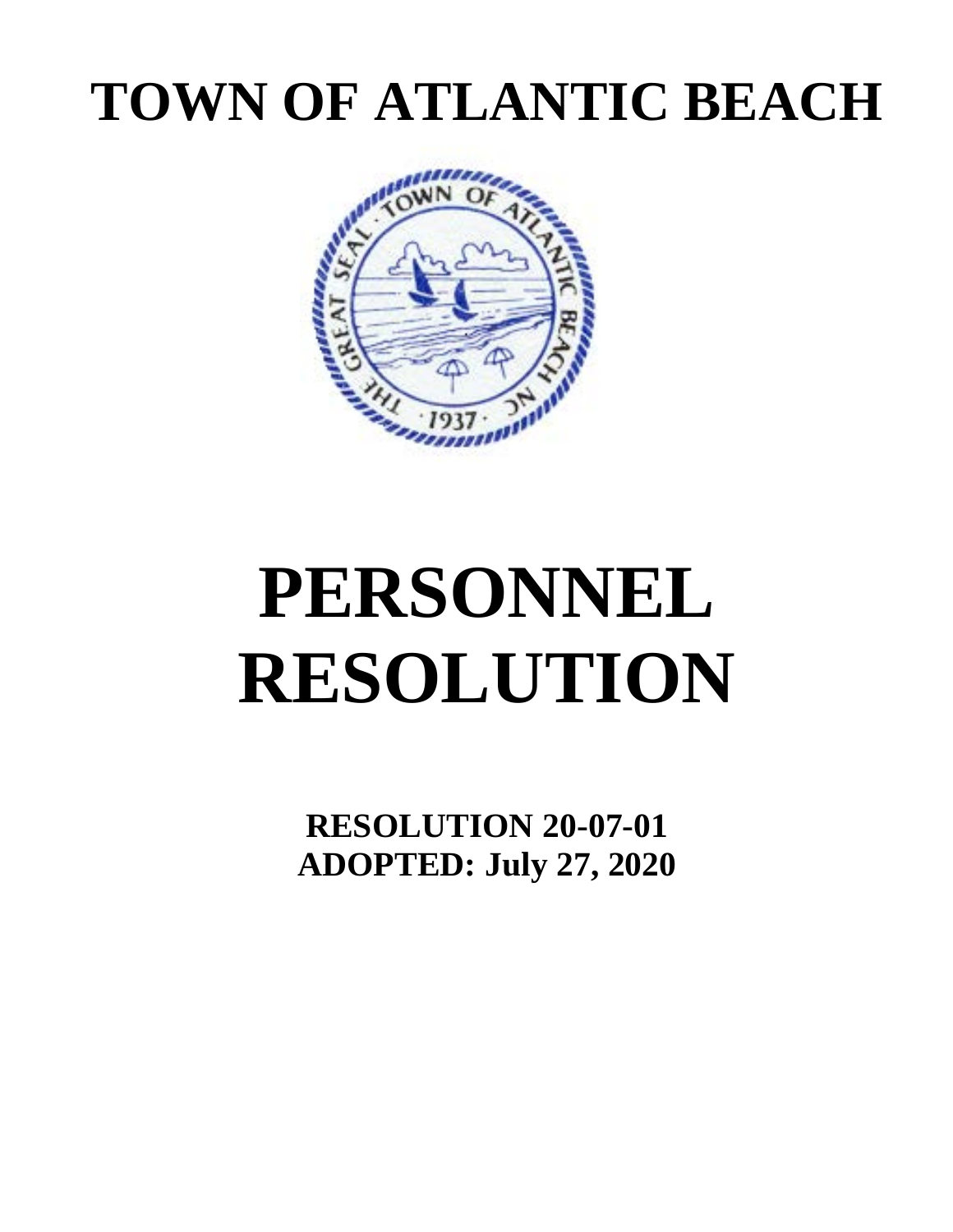#### **TOWN OF ATLANTIC BEACH PERSONNEL POLICY**

BE IT RESOLVED by the Town Council of the Town of Atlantic Beach that the following policies apply to the appointment, classification, benefits, salary, promotion, demotion, dismissal, and conditions of employment of the employees of the Town of Atlantic Beach.

| Section 1. |                                                                             |  |
|------------|-----------------------------------------------------------------------------|--|
| Section 2. |                                                                             |  |
| Section 3. |                                                                             |  |
| Section 4. | Responsibilities in the Administration of the Human Resource                |  |
|            |                                                                             |  |
| Section 5. |                                                                             |  |
| Section 6. |                                                                             |  |
| Section 7. |                                                                             |  |
|            |                                                                             |  |
| Section 1. |                                                                             |  |
| Section 2. |                                                                             |  |
| Section 3. |                                                                             |  |
| Section 4. |                                                                             |  |
| Section 5. | Authorization of New Positions and the Position Classification Plan  9      |  |
| Section 6. |                                                                             |  |
| Section 7. |                                                                             |  |
|            |                                                                             |  |
|            |                                                                             |  |
| Section 1. |                                                                             |  |
| Section 2. |                                                                             |  |
| Section 3. |                                                                             |  |
| Section 4. |                                                                             |  |
| Section 5. |                                                                             |  |
| Section 6. |                                                                             |  |
| Section 7. |                                                                             |  |
| Section 8. | Salary Effect of Promotions, Demotions, Transfers,                          |  |
|            |                                                                             |  |
| Section 9. |                                                                             |  |
|            |                                                                             |  |
|            |                                                                             |  |
|            |                                                                             |  |
|            | Section 13. Fair Labor Standards Act and Overtime Pay Provisions 14         |  |
|            |                                                                             |  |
|            |                                                                             |  |
|            | Section 16. Pay for Interim Assignments in a Higher Level Classification 16 |  |
|            |                                                                             |  |
|            |                                                                             |  |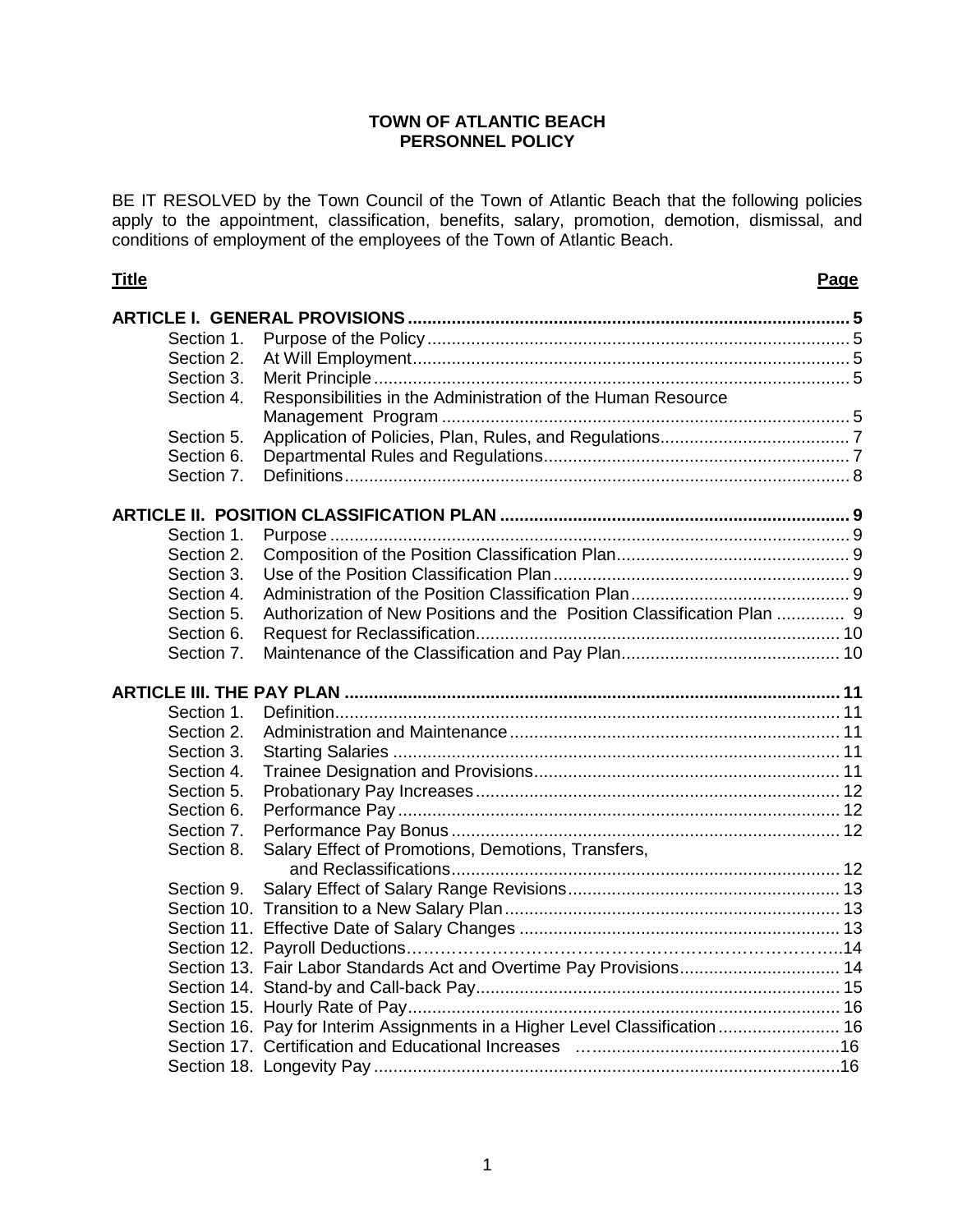| Section 1. |                                                           |  |
|------------|-----------------------------------------------------------|--|
| Section 2. | Implementation of Equal Employment Opportunity Policy  17 |  |
| Section 3. |                                                           |  |
| Section 4. |                                                           |  |
| Section 5. |                                                           |  |
| Section 6. |                                                           |  |
| Section 7. |                                                           |  |
|            |                                                           |  |
| Section 1. |                                                           |  |
| Section 2. |                                                           |  |
| Section 3. |                                                           |  |
| Section 4. |                                                           |  |
| Section 5. |                                                           |  |
| Section 6. |                                                           |  |
| Section 7. |                                                           |  |
| Section 8. |                                                           |  |
|            |                                                           |  |
|            |                                                           |  |
|            |                                                           |  |
|            |                                                           |  |
|            |                                                           |  |
|            |                                                           |  |
|            |                                                           |  |
|            |                                                           |  |
|            |                                                           |  |
|            |                                                           |  |
|            |                                                           |  |
| Section 1. |                                                           |  |
| Section 2. |                                                           |  |
| Section 3. |                                                           |  |
| Section 4. |                                                           |  |
| Section 5. |                                                           |  |
| Section 6  |                                                           |  |
| Section 7. |                                                           |  |
| Section 8. |                                                           |  |
| Section 9. |                                                           |  |
|            |                                                           |  |
|            |                                                           |  |
|            |                                                           |  |
| Section 1. |                                                           |  |
| Section 2. |                                                           |  |
| Section 3. |                                                           |  |
| Section 4. | Holidays: Compensation When Work is Required              |  |
|            |                                                           |  |
| Section 5. |                                                           |  |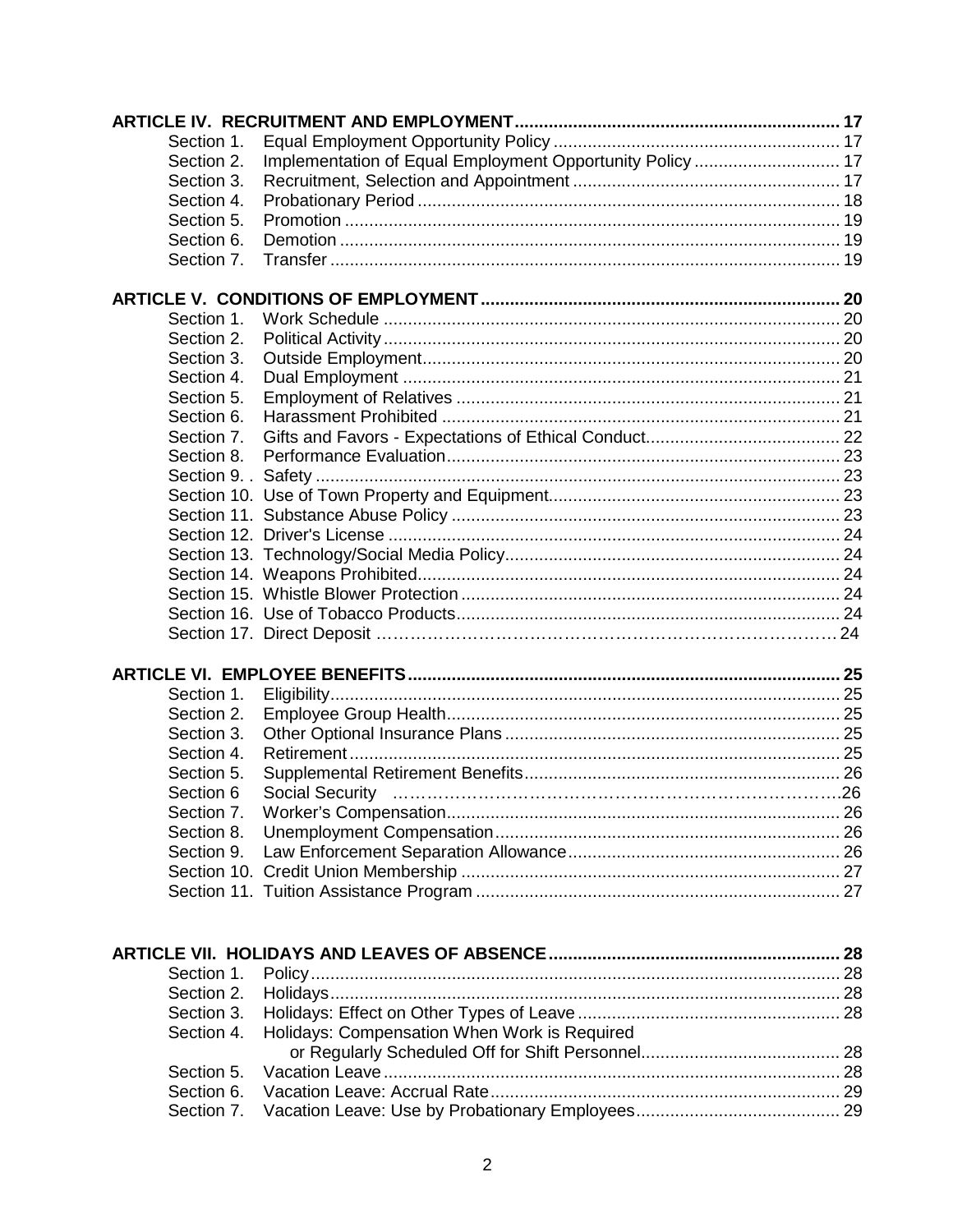| Section 9.               |                                                                                 |  |
|--------------------------|---------------------------------------------------------------------------------|--|
|                          |                                                                                 |  |
|                          |                                                                                 |  |
|                          |                                                                                 |  |
|                          |                                                                                 |  |
|                          |                                                                                 |  |
|                          |                                                                                 |  |
|                          |                                                                                 |  |
|                          |                                                                                 |  |
|                          |                                                                                 |  |
|                          |                                                                                 |  |
|                          | Section 20. Family and Medical Leave-Retention and Continuation of Benefits  34 |  |
|                          |                                                                                 |  |
|                          |                                                                                 |  |
|                          |                                                                                 |  |
|                          | Section 24. Reinstatement Following Military and other USERRA Service 36        |  |
|                          |                                                                                 |  |
|                          |                                                                                 |  |
|                          |                                                                                 |  |
|                          |                                                                                 |  |
|                          |                                                                                 |  |
|                          |                                                                                 |  |
|                          |                                                                                 |  |
|                          |                                                                                 |  |
|                          |                                                                                 |  |
| Section 1.               |                                                                                 |  |
| Section 2.               |                                                                                 |  |
| Section 3.<br>Section 4. |                                                                                 |  |
| Section 5.               |                                                                                 |  |
| Section 6.               |                                                                                 |  |
| Section 7.               |                                                                                 |  |
| Section 8.               |                                                                                 |  |
| Section 9.               |                                                                                 |  |
|                          |                                                                                 |  |
|                          |                                                                                 |  |
|                          | ARTICLE IX. UNSATISFACTORY JOB PERFORMANCE AND DETRIMENTAL                      |  |
| Section 1.               | Disciplinary Action for Unsatisfactory Job Performance  41                      |  |
| Section 2.               |                                                                                 |  |
| Section 3.               | Communication and Warning Procedures Preceding                                  |  |
|                          | Disciplinary Action for Unsatisfactory Job Performance 41                       |  |
| Section 4.               | Disciplinary Action for Detrimental Personal Conduct  42                        |  |
| Section 5.               |                                                                                 |  |
| Section 6.               |                                                                                 |  |
| Section 7.<br>Section 8. |                                                                                 |  |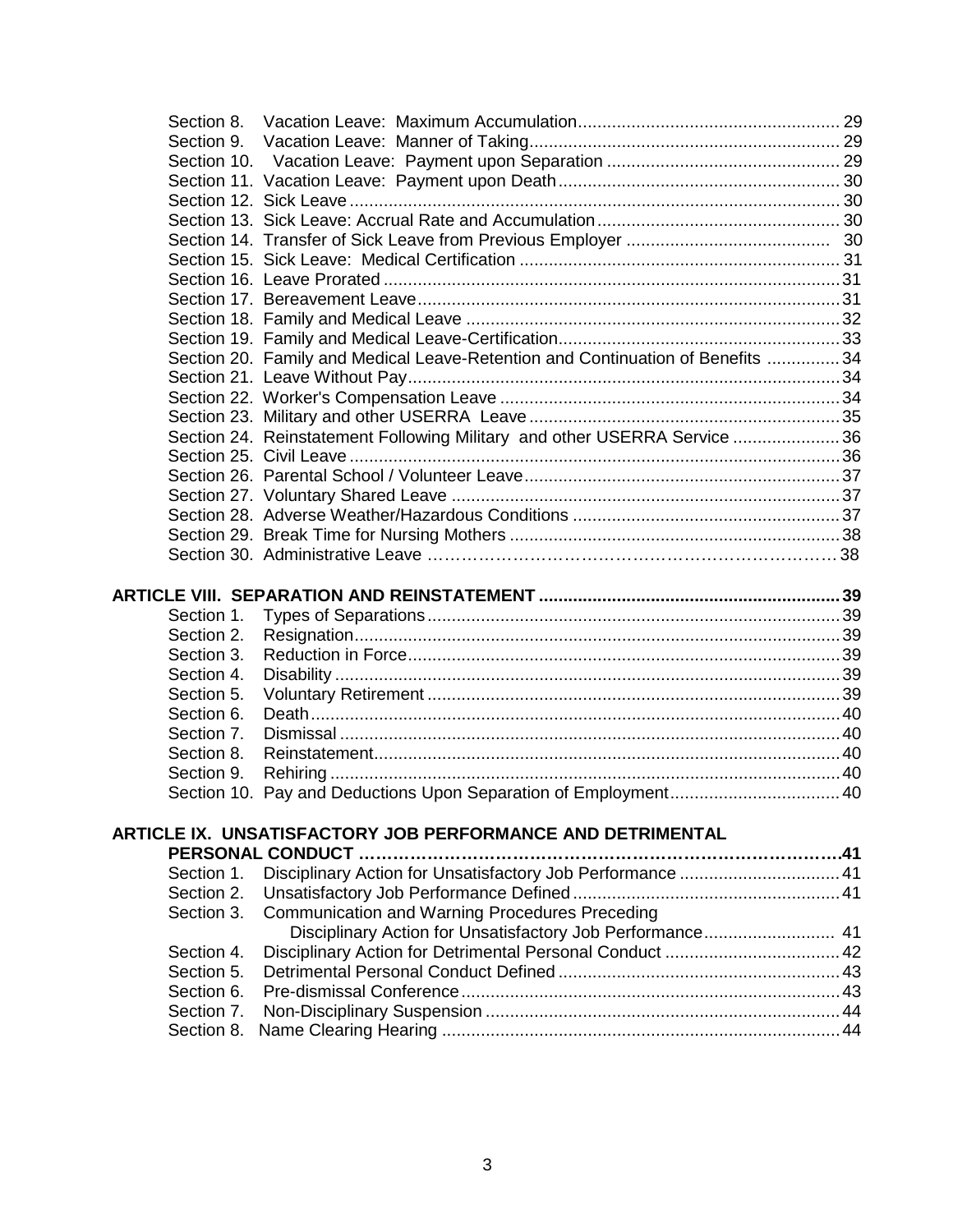|            | ARTICLE X. GRIEVANCE PROCEDURE AND ADVERSE ACTION APPEAL 46        |  |
|------------|--------------------------------------------------------------------|--|
| Section 1. |                                                                    |  |
| Section 2. |                                                                    |  |
| Section 3. |                                                                    |  |
| Section 4. |                                                                    |  |
| Section 5. |                                                                    |  |
| Section 6. | Grievance and Adverse Action Appeal Procedure for Discrimination48 |  |
|            |                                                                    |  |
| Section 1. |                                                                    |  |
| Section 2. |                                                                    |  |
| Section 3. |                                                                    |  |
| Section 4. |                                                                    |  |
| Section 5. |                                                                    |  |
| Section 6. |                                                                    |  |
| Section 7. | Examining and/or Copying Confidential Material                     |  |
|            |                                                                    |  |
| Section 8. |                                                                    |  |
|            |                                                                    |  |
|            |                                                                    |  |
|            |                                                                    |  |
|            |                                                                    |  |
|            |                                                                    |  |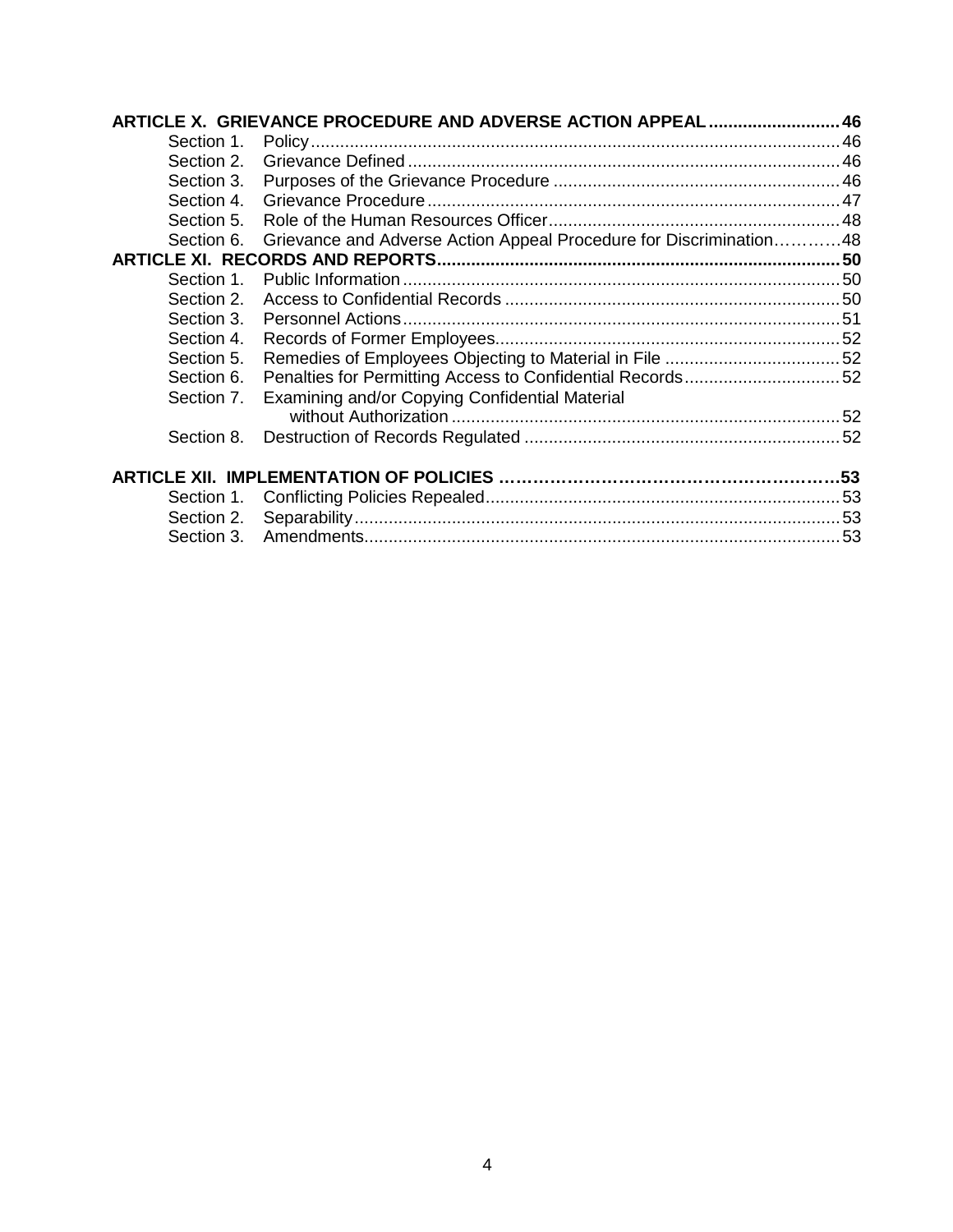#### **ARTICLE I. GENERAL PROVISIONS**

#### **Section 1. Purpose of the Policy**

It is the purpose of this policy and the rules and regulations set forth to establish a fair and uniform system of personnel administration for all employees of the Town under the supervision of the Town Manager. This policy is established under authority of Chapter 160A, Article 7, of the General Statutes of North Carolina.

#### **Section 2. At Will Employment**

The Town of Atlantic Beach is an "at will" employer. Nothing in this policy creates an employment contract or term between the Town and its employees. No person has the authority to grant any employee any contractual rights of employment. Town reserves the right to modify the provisions of the Personnel Policy at any time.

#### **Section 3. Merit Principle**

All appointments and promotions shall be made solely on the basis of merit. Decisions regarding appointments and promotions are within the Town's discretion. All positions requiring the performance of the same duties and fulfillment of the same responsibilities shall be assigned to the same class and the same salary range. No applicant for employment or employee shall be deprived of employment opportunities or otherwise adversely affected as an employee because of such individual's race, religion, color, sex, national origin, sexual orientation, age, veteran status, marital status, political affiliation, non-disqualifying disability, genetic information, or on the basis of actual or perceived gender as expressed through dress, appearance or behavior.

#### **Section 4. Responsibilities in the Administration of the Human Resource Management Program**

#### **Responsibilities of the Town Council**

The Town Council shall be responsible for establishing and approving personnel policies, the position classification and pay plan, and may change the policies and benefits as necessary. They also shall make and confirm appointments when so specified by the North Carolina General Statutes.

#### **Responsibilities of the Town Manager**

The Town Manager shall be accountable to the Town Council for the administration and technical direction of the personnel program. The Town Manager shall appoint, suspend, and remove all Town employees except those whose appointment is otherwise provided for by law. The Town Manager shall make appointments, dismissals and suspensions in accordance with the Town Charter and other policies and procedures spelled out in other Articles in this Policy.

The Town Manager shall supervise or perform:

- a) recommending rules and revisions to the personnel system to the Town Council for consideration;
- b) making changes as necessary to maintain an up-to-date and accurate position classification plan;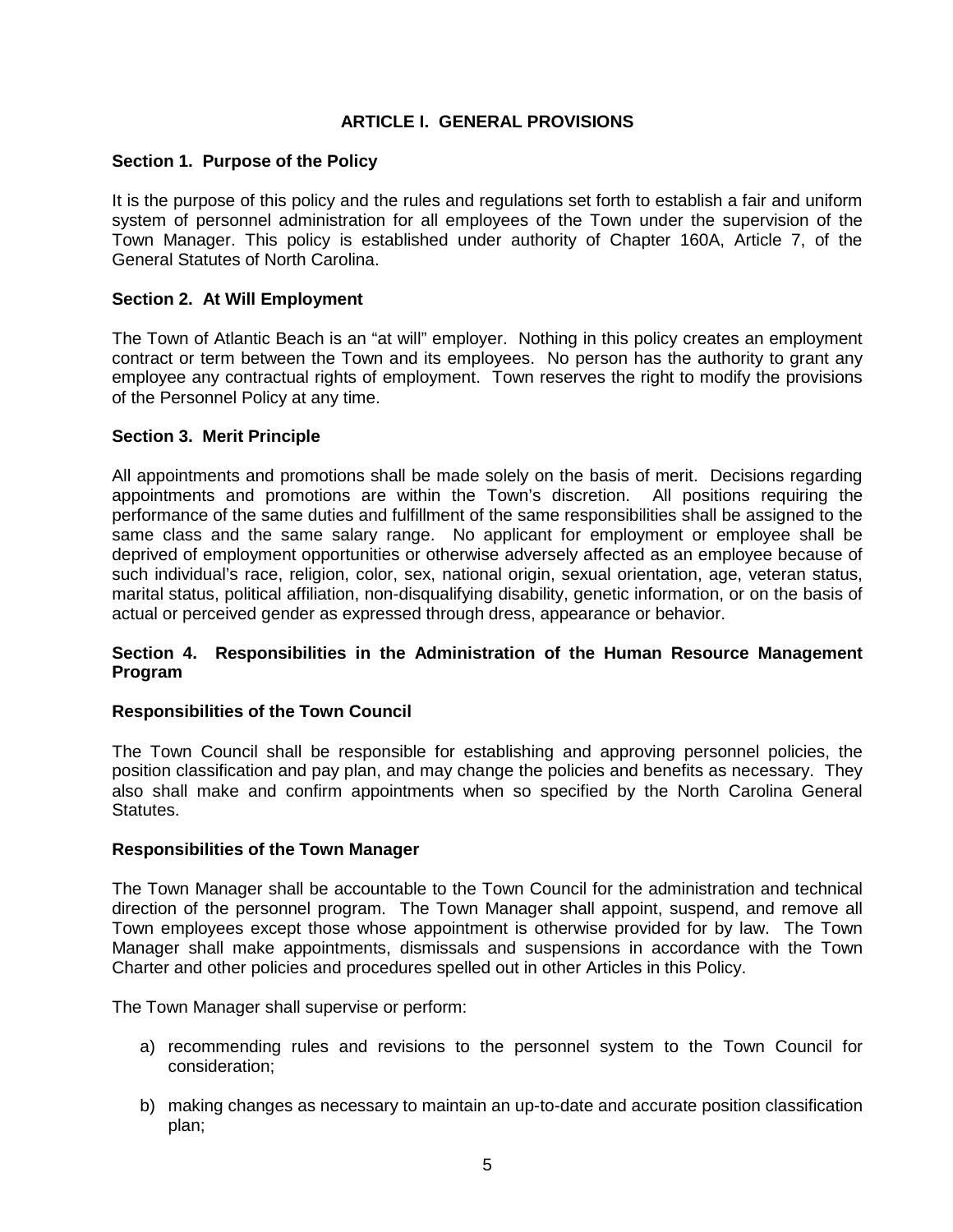- c) preparing and recommending necessary revisions to the pay plan;
- d) determining which employees shall be subject to the overtime provisions of Fair Labor Standards Act (FLSA);
- e) establishing and maintaining a roster of all persons and authorized positions in the municipal service, setting forth each position and employee, class title of position, salary, any changes in class title and status, and such data as may be desirable or useful;
- f) developing and administering such recruiting programs as may be necessary to obtain an adequate supply of competent and diverse applicants to meet the needs of the Town;
- g) developing and implementing such administrative procedures as are necessary to implement these polices provided the administrative procedures are not in conflict with these policies;
- h) performing such other duties as may be required by law or assigned by the Town Council not inconsistent with this Policy; and
- i) appointing an employee to the role of Human Resources Officer.

#### **Responsibilities of the Human Resources Officer**

The Town Manager shall appoint a Human Resources Officer or perform this role him/herself and delegate any or all of the responsibilities listed below. The responsibilities of the Human Resources Officer, in collaboration with staff designated by the Town Manager, are to make recommendations to the Town Manager on the following*:*

- a) policies and revisions to the personnel system for the Town Manager's consideration;
- b) changes as necessary to maintain an up-to-date and accurate position classification plan;
- c) necessary revisions to the pay plan;
- d) which employees shall be subject to the overtime provisions of FLSA;
- e) maintenance of a roster of all persons in the municipal service;
- f) establishment and maintenance of a list of authorized positions in the municipal service at the beginning of each budget year which identifies each authorized position, class title of position, salary range, any changes in class title and status, position number and other such data as may be desirable or useful;
- g) development and administration of such recruiting programs as may be necessary to obtain an adequate supply of competent applicants to meet the needs of the Town;
- h) development and/or coordination of training and educational programs for Town employees;
- i) development and recommendation of such administrative procedures as are necessary to implement these polices provided the administrative procedures are not in conflict with these policies;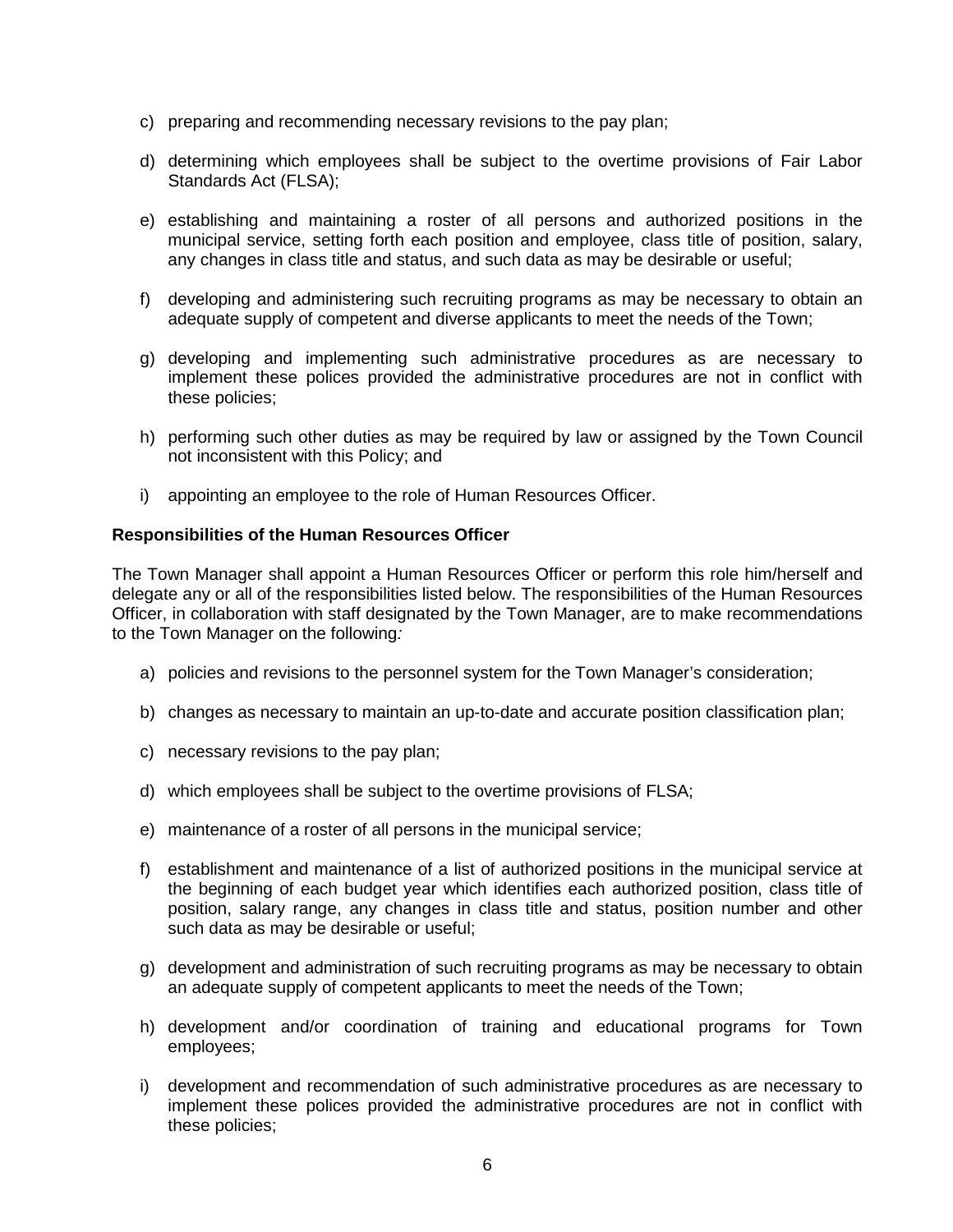- j) periodic evaluations of the operation and effect of the personnel provisions of this Policy;
- k) actions that are needed to address barriers to effective employee communication, productivity, engagement, and morale; and
- l) such other duties as may be assigned by the Town Manager not inconsistent with this Policy.

#### **Responsibilities of Department Directors and Supervisors**

Department directors and supervisors shall meet their responsibilities as directed by the Council and/or the Town Manager, being guided by this Policy and Town ordinances. The Town will require all department directors and supervisors to meet their responsibilities by:

- a) dealing with all employees in a fair and equitable manner and upholding the principles of equal employment opportunities;
- b) developing and motivating employees to reach their fullest potential through continued education and training;
- c) making objective evaluations of individual work performance and discussing these evaluations with each employee so as to bring about needed improvements;
- d) keeping employees informed of their role in accomplishing the work of their unit and of conditions or changes affecting their work;
- e) making every effort to resolve employee problems and grievances and advising employees of their rights and privileges;
- f) cooperating and coordinating with other staff members in work flow and distribution of information;
- g) making proper performance documentation and maintaining current performance files; and
- h) abiding by the provisions of these policies and ensuring employees abide by same.

#### **Section 5. Application of Policies, Plan, Rules, and Regulations**

The personnel policy and all rules and regulations adopted pursuant thereto shall be binding on all Town employees. Members of the Town Council and advisory Councils and commissions will be exempted except in sections where specifically included. An employee violating any of the provisions of this policy shall be subject to appropriate disciplinary action, as well as prosecution under any civil or criminal laws which have been violated.

#### **Section 6. Departmental Rules and Regulations**

Because of the particular personnel and operational requirements of the various departments of the Town, each department is authorized to establish supplemental written rules and regulations applicable only to the personnel of that department. All such rules and regulations shall be subject to review by the Human Resources Officer and the approval of the Town Manager, and shall not in any way conflict with the provisions of this Policy, but shall be considered as a supplement to this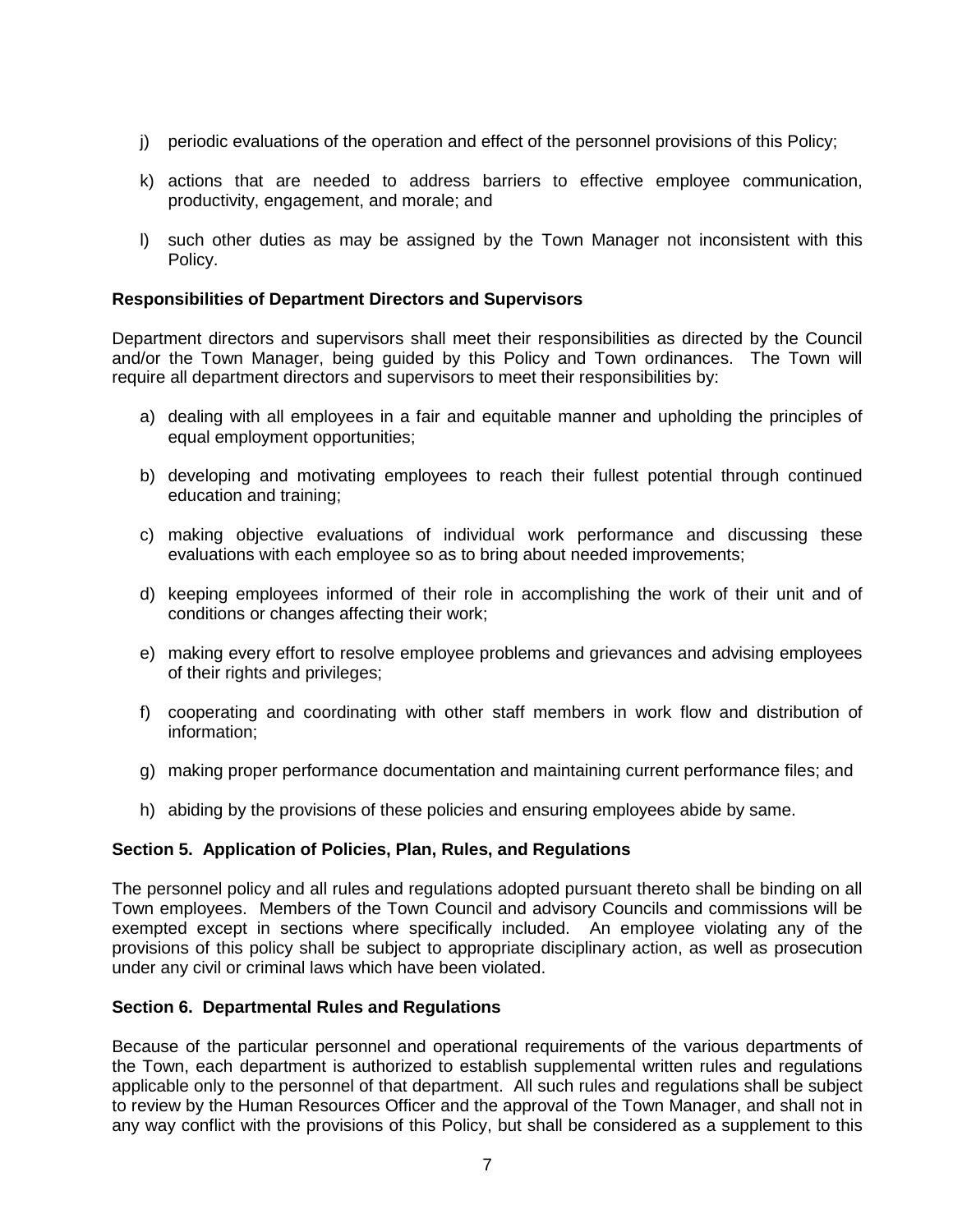Policy.

#### **Section 7. Definitions**

For the purposes of this Policy, the following words and phrases shall have the meanings respectively ascribed to them by this section:

**Exempt employee.** An employee not subject to the Wage and Hour Provisions of the Fair Labor Standards Act meeting the definition of Administrative, Professional and Executive exemption.

**Full-time employee.** An employee who is in a position for which an average work week equals 37 hours, and continuous employment of at least 12 months are required by the Town.

**Limited Service employee.** An employee, not in a permanent position, for which either the average work week required by the Town over the course of a year is less than 20 hours, or continuous employment required by the Town is less than 12 months.

**Non-exempt employee.** An employee in a position that is subject to the Wage and Hour Provisions of the Fair Labor Standards Act.

**Part-time employee.** An employee who is in a position for which an average work week is at least 20 hours and less than 40 hours.

**Permanent position.** A position authorized as a regular position by the Town Council. Regular permanent positions are assigned a specific job title, salary grade, salary range, duties and minimum qualifications. Appointments to permanent positions are made through a competitive selection process. All Town positions are subject to budget review and approval each year by the Town Council.

**Probationary employee.** An employee appointed to a full or part-time position who has not yet successfully completed the designated probationary period.

**Regular employee.** An employee appointed to a full or part-time position who has successfully completed the designated probationary period.

**Trainee.** An employee status when an applicant is hired (or employee promoted) who does not meet all of the requirements for the position. During the duration of a trainee appointment, the employee is on probationary status.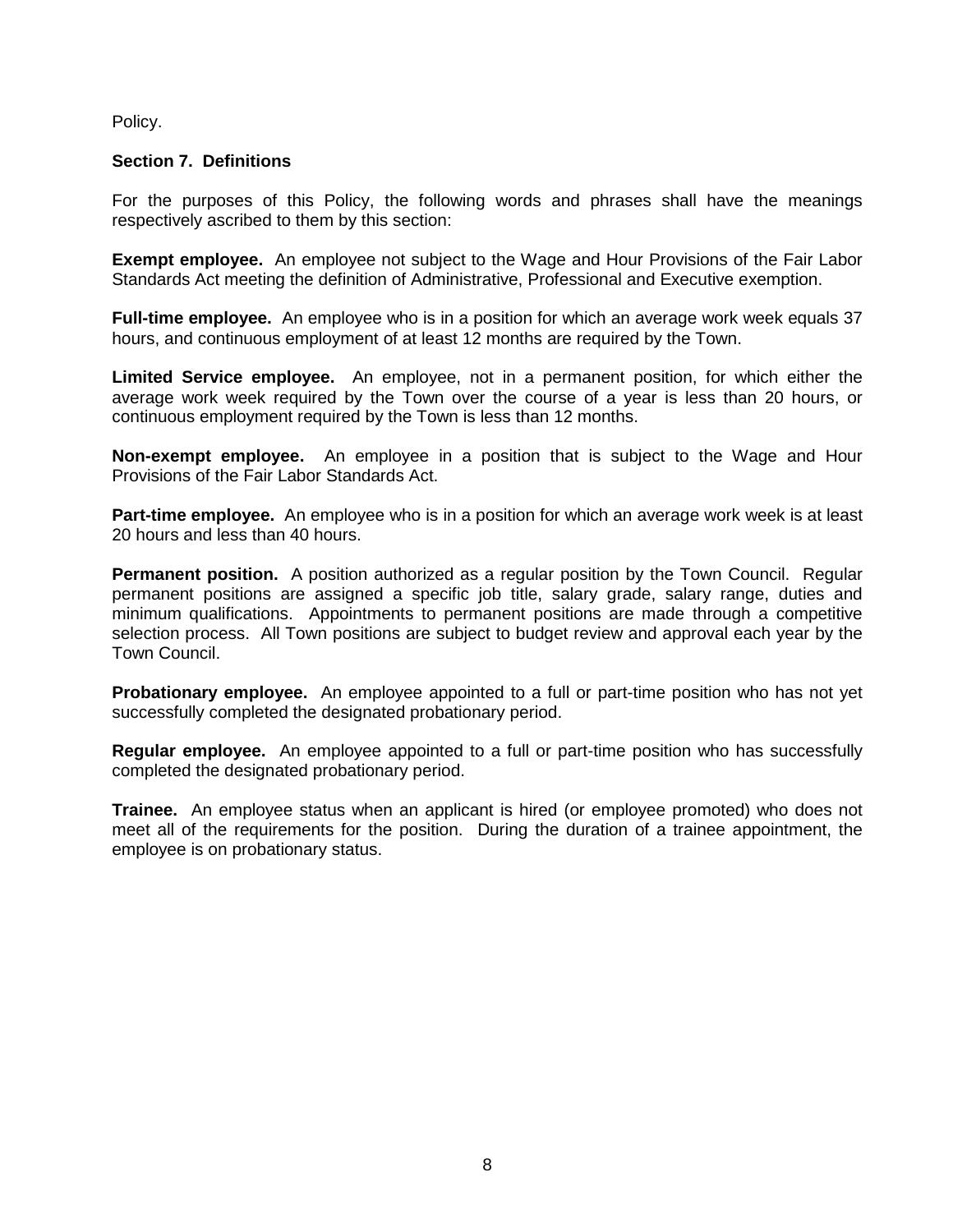### **ARTICLE II. POSITION CLASSIFICATION PLAN**

#### **Section 1. Purpose**

The position classification plan provides a complete inventory of all authorized and permanent positions in the Town service, and an accurate description and specification for each class of employment. The plan standardizes job titles, each of which is indicative of a definite range of duties and responsibilities.

#### **Section 2. Composition of the Position Classification Plan**

The classification plan shall consist of:

- a) a grouping of positions in classes which are approximately equal in difficulty and responsibility which call for the same general qualifications, and which can be equitably compensated within the same range of pay under similar working conditions;
- b) class titles descriptive of the work of the class;
- c) written specifications for each class of positions; and
- d) an allocation list showing the class title of each position in the classified service.

#### **Section 3. Use of the Position Classification Plan**

The classification plan is to be used:

- a) as a guide in recruiting and examining applicants for employment;
- b) in determining lines of promotion and in developing employee training programs;
- c) in determining salary to be paid for various types of work;
- d) in determining personnel service items in departmental budgets; and
- e) in providing uniform job terminology.

#### **Section 4. Administration of the Position Classification Plan**

The Town Manager or his/her designee shall allocate each position covered by the classification plan to its appropriate class, and shall be responsible for the administration of the position classification plan. The Human Resources Officer shall periodically review portions of the classification plan and recommend appropriate changes to the Town Manager.

#### **Section 5. Authorization of New Positions and the Position Classification Plan**

New positions shall be established upon recommendation of the Town Manager and approval of the Town Council. New positions shall be recommended to the Town Council with a recommended class title after which the Human Resources Officer, with the approval of the Town Manager, shall either allocate the new position into the appropriate existing class, or revise the position classification plan to establish a new class to which the new position may be allocated. The position classification plan, along with any new positions or classifications, shall be approved by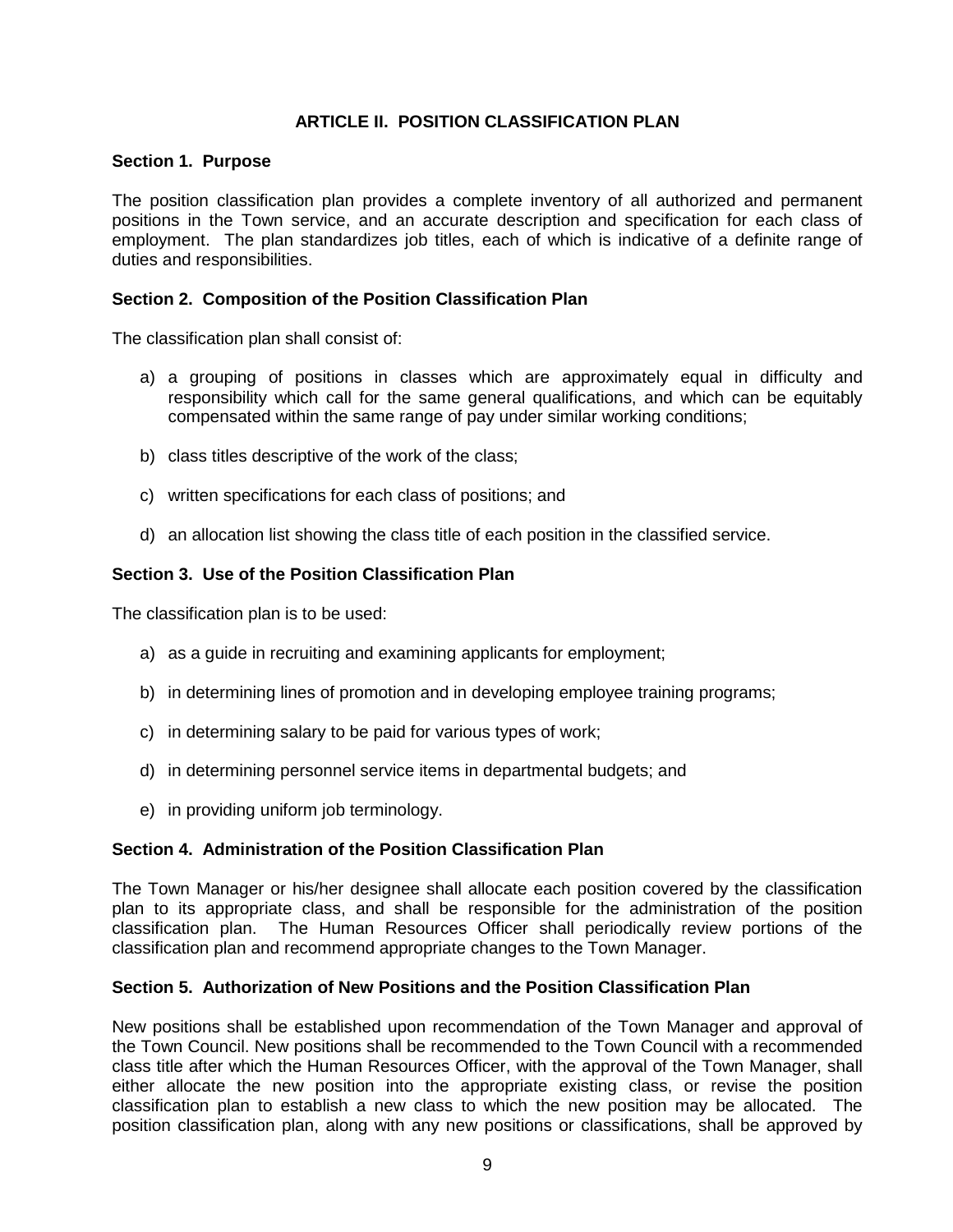the Town Council and will be on file with the Human Resources Officer. Copies will be available for review to all Town employees upon request.

#### **Section 6. Request for Reclassification**

Any employee who considers the position in which classified to be improper shall submit a request in writing for reclassification to such employee's immediate supervisor, who shall transmit the request through the department director to the Human Resources Officer. Upon receipt of such request, the Human Resources Officer shall study the request, determine the merit of the reclassification, and recommend to the Town Manager a revision to the classification and pay plan where necessary and such revision shall be approved by the Town Council.

#### **Section 7. Maintenance of the Classification and Pay Plan**

Because job duties change over time and the market pay rate changes at different rates for different jobs, comprehensive classification and pay plan reviews are needed periodically. When the organization is stable and budget allows, reviews are needed approximately every five years. When there is significant growth and/or change in the organization, comprehensive reviews are needed more frequently.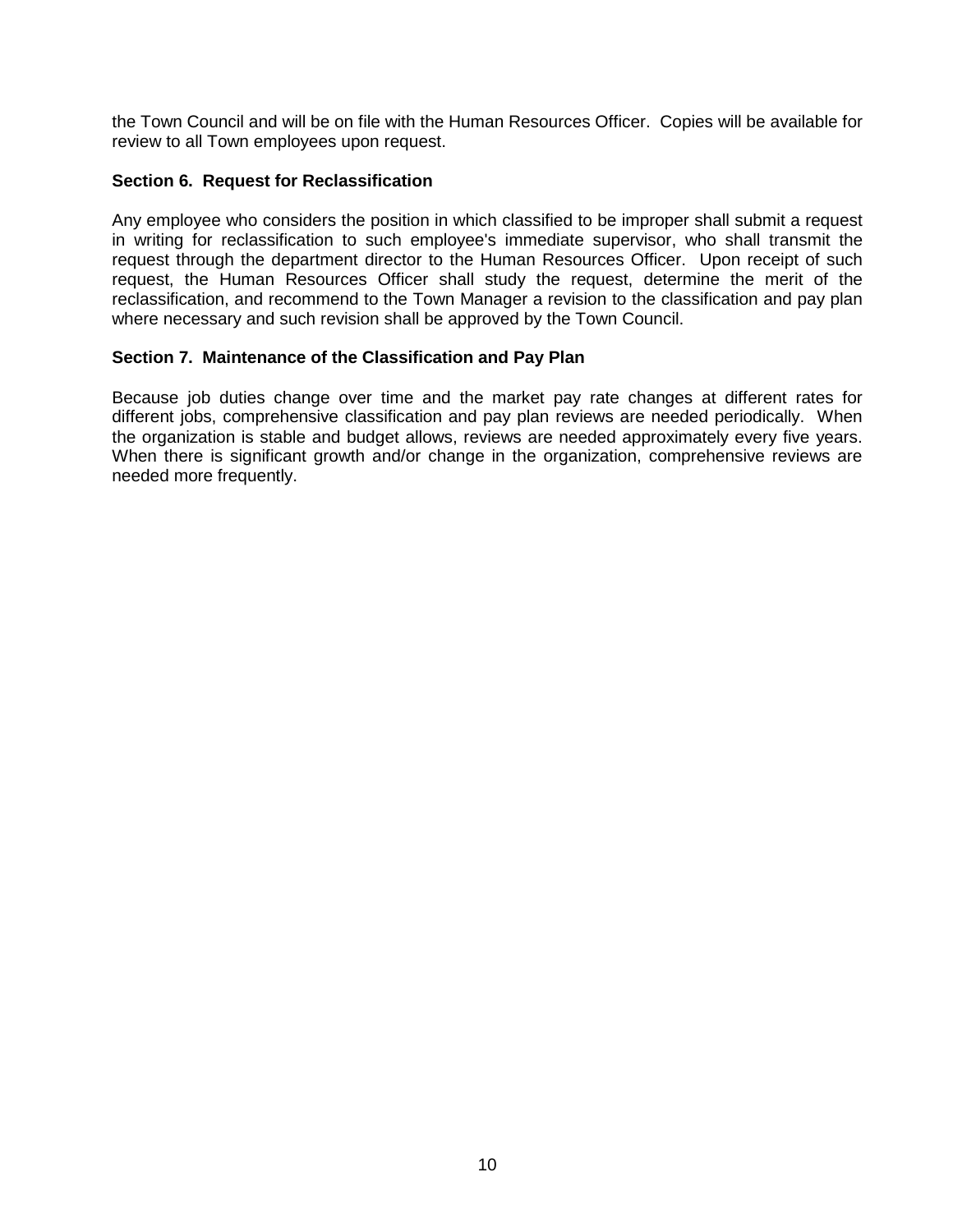#### **ARTICLE III. THE PAY PLAN**

#### **Section 1. Definition**

The pay plan includes the basic salary schedule and the "Allocation of Classes to Grades" adopted by the Town Council. The salary schedule consists of hiring, minimum (normally probation completion), midpoint and maximum rates of pay for all classes of positions.

#### **Section 2. Administration and Maintenance**

The Town Manager, assisted by the Human Resources Officer, shall be responsible for the administration and maintenance of the pay plan. All employees covered by the pay plan shall be paid at a rate listed within the salary range established for the respective position classification, except for employees in a trainee status or employees whose existing salaries are above the established maximum rate following transition to a new pay plan.

The pay plan is intended to provide equitable compensation for all positions, reflecting differences in the duties and responsibilities, the comparable rates of pay for positions in private and public employment in the area, changes in the cost of living, the financial conditions of the Town, and other factors. To this end, each budget year Human Resources may make comparative studies of all factors affecting the level of salary ranges including the consumer price index, anticipated changes in surrounding employer plans, and other relevant factors, and recommend to the Town Manager such changes in salary ranges as appear to be pertinent. Such changes shall be made in the salary ranges such that the hiring rate, minimum, midpoint, and maximum rates change according to the market subject to approval by the Town Council.

#### **Section 3. Starting Salaries**

All persons employed in positions approved in the position classification plan shall be employed at the hiring rate for the classification in which they are employed; however, exceptionally well qualified applicants may be employed above the hiring rate of the established salary range upon recommendation of the department director and Human Resources Officer and approval of the Town Manager.

#### **Section 4. Trainee Designation and Provisions**

Applicants being considered for employment or Town employees who do not meet all of the requirements for the position for which they are being considered may be hired, promoted, demoted, or transferred by the Town Manager to a "trainee" status. In such cases, a plan for training, including a time schedule, must be prepared by the department director.

"Trainee" salaries shall be no more than two salary grades below the hiring rate established for the position for which the person is being trained. A new employee designated as "trainee" shall be regarded as being in a probationary period. However, probationary periods shall be no less than six months and trainee periods may extend up to eighteen months. A trainee shall remain a probationary employee until the trainee period is satisfactorily completed.

If the training is not successfully completed to the satisfaction of the Town Manager, the trainee shall be transferred, demoted, or dismissed. If the training is successfully completed, the employee shall be paid at least at the hiring rate established for the position for which the employee was trained.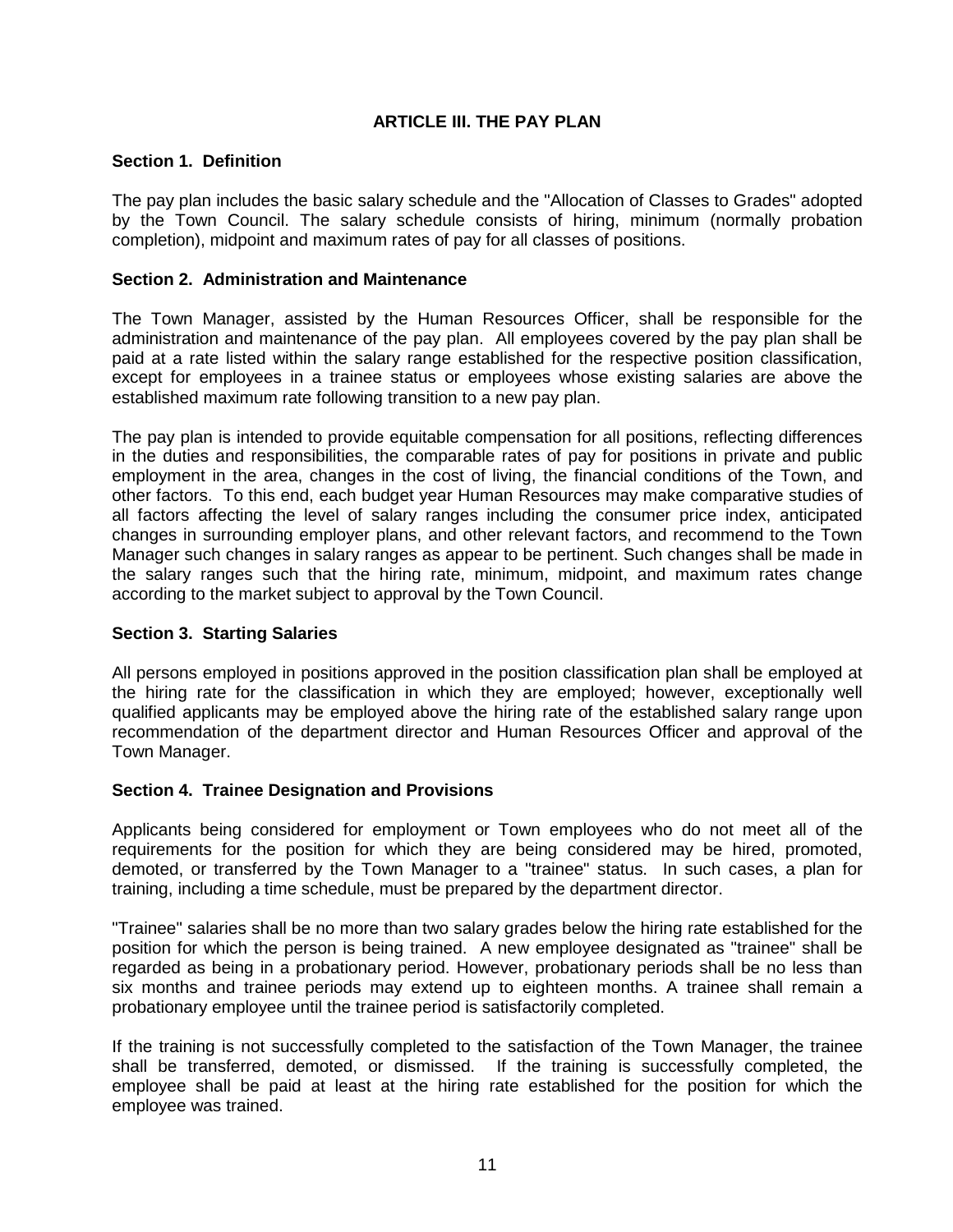#### **Section 5. Probationary Pay Increases**

Employees hired or promoted into the hiring rate of the pay range shall receive a salary increase upon successful completion of probation of approximately 5%.

Employees serving a twelve-month probationary period are eligible for consideration based on performance for this pay increase after six months of successful employment. Employees with a twelve-month probationary period who receive an increase at the six-month review will not be eligible for an increase at the end of the twelve-month probationary period.

#### **Section 6. Performance Pay**

Upward movement within the established salary range for an employee is not automatic, but rather based upon specific performance-related criteria and available funds. Procedures for determining performance levels and performance pay increases or other performance-related movement within the range shall be established in procedures approved by the Town Manager.

#### **Section 7. Performance Pay Bonus**

Employees who are at the maximum amount of the salary range for their position classification are eligible to be considered for a performance pay bonus at their regular performance evaluation time. Performance pay bonuses shall be awarded based upon the performance of the employee as described in the performance evaluation and in the same amounts as employees who are within the salary range. Performance pay bonuses shall be awarded in lump sum payments and do not become part of base pay.

#### **Section 8. Salary Effect of Promotions, Demotions, Transfers, and Reclassifications**

**Promotions.** The purpose of the promotion pay increase is to recognize and compensate the employee for taking on increased responsibility. When an employee is promoted, the employee's salary shall normally be advanced to the hiring rate of the new position, or to a salary which provides an increase of at least 5**%** over the employee's salary before the promotion, whichever is greater. In the event of highly skilled and qualified employees, shortage of qualified applicants, or other reasons related to the merit principle of employment, the Town Manager may set the salary at an appropriate rate in the range of the position to which the employee is promoted that best reflects the employee's qualifications for the job and relative worth to the Town, taking into account the range of the position and relative qualifications of other employees in the same classification. In no event, however, shall the new salary exceed the maximum rate of the new salary range. In setting the promotion salary, the Town shall consider internal comparisons with other employees in the same or similar jobs.

**Demotions.** Demotion is the movement of an employee from one position to a position in a class assigned to a lower salary range. When an employee is demoted to a position for which qualified, the salary shall be set at the rate in the lower pay range which provides a salary commensurate with the employee's qualifications to perform the job and consistent with the placement of other employees within the same classification in that salary range. If the current salary is within the new range, the employee's salary may be retained at the previous rate if appropriate. If the demotion is the result of discipline, the salary shall be decreased at least 5%**.** Salaries of demoted employees may be no greater than the maximum of the new range.

**Transfers.** The salary of an employee reassigned to a position in the same class or to a position in a different class within the same salary range shall not be changed by the reassignment.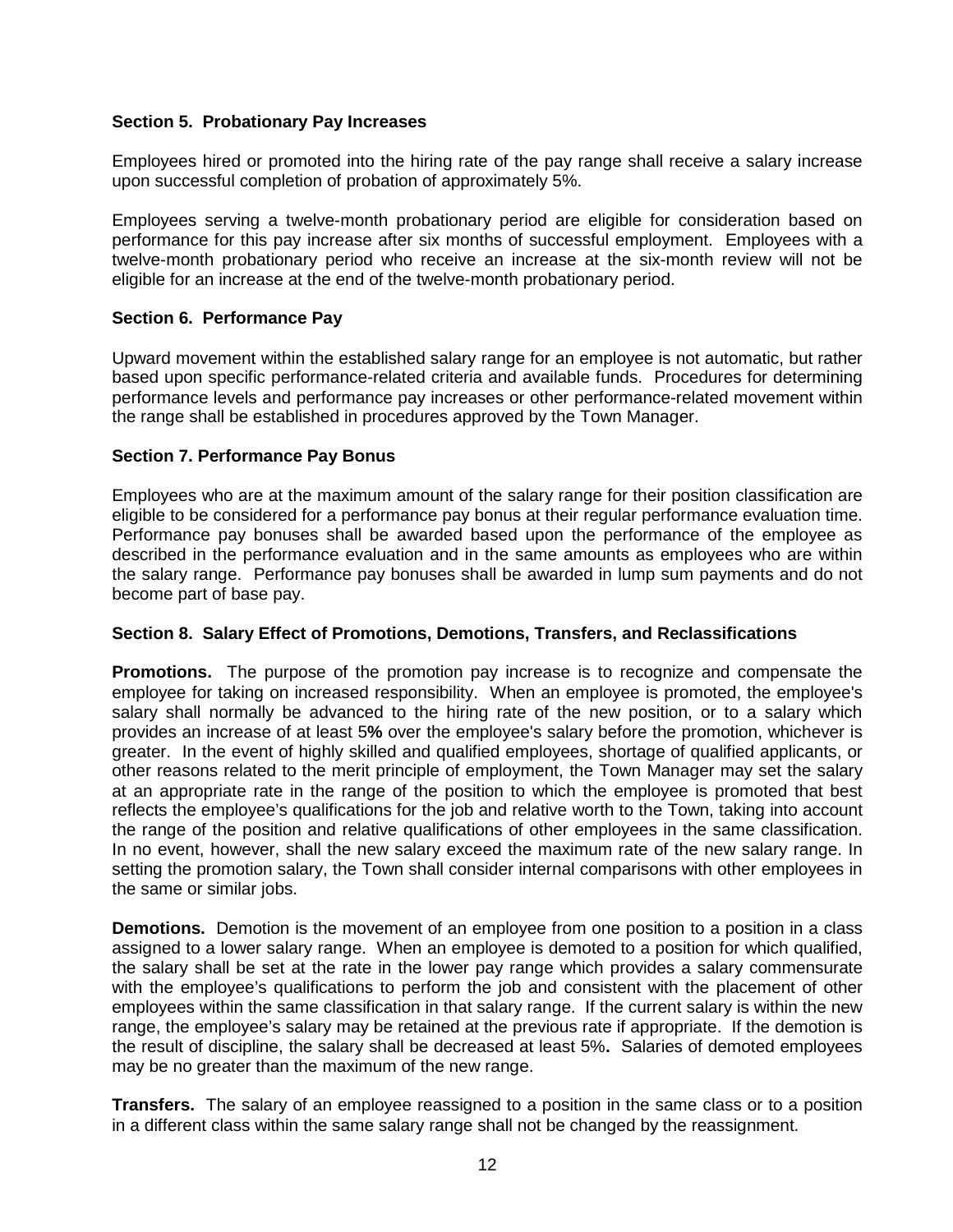**Reclassifications.**An employee whose position is reclassified to a class having a higher salary range shall receive a pay increase consistent with the implementation strategy or an increase to the hiring rate of the new pay range, whichever is higher. If the employee has completed probation, the employee's salary shall be advanced to at least the probation completion amount in the new range.

If the position is reclassified to a lower pay range, the employee's salary shall remain the same. If the employee's salary is above the maximum established for the new range, the salary of that employee shall be maintained at the current level with no increases to base pay until the range is increased above the employee's salary.

#### **Section 9. Salary Effect of Salary Range Revisions**

When an individual class of positions is assigned to a higher salary range, employees in that class shall normally receive a pay increase consistent with the implementation strategy or to the minimum rate of the new range, whichever is higher. If the employee has passed probation, the employee's salary shall be advanced at least to the probation completion amount in the new range.

When a class of positions is assigned to a lower salary range, the salaries of employees in that class will remain unchanged. If this assignment to a lower salary range results in an employee being paid at a rate above the maximum rate established for the class, the salary of that employee shall be maintained at that level with no increases in base pay until such time as the employee's salary range is increased above the employee's current salary.

#### **Section 10. Transition to a New Salary Plan**

The following principles shall govern the transition to a new salary plan:

- a) no employee shall receive a salary reduction as a result of the transition to a new salary plan;
- b) all employees being paid at a rate lower than the minimum rate established for their respective classes shall have their salaries raised at least to the new minimum rate for their classes;
- c) all employees being paid at a rate below the maximum rate established for their respective classes shall be paid at a rate within the salary schedule; and
- d) all employees being paid at a rate above the maximum rate established for their respective classes shall have their salaries maintained at that salary level with no increases until such time as the employees' salary range is increased above the employees' current salary.

#### **Section 11. Effective Date of Salary Changes**

Salary changes approved after the first working day of a pay period shall become effective at the beginning of the next pay period, or at such specific date as may be provided by procedures approved by the Town Manager.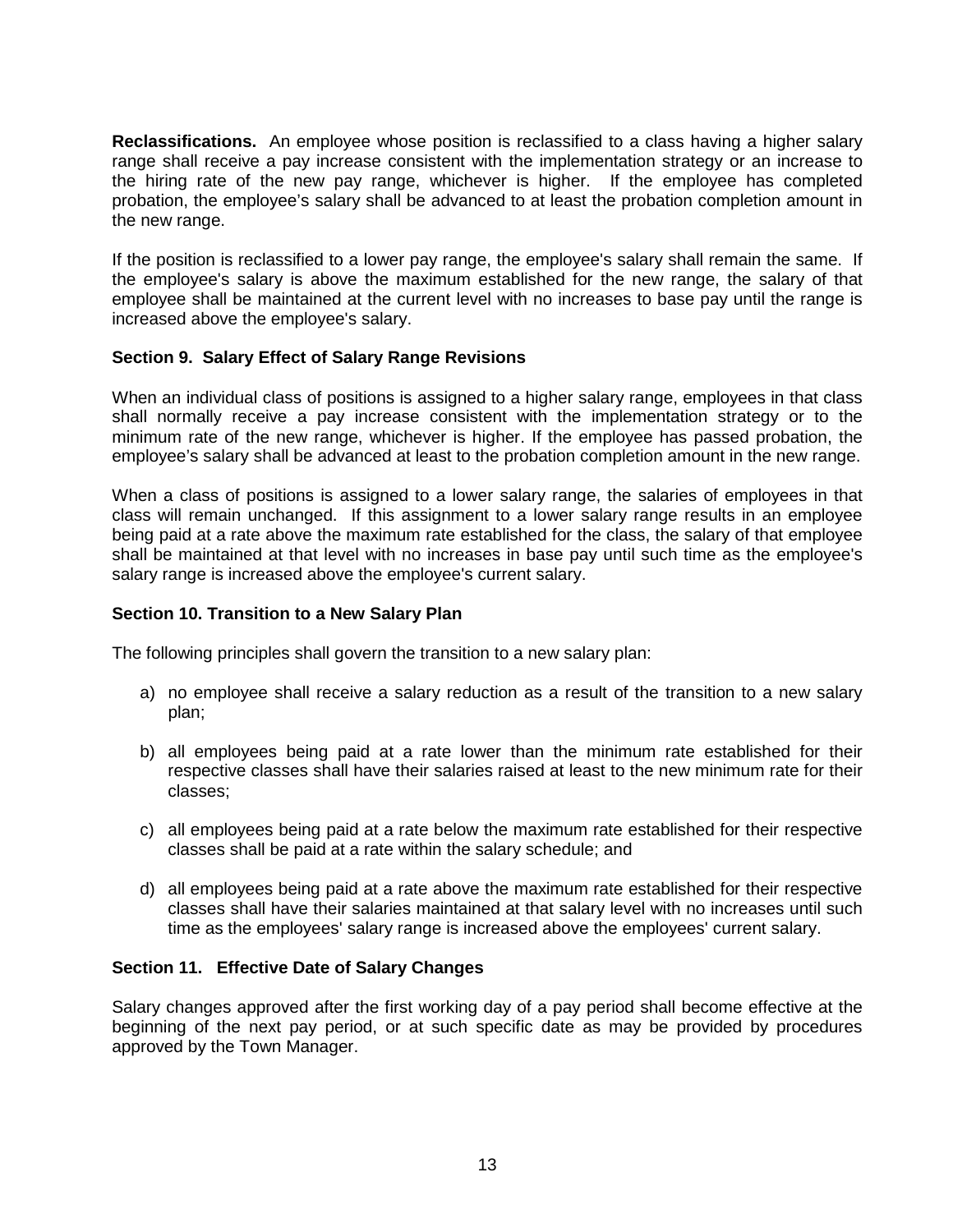#### **Section 12. Payroll Deductions**

Deductions shall be made from each employee's salary as required by law. Additional deductions may be made for insurance or for other reasons as authorized by the Town Manager considering the capability of the payroll system, associated increase in workload, and appropriateness of the deduction.

#### **Section 13. Fair Labor Standards Act and Overtime Pay Provisions**

Employees of the Town can be requested and may be required to work in excess of their regularly scheduled hours as necessitated by the needs of the Town and determined by the department director. Overtime work should normally be approved in advance by the department director, Town Manager or other designee.

To the extent that local government jurisdictions are so required, the Town will comply with the Fair Labor Standards Act (FLSA). The Town Manager or his/her designee shall determine which jobs are "non-exempt" and are therefore subject to the Act in areas such as hours of work and work periods, rates of overtime compensation, and other provisions.

#### **Non-Exempt Employees**

Employees are expected to work during all assigned periods exclusive of breaks or mealtimes. Employees are not to perform work at any time that they are not scheduled to work, unless they receive approval from their department director or supervisor, except in cases of emergency.

Department directors are responsible for ensuring that overtime hours are authorized, recorded, and properly documented for compensatory time off or overtime pay in accordance with the established record keeping forms and instructions.

Non-exempt employees will be paid at a straight time rate for hours up to the FLSA established limit for their position (usually 40 hours in a 7-day period; 171 hours for sworn police and 212 for fire staff in a 28 day cycle). Hours worked beyond the FLSA established limit will be compensated in either compensatory time or pay at the appropriate overtime rate.

In determining eligibility for overtime in a work period, only hours actually worked shall be considered; in no event will vacation, sick leave, or holidays be included in the computation of hours worked for FLSA purposes.

Whenever practical, departments will schedule time off on an hour-for-hour basis within the applicable work period for non-exempt employees, instead of paying overtime. When time off within the work period cannot be granted, overtime worked will be compensated in accordance with the FLSA.

If compensatory time is accrued, it may be taken in 15-minute increments, not to exceed scheduled hours per day. *Compensatory time must be taken before any vacation or sick leave.* Compensatory time is available for use once it has been earned. All compensatory leave must be used or paid effective March 31 of each year.

Compensatory leave balances may not exceed 240 hours except for public safety employees who may not accrue more than 480 hours. Any overtime worked after such maximum balances must be compensated in pay. The Town Manager will be notified whenever a compensatory balance exceeds 100 hours.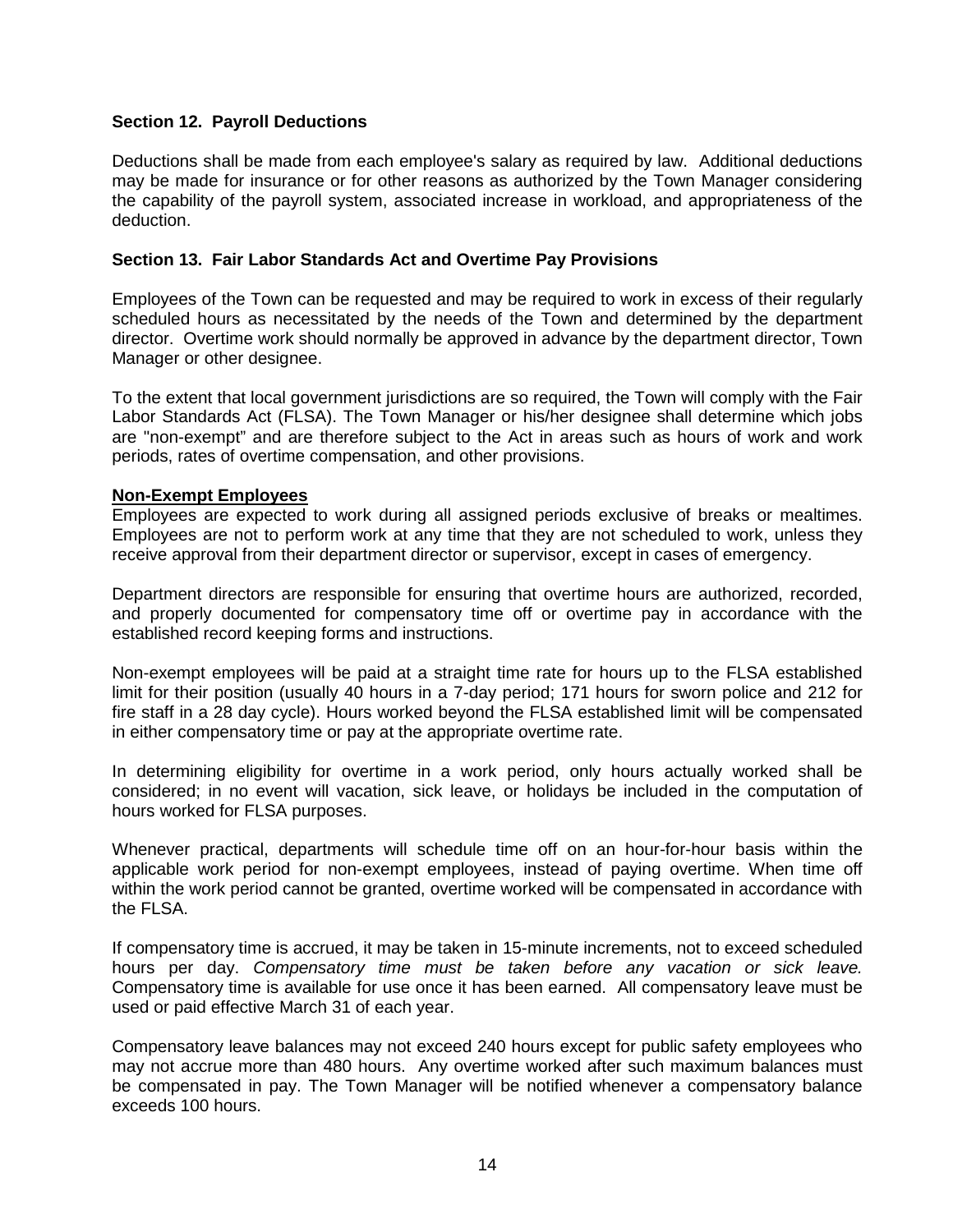In emergency conditions, when long and continuous work is required over multiple days, the Town Manager shall approve special overtime compensation for hours worked including time on weekends and holidays.

#### **Exempt Employees**

Employees in positions determined to be "exempt" from the FLSA (as Executive, Administrative or Professional staff) are paid on a salary basis and will not receive pay for hours worked in excess of their normal work periods. These employees may be granted occasional compensatory leave by their supervisor where the convenience of the department allows and in accordance with procedures established by the Town Manager. Such compensatory time is not guaranteed to be taken and ends without compensation upon separation from the organization.

In declared disaster or emergency situations or other situations as determined by the Town Manager or Council requiring long and continuous hours of work, exempt employees will be compensated at an overtime rate and granted time off with pay for rest and recuperation to ensure safe working conditions for the duration of the emergency period.

#### **Section 14. Stand-by and Call-back Pay**

The Town provides a continuous twenty-four hour a day, seven day a week service to its customers. Therefore, it is necessary for certain employees to respond to any reasonable request for duty at any hour of the day or night. One of the conditions of employment with the Town is the acceptance of a share of the responsibility for continuous service, in accordance with the nature of each job position. If an employee fails to respond to reasonable calls for emergency service, either special or routine, the employee shall be subject to disciplinary actions up to and including dismissal.

**Stand-by.** Stand-by ("on-call") time is defined as that time when an employee must carry a pager or other communication device and must respond immediately to calls for service. Non-exempt employees required to be on "stand-by" duty will be paid for five hours of work for each week of oncall time they serve. Hours actually worked while on standby are calculated beginning when the employee is en route to the work site and are added to the regular total of hours worked for the week. The Town Manager will approve the standby rotation for each department.

Standby time requiring an employee to remain at a designated location or otherwise substantially restrict personal activities in order to be ready to respond when called is considered work time under the provisions of the FLSA.

**Call-back.** Non-exempt employees will be guaranteed a minimum payment of two hours of wages for being called back to work outside of normal working hours*.* Non-exempt employees will be paid at the established hourly rate of pay for hours worked outside their normal schedule if they are actually required to return to work and will receive overtime compensation for eligible overtime hours. The minimum of two hours pay is guaranteed for non-exempt employees who are called back or for the actual hours worked, whichever is greater. "Call-back" provisions do not apply to previously scheduled overtime work (scheduled one or more days in advance). If more than one callback occurs within a given shift, total callback time cannot exceed two hours unless the work time exceeds two hours.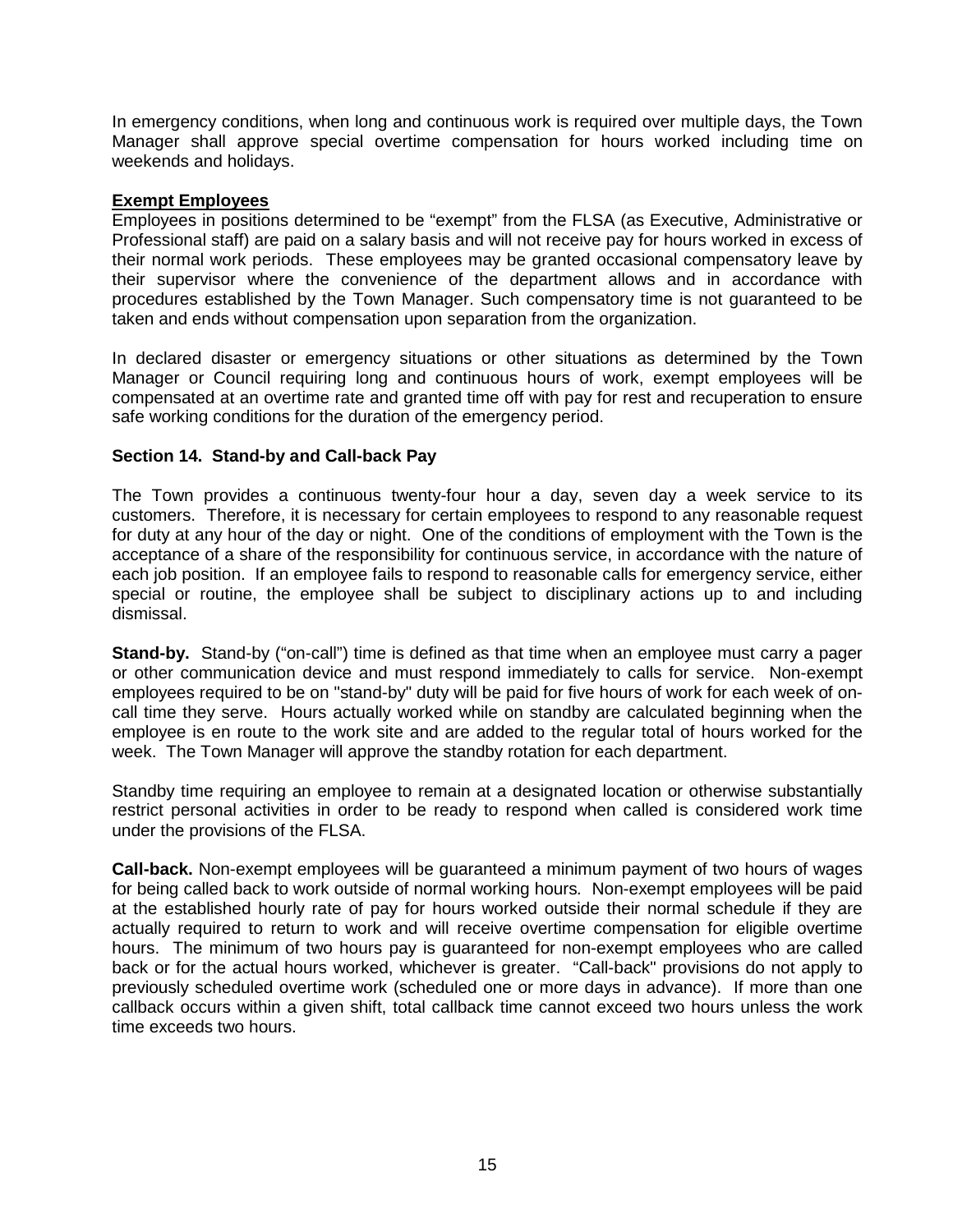#### **Section 15. Hourly Rate of Pay**

Employees working in a part-time or Limited Service capacity with the same duties as full-time employees will normally work at a rate in the same salary range as the full-time employees. Special exceptions may apply for intermittent work as part of recreational events.

The hourly rate for employees working other than 40 hours per week, such as shift police officers working an average of 42 hours per week, will be determined by dividing the average number of hours scheduled per year into the annual salary for the position.

#### **Section 16. Pay for Interim Assignments in a Higher-Level Classification**

An employee who is formally designated, for a period of at least 30 days or more, to perform the duties of a job that is assigned to a higher salary grade than that of the employee's regular classification shall normally receive an increase for the duration of the interim assignment. The employee shall receive a salary adjustment to the minimum rate of the job in which the employee is acting or an increase of 5%, whichever is greater. Criteria involved in determining the amount of the compensation will include:

- a) the difference between the existing job and that being filled on a temporary basis, and
- b) the degree to which the employee is expected to fulfill all the duties of the temporary assignment.

The salary increase shall be temporary and upon completion of the assignment, the employee shall go back to the salary he or she would have had if not assigned in the interim role, taking into account any increase the employee would have received if not placed in the interim role.

#### **Section 17. Certification and Educational Increases**

The Town Manager will establish a schedule of salary increases to reward employees for attaining and maintaining certifications and obtaining degrees that increase the employee's value to the Town. These increases should reflect certifications and/or degrees that exceed the requirements on the position classification specification.

#### **Section 18. Longevity Pay**

Full-time employees of the Town may be compensated for years of service by payment of a longevity supplement based on continuous years of service as of December 31st of each year. This compensation is typically paid between Thanksgiving and the first week in December or at a time designated by the Town Manager. Continuous service is continuous employment including any approved leave or involuntary reduction in force.

#### **Longevity amounts shall be as follows:**

| <b>Years of Service</b> | <b>Amount</b> |
|-------------------------|---------------|
| $0 - 1$ years           | \$100         |
| $1 - 4$ years           | \$250         |
| $5 - 9$ years           | \$350         |
| 10 - 14 years           | \$450         |
| 15 - 19 years           | \$600         |
| $20 + \text{years}$     | \$850         |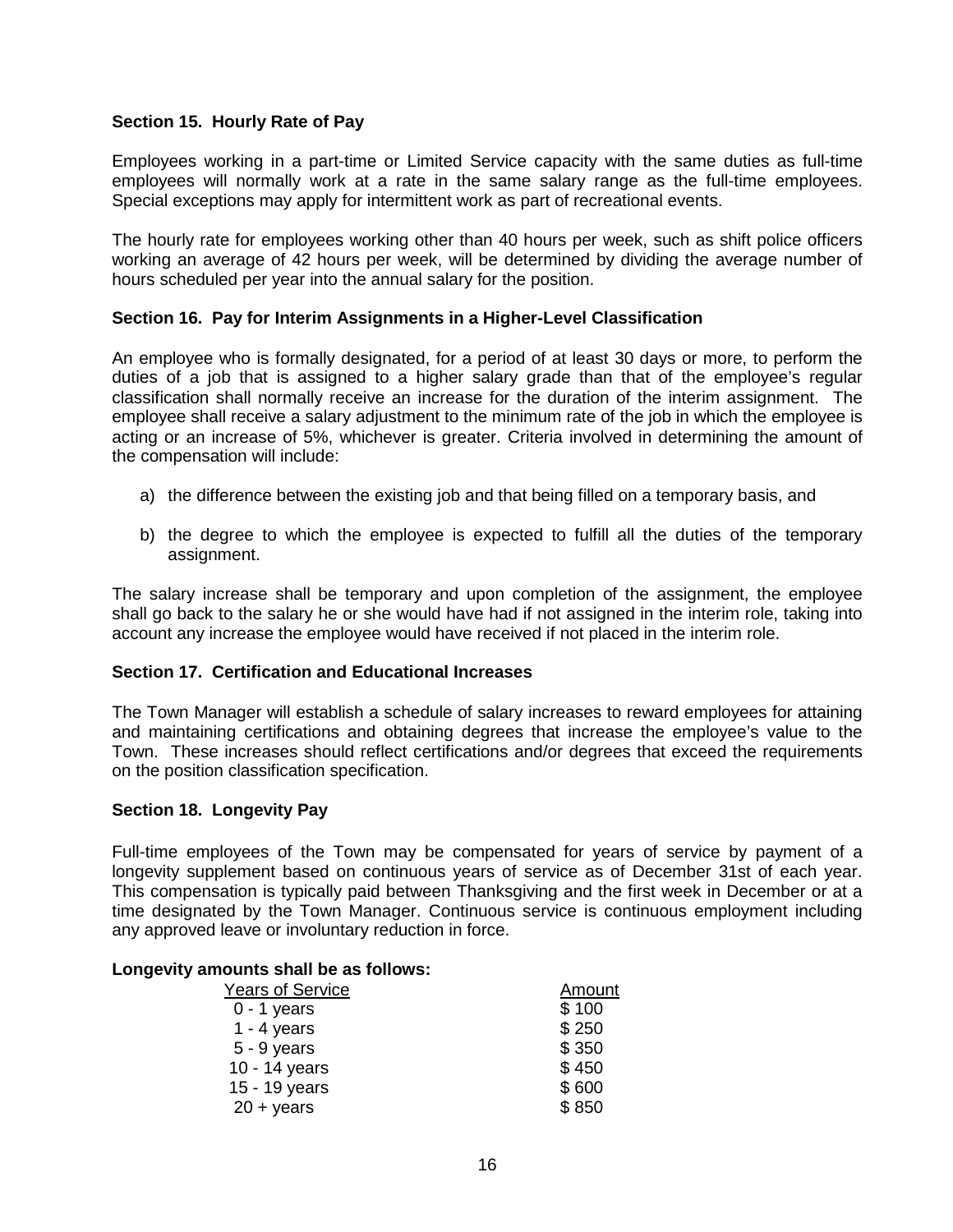#### **ARTICLE IV. RECRUITMENT AND EMPLOYMENT**

#### **Section 1. Equal Employment Opportunity Policy**

It is the policy of the Town to foster, maintain and promote equal employment opportunity. The Town shall select employees on the basis of the applicant's qualifications for the job and award them with respect to compensation and opportunity for training and advancement, including upgrading and promotion, without regard to race, religion, color, sex, national origin, sexual orientation, age, veteran status, marital status, political affiliation, disability, genetic information, or on the basis of actual or perceived gender as expressed through dress, appearance or behavior. Applicants with physical disabilities shall be given equal consideration with other applicants for positions in which their disabilities do not represent an unreasonable barrier to satisfactory performance of essential duties with or without reasonable accommodation.

It is a violation of Town policy to retaliate in any way against an employee who assists, participates in, or supports this policy or anyone making a bona-fide complaint under this policy or who participates or assists in any EEOC, OSHA or other internal or external processes protected by law.

#### **Section 2. Implementation of Equal Employment Opportunity Policy**

The Human Resources Officer and all personnel responsible for recruitment and employment will continue to review regularly the implementation of this Personnel Policy and relevant practices to assure that equal employment opportunity based on reasonable, job-related requirements is being actively observed to the end that no employee or applicant for employment shall suffer discrimination because of race, religion, color, sex, national origin, sexual orientation, age, veteran status, marital status, political affiliation, disability, genetic information, or on the basis of actual or perceived gender as expressed through dress, appearance or behavior. Notices with regard to equal employment matters shall be posted in conspicuous places on Town premises in places where notices are customarily posted.

#### **Section 3. Recruitment, Selection and Appointment**

**Recruitment Sources.** When position vacancies occur, the Human Resources Office shall publicize these opportunities for employment, including applicable salary information and employment qualifications. Information on job openings and hiring practices will be provided to recruitment sources, including organizations and news media available to minority applicants. In addition, notice of vacancies shall be posted at designated conspicuous Town sites. Individuals shall be recruited from a geographic area as wide as necessary and for a period of time sufficient to ensure that well-qualified applicants are obtained for Town service. In rare situations because of emergency conditions, high turnover, etc., the Town may hire or promote without advertising jobs upon approval of the Town Manager.

**Job Advertisements.** Jobs will be advertised in local area newspapers, professional publications, and other relevant publications, as needed, in order to establish a diverse and qualified applicant pool. Vacancy notices should be posted in all Town employment locations. Employment advertisements shall contain assurances of equal employment opportunity and shall comply with Federal and State statutes.

**Application for Employment.** All persons expressing interest in employment with the Town shall be given the opportunity to file an application for employment for positions which are being recruited. The Town accepts applications and resumes only for vacant advertised positions.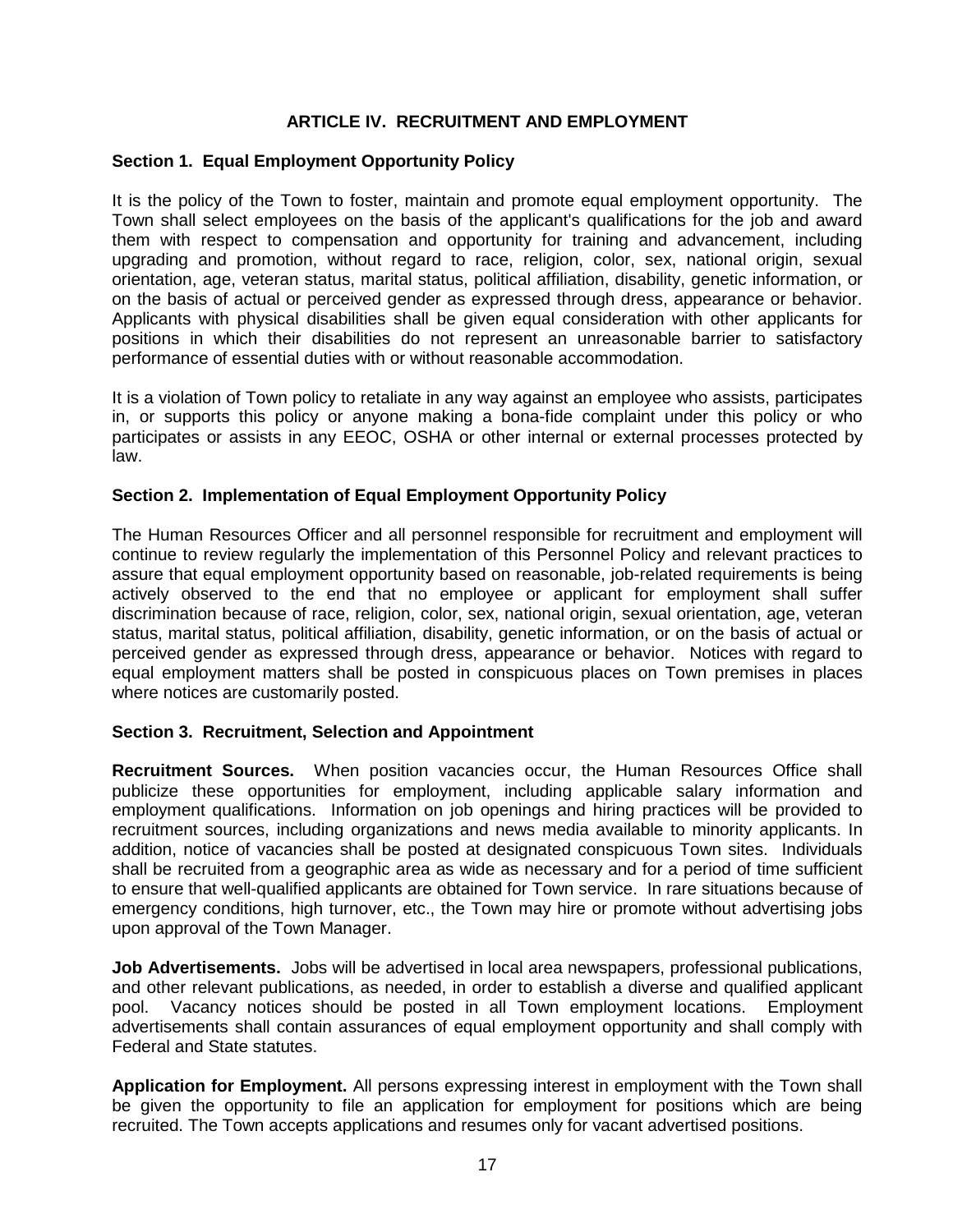**Application Reserve File.** Applications shall be kept in an inactive reserve file for a period of two years in accordance with Equal Employment Opportunity Commission guidelines.

**Selection.** Department directors, with the assistance of the Human Resources Officer, shall make such investigations and conduct such examinations as necessary to assess accurately the knowledge, skills, and experience qualifications required for the position, including criminal history where job-related. All selection devices administered by the Town shall be valid measures of job performance.

**References and Background Investigations.** Before any commitment is made to an applicant, the Town will conduct reference checks regarding the employee's qualifications and work performance. In addition, physical examinations, drug screening and criminal background investigations may be performed. Conviction of a crime is not automatically disqualifying. The Town will consider the severity of the crime, degree to which the crime is job related to the job for which the applicant is being considered, and length of time since the conviction to determine the degree to which there is a business necessity for choosing not to hire the applicant.

**Appointment.** Before any commitment is made to an applicant either internal or external, the department director shall make recommendations to the Human Resources Officer including the position to be filled and the salary to be paid. The Human Resources Officer and department director shall recommend approval of appointments and the starting salary for all applicants to the Town Manager. The Town Manager or his/her designee shall approve appointments and the starting salary for all applicants. The Manager may determine terms of employment to include crediting service time for employees within the retirement system for the purposes of leave accrual and longevity.

#### **Section 4. Probationary Period**

An employee appointed or promoted to a permanent position shall serve a probationary period. Employees shall serve a six-month probationary period, except that employees in police and fire shift staff and department directors shall serve a twelve-month probationary period. Employees hired as "trainees" shall remain on probation until the provisions of their traineeship are satisfied. During the probationary period, supervisors shall monitor an employee's performance and communicate with the employee concerning performance progress**.** Employees serving a twelvemonth probation shall have a probationary review at the end of six months as well as before the end of twelve months.

An important purpose of the probationary period is to serve as a trial period during which the employee demonstrates his or her ability to perform the work, demonstrates good work habits and the ability to work effectively with the public and coworkers. Before the end of the probationary period, the supervisor shall conduct a performance evaluation conference with the employee and discuss accomplishments, strengths, and needed improvements. A summary of this discussion shall be documented in the employee's personnel file. The supervisor shall recommend in writing whether the probationary period should be completed, extended, or the employee transferred, demoted, or dismissed. With approval of the Town Manager probationary periods may be extended for a maximum of six additional months.

Disciplinary action, including demotion and dismissal, may be taken at any time during the probationary period of a new hire without following the steps outlined in this policy for disciplinary action. A new hire probationary employee who separates from Town employment, either voluntarily or involuntarily, during the probationary period is not eligible for terminal pay for accrued annual leave and not eligible to file an appeal.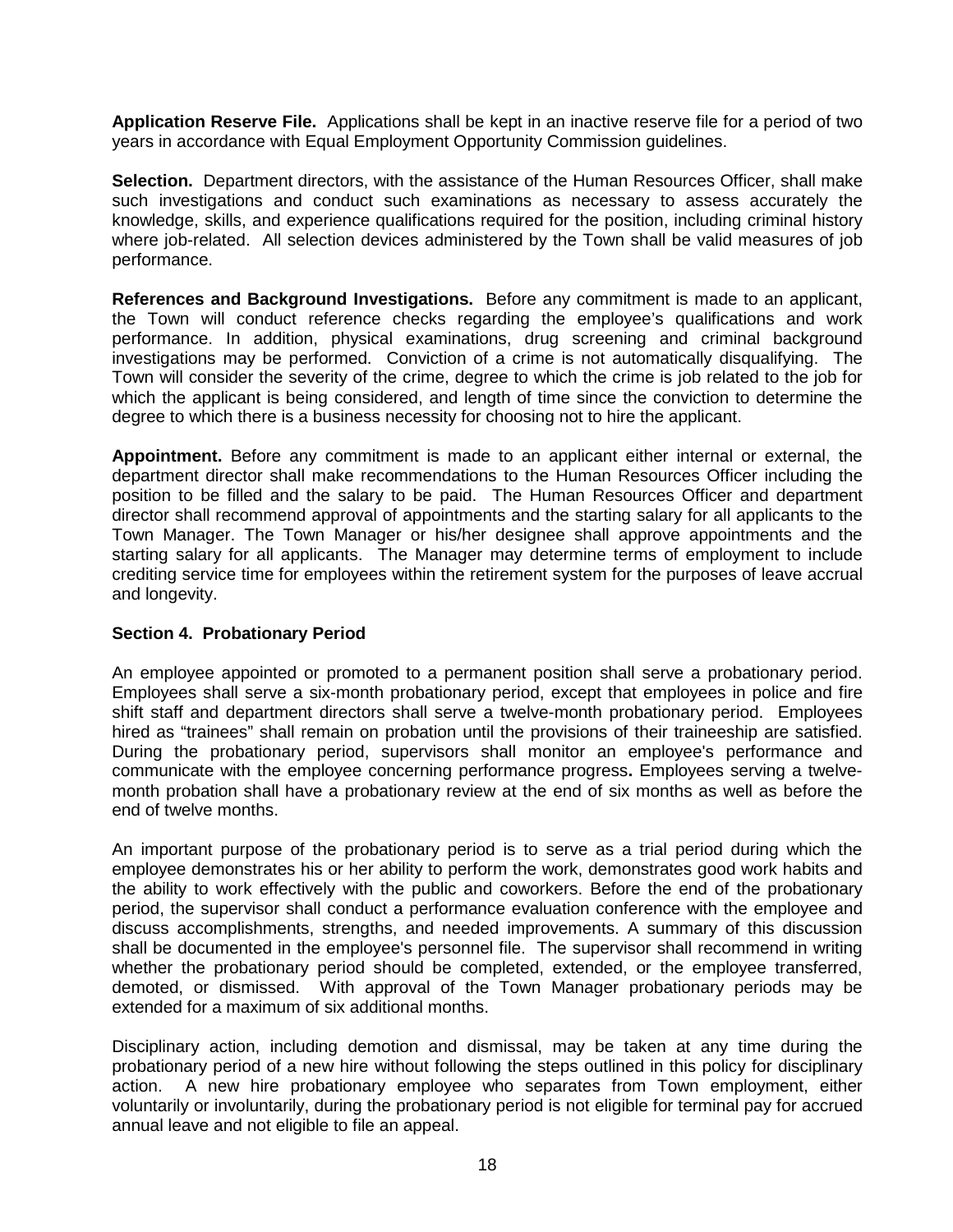A promoted employee who does not successfully complete the probationary period may be transferred or demoted to a position in which the employee shows promise of success. If no such position is available, the employee shall be dismissed. Promoted and demoted employees who are on probation retain all other rights and benefits.

#### **Section 5. Promotion**

Promotion is the movement of an employee from one position to a vacant position in a class assigned to a higher salary range. It is the Town's policy to create career opportunities for its employees whenever possible. Therefore, when a current employee applying for a vacant position is best suited of all applicants, that applicant shall be appointed to that position. The Town will balance three goals in the employment process:

- a) the benefits to employees and the organization of promotion from within;
- b) providing equal employment opportunity and a diversified workforce to the community; and
- c) obtaining the best possible employee who will provide the most productivity in that position.

Therefore, except in rare situations where previous Town experience is essential (such as promotions to Police Shift Leader or Fire Captain), or exceptional qualifications of an internal candidate so indicate, the Town will conduct an open recruitment and consider external and internal candidates simultaneously rather than automatically promote from within. Candidates for promotion shall be chosen on the basis of their qualifications and their work records. Internal candidates shall apply for promotions using the same application process as external candidates.

#### **Section 6. Demotion**

Demotion is the movement of an employee from one position to a position in a class assigned to a lower salary range. Demotion may be voluntary or involuntary. An employee whose work or conduct in the current position is unsatisfactory may be demoted provided that the employee shows promise of becoming a satisfactory employee in the lower position. Such disciplinary demotion shall follow the disciplinary procedures outlined in this Policy.

An employee who wishes to accept a position with less complex duties and reduced responsibilities may request a demotion. A voluntary demotion is not a disciplinary action and is made without using the above-referenced disciplinary procedures.

#### **Section 7. Transfer**

Transfer is the movement of an employee from one position to a position in a class in the same salary range. If a vacancy occurs and an employee in another department is eligible for a transfer, the employee shall apply for the transfer using the usual application process. A department director wishing to transfer an employee to a different department or classification shall make a recommendation through the Human Resources Officer to the Town Manager with the consent of the receiving department director. Any employee transferred without requesting the action may appeal the action in accordance with the grievance procedure outlined in this Policy. Notwithstanding the employee's right to file a grievance, the Town reserves the right to transfer employees either temporarily or permanently when doing so will serve the Town's best interest.

An employee who has successfully completed a probationary period may be transferred into the same classification without serving another probationary period.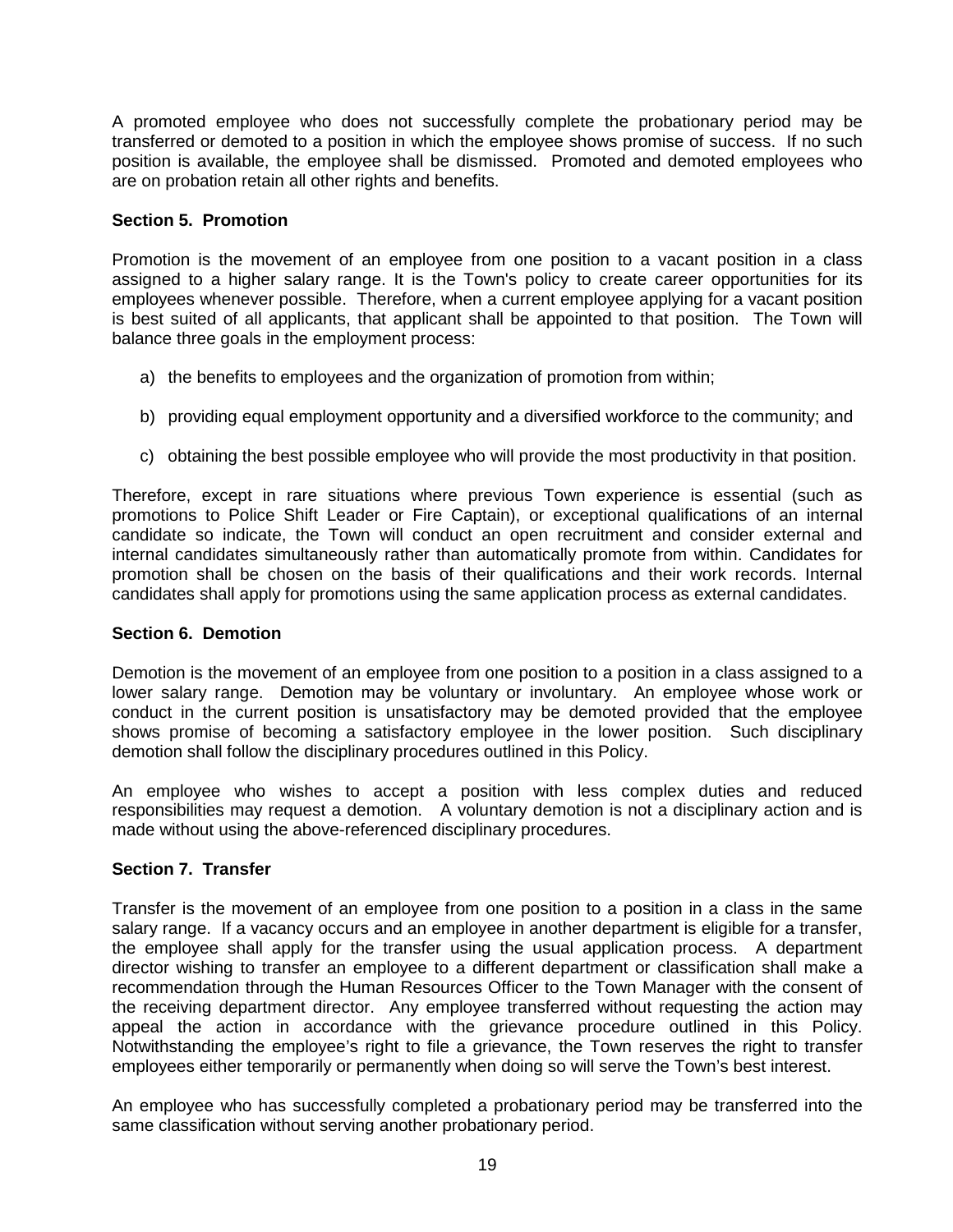### **ARTICLE V. CONDITIONS OF EMPLOYMENT**

#### **Section 1. Work Schedule**

Department directors shall establish work schedules, with the approval of the Town Manager which meet the operational needs of the department in the most cost-effective manner possible.

#### **Section 2. Political Activity**

Each employee has a civic responsibility to support good government by every available means and in every appropriate manner. Each employee may join or affiliate with civic organizations of a partisan or political nature, may attend political meetings, may advocate and support the principles or policies of civic or political organizations in accordance with the Constitution and laws of the United States and the State of North Carolina. However, no employee shall:

- a) engage in any political or partisan activity while on duty;
- b) use official authority or influence for the purpose of interfering with or affecting the result of a nomination or an election for office;
- c) be required as a duty of employment or as condition for employment, promotion or tenure of office to contribute funds for political or partisan purposes;
- d) coerce or compel contributions from another employee of the Town for political or partisan purposes;
- e) use any supplies or equipment of the Town for political or partisan purposes;
- f) display any political advertisement in or on Town property; or
- g) be a candidate for nomination or election to office under the Town Charter.

Any violation of this section shall subject the employee to disciplinary action, including dismissal.

#### **Section 3. Outside Employment**

The work of the Town shall have precedence over other occupational interests of employees. All outside employment for salaries, wages, or commissions and all self-employment must be reported in writing in advance to the employee's supervisor, who in turn will report it to the department director. The department director will review such employment for possible conflict of interest and then submit a record of the employment to the Town Manager for review and approval. Conflicting and/or unreported outside employment are grounds for disciplinary action up to and including dismissal. Documentation of the approval of outside employment will be placed in the employee's personnel file.

Examples of conflicts of interest in outside employment include *but are not limited to:*

a) employment with organizations or in capacities that are regulated by the employee or employee's department; or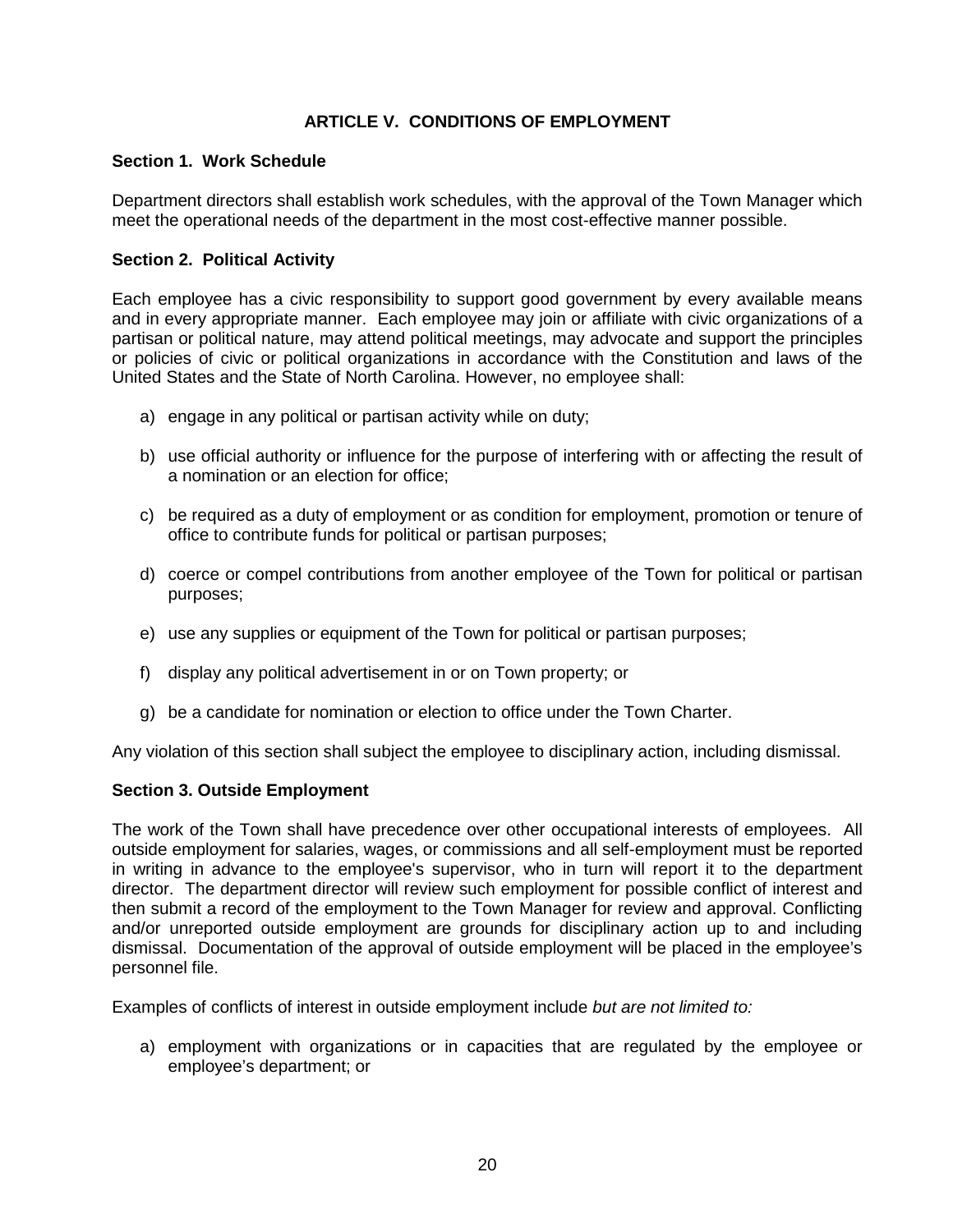b) employment with organizations or in capacities that negatively impact the employee's perceived integrity, neutrality, or reputation related to performance of the employee's Town duties.

#### **Section 4. Dual Employment**

The Town prohibits any employee from holding more than one position with the Town if the combined positions will result in the employee working more than 40 hours per week in any week of the year unless approved by the Town Manager. The Town will consult and follow FLSA regulations in all dual employment cases to insure that the regulations are followed.

#### **Section 5. Employment of Relatives**

The Town prohibits the hiring, promotion and employment of immediate family in full or part-time positions within the Town if such employment would result in one family member supervising another or if one member will occupy a position of influence over another member's employment or any condition of employment. Examples of potential influence include but are not limited to hiring, promotions, salary administration, internal audit and disciplinary action.

For the purposes of this Article, immediate family shall be defined as spouse, child, parent, sibling, grandparent, and grandchild, to include in-law, step and half relationships. The definition for this Article also includes individuals living in the same household who share a relationship comparable to immediate family members.

The Town also prohibits the employment of any person into a permanent position who is an immediate family member of individuals holding the following positions: Mayor, Town Council Member, Town Manager, Finance Director, Human Resources Officer, Town Clerk, or Town Attorney. Should a family member of a current employee be elected to the Town Council, the employee must resign within six months of the relative taking office.

Other circumstances may also prohibit the hiring of family members. Otherwise, the Town will consider employing family members or related persons in the service of the Town, provided that such employment does not:

- a) result in a relative supervising relatives;
- b) result in a relative auditing the work of a relative;
- c) create a conflict of interest with either relative and the Town; or
- d) create the potential or perception of favoritism.

This provision shall not apply retroactively to anyone employed when the provision was adopted by the Town.

#### **Section 6. Harassment Prohibited**

The Town prohibits harassment in any form that is based on race, religion, color, sex, national origin, sexual orientation, age, veteran status, marital status, political affiliation, disability, genetic information, or on the basis of actual or perceived gender as expressed through dress, appearance or behavior. Harassment is defined as conduct that culminates in tangible employment action or is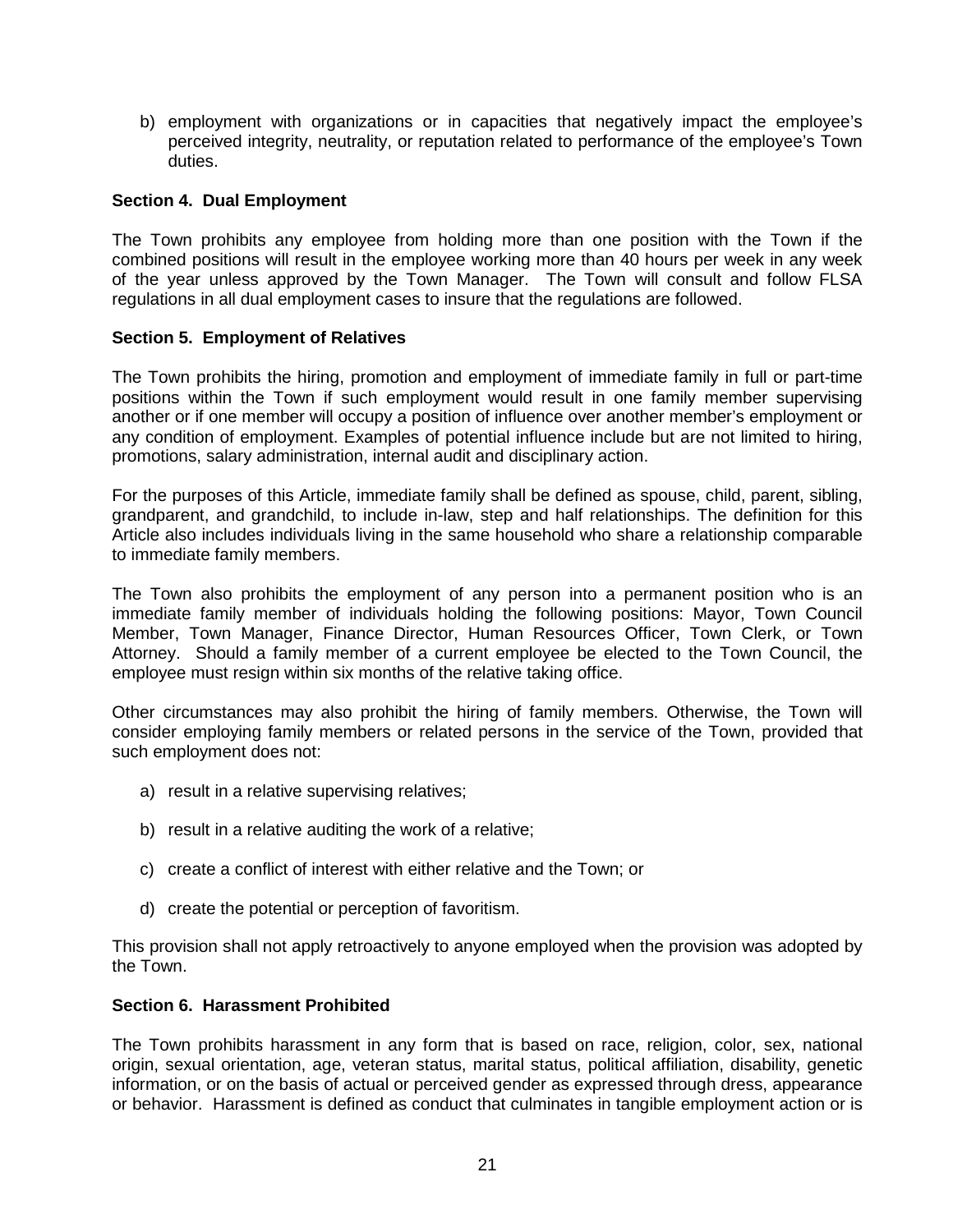sufficiently severe or pervasive as to create a hostile work environment*.* 

A particular form of harassment, sexual harassment, is defined as unwelcome sexual advances, requests for sexual favors, and other verbal or physical conduct of a sexual nature when:

- a) submission to such conduct is made either explicitly or implicitly a term or condition of an individual's employment;
- b) submission to or rejection of such conduct by an individual is used as the basis for employment decisions affecting such individual; or
- c) such conduct has the purpose or effect of unreasonably interfering with an individual's work performance or creating an intimidating, hostile, or offensive working environment.

Sexual harassment includes repeated offensive sexual remarks, continual or repeated comments about an individual's body and offensive sexual language.

Any employee who believes that he or she may have a complaint of harassment may follow the Grievance Procedure described in this Policy or may file the complaint directly with the Human Resources Officer, department director, or the Town Manager. The Human Resources Officer will ensure that an investigation is conducted into any allegation of harassment and advise the employee and appropriate management officials of the outcome of the investigation.

Employees who are found to be engaged in harassment are subject to disciplinary action up to and including dismissal. Employees making complaints of harassment are protected against retaliation from alleged harassers or other employees. Employees witnessing harassment shall also report such conduct to an appropriate Town management official.

All claims of harassment will be thoroughly investigated. Employees are expected to report claims of harassment in good faith and the information provided to be truthful to the best of their knowledge. The Town will endeavor to keep complaints, investigations and resolutions confidential to the extent possible, but the Town cannot compromise its obligation to investigate complaints.

#### **Section 7. Gifts and Favors – Expectation of Ethical Conduct**

The proper operation of Town government requires that public officials and employees be independent, impartial, and responsible to the people; that governmental decisions and policy be made in the proper channels of the governmental structure; that public office not be used for personal gain; and that the public have confidence in the integrity of its government. Therefore, no official or employee of the Town may willfully receive or accept gifts or favors of any value, at any time, on or off the work premises, from vendors. This no-gift policy includes vendor or potential vendor provided food, beverages, meals or entertainment such as sporting events. This no-gift policy includes any business courtesy offered such as a product discount or any other benefit if the benefit is not extended to all employees.

Exceptions to this policy include receipt of a gift or honorarium for participation in meetings, receipt of advertising items or souvenirs of nominal value, or receipt of meals furnished at conferences and banquets. Full participation by officials or employees of the Town in activities of professional organizations in which they are a member is permitted even though the organization may receive donations from a contractor, subcontractor, or supplier. Exceptions to this policy also include food/lodging/travel/events attended in an employee's official capacity, or gifts from family members,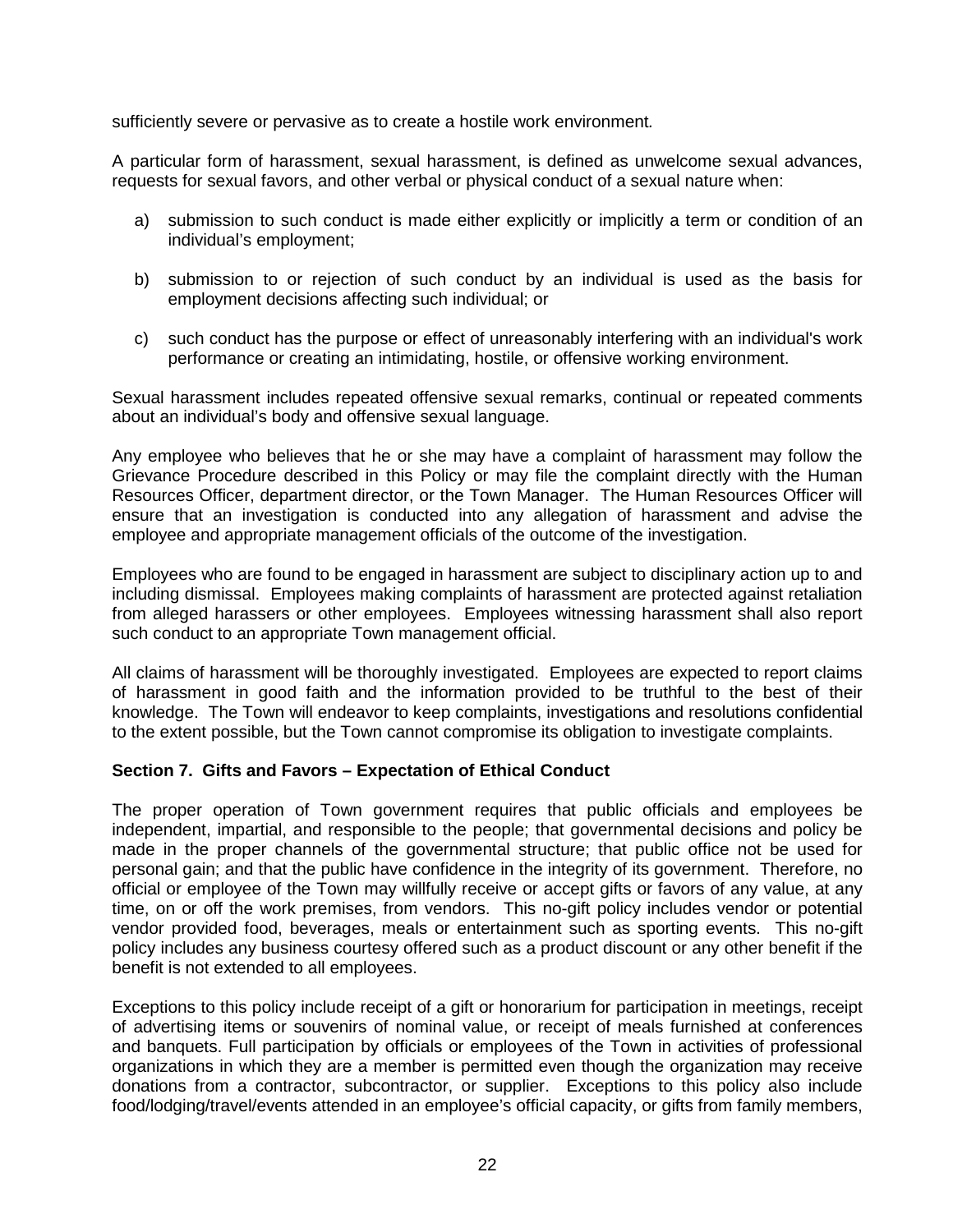friends, or co-workers where it is clear that it is that relationship which is the motivating factor for the gift.

Gifts of food that may arrive during the holidays, and at other times of the year when gift giving is traditional, belong to the entire staff even if addressed to a single employee. Food gifts must be shared with and distributed to all staff during work hours, in central, worksite locations. Gifts of plants or flowers shall be displayed in the lobby or at another central location where all employees may enjoy their presence.

If an employee receives a gift, if feasible, return the gift to the vendor. If not feasible to return the gift, the gift must be raffled off to all employees. Proceeds from the raffle will be deposited into the Town's General Fund budget.

#### **Section 8. Performance Evaluation**

Supervisors and/or department directors shall normally conduct performance evaluation conferences with each employee upon completion of their probationary period and at least once a year thereafter on their anniversary date. These performance evaluations are intended to be comprehensive discussions of the accomplishments and successes as well as how employees can be more successful in their jobs. The performance evaluations shall be documented in writing and placed in the employee's personnel file in a timely manner. Procedures for the performance evaluation program shall be published by the Human Resources Officer with the approval of the Town Manager.

#### **Section 9. Safety**

Safety is the responsibility of both the Town and employees. It is the policy of the Town to establish a safe work environment for employees. The Town shall establish a safety program including policies and procedures regarding safety practices and precautions and training in safety methods. Department directors and supervisors are responsible for ensuring safe work procedures, including the use of all required personal protective equipment and providing necessary safety training programs.

#### **Section 10. Use of Town Property and Equipment**

Town equipment, vehicles, materials, tools and supplies shall not be available for personal use and are not to be removed from Town property except in the conduct of official Town business, unless approved by the Town Manager. All Town property, including all electronic communications systems, issued to the employee shall be returned to the employee's supervisor upon termination of employment prior to the issuance of the final pay check.

#### **Section 11. Substance Abuse Policy**

The Town is committed to a drug-free workplace to maintain a safe and healthy working environment for employees and a productive, effective work force for the Town's citizens. The Town prohibits employees reporting to work with their ability to perform impaired by alcohol, illegal drugs, intentionally and inappropriately used prescriptions, over-the-counter drugs, or other chemicals and substances. Please refer to the "Drug and Alcohol Policy" located in the administrative policies manual for specific procedural requirements.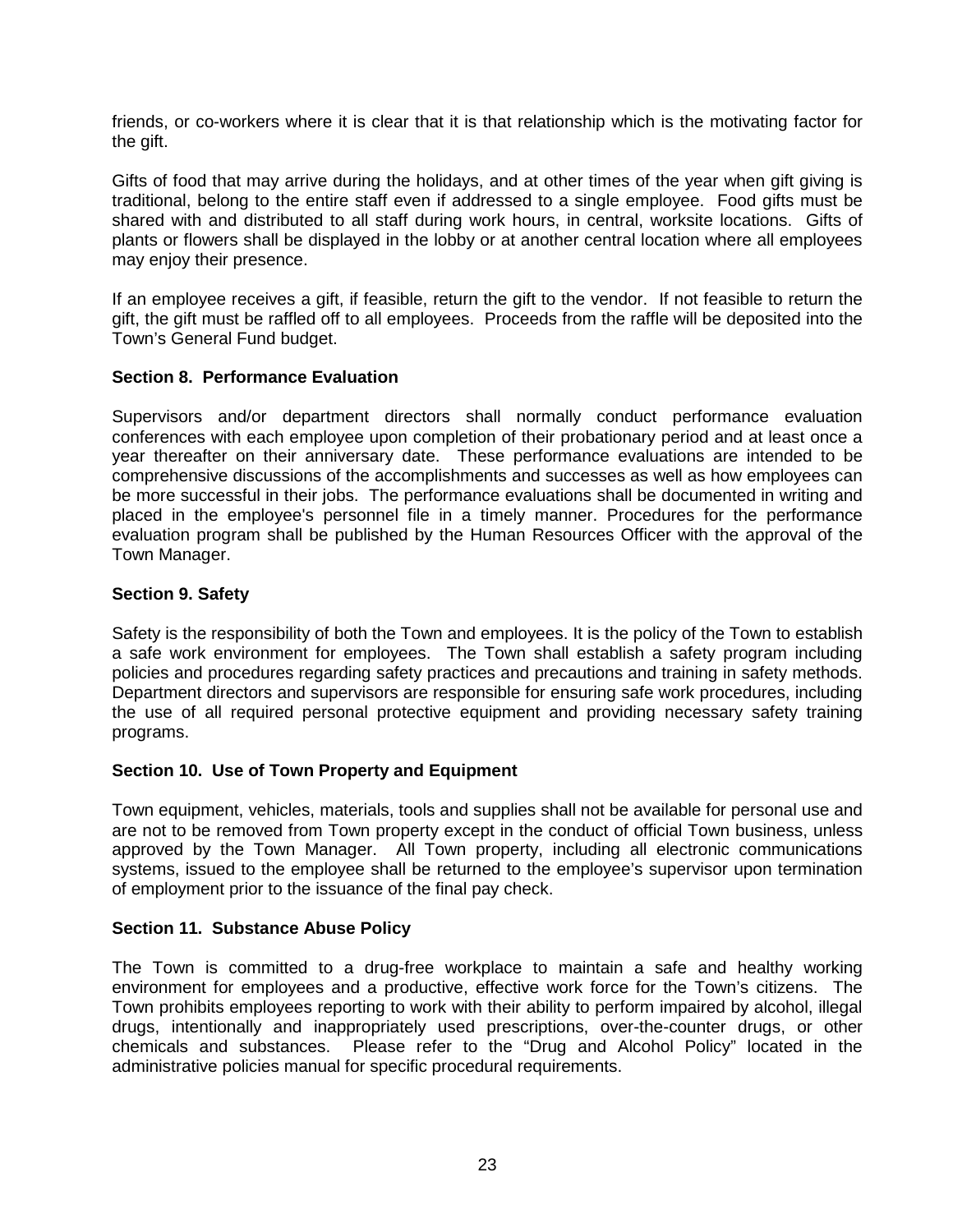#### **Section 12. Driver's License**

All employees who are in positions required on the class specification to maintain an active driver's license are required to do so as a condition of employment. Each year, upon completion of the employee's performance review, the Human Resources office will verify the status of the employee's driver's license. If the driver's license is not in good standing, the employee may be suspended, demoted or dismissed. Please refer to the "Driving Policy" located in the administrative policies manual for specific procedural requirements.

#### **Section 13. Technology/Social Media Policy**

The Town Manager will establish a separate Technology/Social Media/Electronic Communications Policy and communicate the policy to employees. The policy be considered a part of the Personnel Policy and may be updated periodically as needed to react to changing technology.

#### **Section 14. Weapons Prohibited**

No person employed by the Town, either paid or volunteer, is permitted to possess any firearm or other dangerous weapon while performing duties, including while on Town property or any Townowned vehicle or in any personal vehicle used by the employee to perform duties. (Law enforcement officers are exempt from this section while performing their law enforcement tasks.)

Violation of this policy will result in disciplinary action, up to and including dismissal for the first offense.

#### **Section 15. Whistle Blower Protection**

The Town prohibits discrimination or retaliatory action against an employee because the employee, in good faith, files or threatens to file a claim or complaint, initiate an investigation, testify or provide information to any person with respect to the Workers' Compensation Act, the North Carolina Wage and Hour Act, the Occupational Safety and Health Act, or the Mine Safety and Health Act. In addition, this policy covers NC General Statute 95-28.1 which prohibits discrimination against any person in possession of sickle cell trait or hemoglobin C train, the Nation a Guard Reemployment Rights Act, the Pesticide Council, or Chap 90, Article 5F relating to Control of Potential Drug Paraphernalia Products.

#### **Section 16. Use of Tobacco Products**

The use of any and all tobacco products, either in Town owned or leased buildings or in Town owned or leased vehicles or equipment is prohibited. Tobacco use is permitted outside of buildings in areas defined by the Town for such use at least 50 feet from Town buildings.

#### **Section 17. Direct Deposit**

Employees will be paid by electronic transfer of funds to their designated back account(s). Employees will receive written or electronic documentation of their wages, deductions and leave balances each pay period.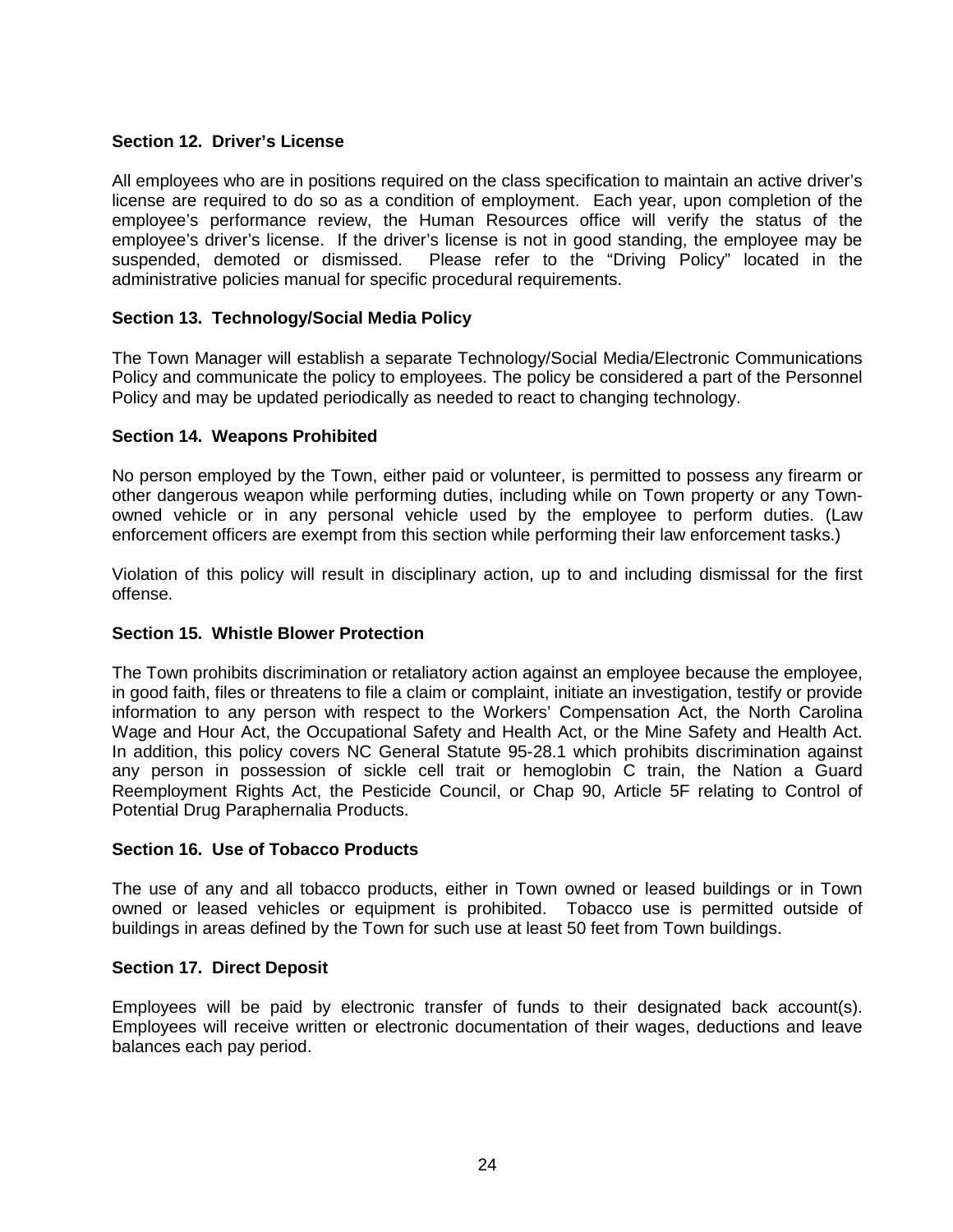#### **ARTICLE VI. EMPLOYEE BENEFITS**

#### **Section 1. Eligibility**

All full-time and part-time employees of the Town are eligible for employee benefits as provided for in this Article which are subject to change at the Town's discretion and annual budget appropriations. Limited Service employees are eligible only for legally mandated benefits such as workers' compensation and FICA.

#### **Section 2. Employee Group Health**

The Town provides group health insurance programs for full-and part-time employees and their families as specified under the terms of the group insurance contract.

The Town will comply with the Affordable Care Act by providing health insurance for all employees expected to work 30 or more hours per week for three or more months. Employees budgeted at 20 or more hours per week but fewer than 30 hours per week are eligible for health insurance but must pay a pro-rated amount based on the average number of hours per week they are budgeted to work.

Full and part-time employees who are on the health insurance policy may, if they so desire, purchase available group health, dental and/or vision coverage through the Town for qualified dependents when or if the Town offers it and within the stipulations of the insurance contract. Employees will pay the amount stipulated by the Town for their qualified dependents.

Information concerning cost and benefits shall be available to all employees from the Human Resources Officer.

#### **Health and Other Insurance Benefits for Retirees**

In order for retirees to receive any health insurance benefits from the Town, he or she must qualify for "full", "reduced" or "disability" benefits through the North Carolina Local Government Employees Retirement System. For the Town to contribute 100% of the employer's contribution toward health care and dental premiums, the retiree must have completed at least 20 or more years of service as a full-time employee with the Town. The Town will offer, on the condition that the retiree meets the qualifications established in this section, health and dental insurance coverage from the effective date of retirement until the date the retiree receives Medicare coverage through the Social Security Administration, or ninety (90) days after becoming eligible for Medicare, whichever comes first, or becoming gainfully employed by another employer and thus covered by other group insurance.

#### **Section 3. Other Optional Insurance Plans**

The Town may provide and/or make other insurance plans available to employees upon authorization of the Town Manager and/or Town Council. Such benefits will be reviewed to ensure they do not create an incentive for absence prior to being offered. For information about optional group benefit programs, employees may contact the Human Resources office.

#### **Section 4. Retirement**

Each employee who is expected to work for the Town more than 1,000 hours annually shall join the North Carolina Local Governmental Employees' Retirement System upon hire date as a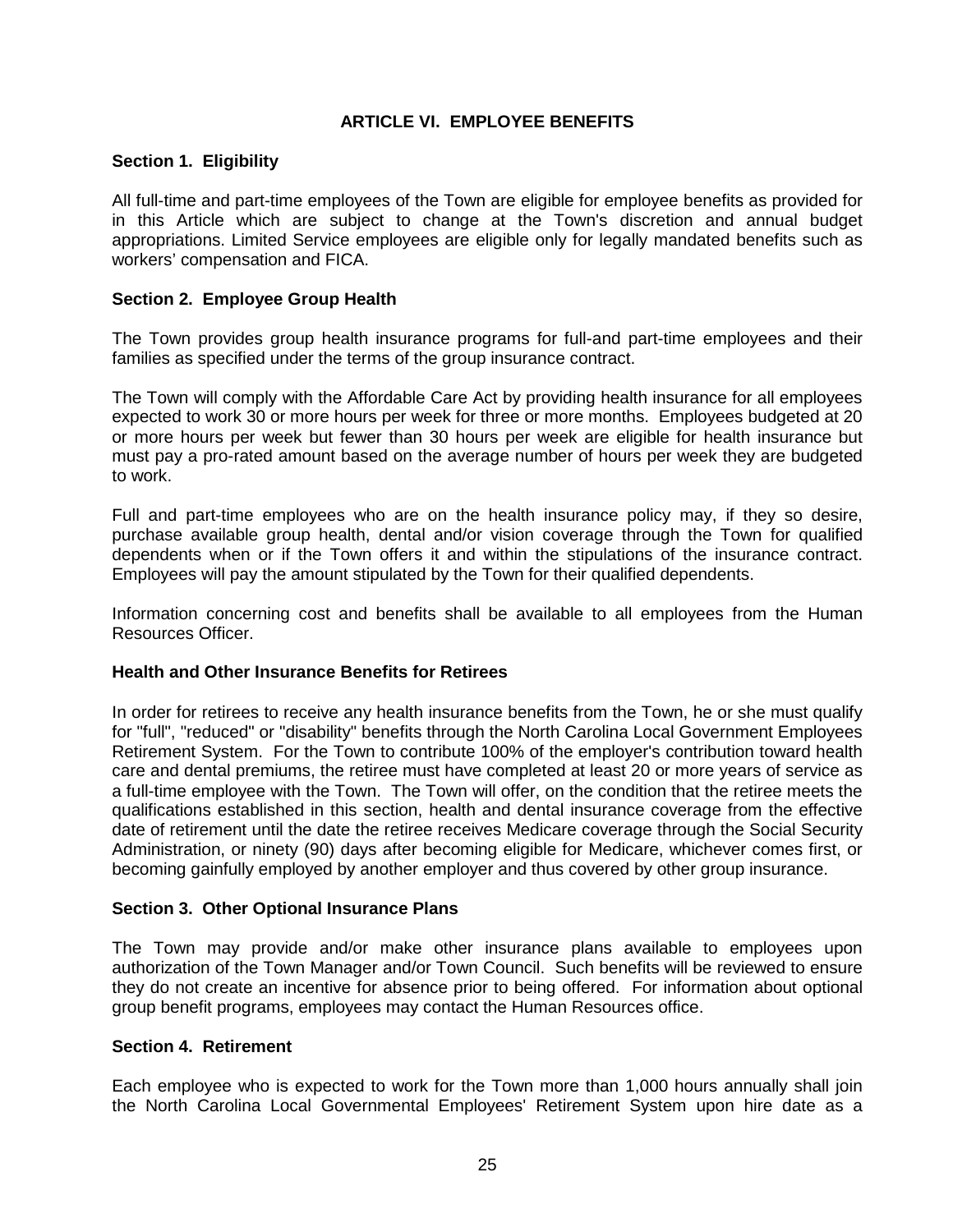condition of employment and contribute the amount determined by the system.

#### **Section 5. Supplemental Retirement Benefits**

The Town may provide supplemental retirement benefits for its full-time employees as determined in the budget each year. As prescribed by North Carolina State Law, the Town will contribute a percentage of salary to the State 401(k) Plan for each sworn law enforcement officer (currently 5%).

All full-time employees may make voluntary contributions to the 401(k) Plan up to the limits established by law and the 401(k) provider. The Town may contribute a percentage of salary to the State 401(k) Plan for each non-sworn employee, subject to availability of funds and approval by the Town Council.

#### **Section 6. Social Security**

The Town, to the extent of its lawful authority and power, has extended Social Security benefits to its eligible employees.

#### **Section 7. Workers' Compensation**

All employees of the Town (full-time, part-time, and temporary) are covered by the North Carolina Workers' Compensation Act and are required to report all injuries arising out of and in the course of employment to their immediate supervisors at the time of the injury in order that appropriate action may be taken at once.

Responsibility for claiming compensation under the Workers' Compensation Act is on the injured employee, and such claims must be filed by the employee with the North Carolina Industrial Commission within two years from date of injury. The department director and the Human Resources Officer will assist the employee in filing the claim.

Pursuant to a declaration invoking Section 304 of the Homeland Security Act, this provision will also apply to reactions to small pox vaccinations administered to Town employees under the Homeland Security Act. Such reactions shall be treated the same as any other workers' compensation claim.

#### **Section 8. Unemployment Compensation**

Local governments are covered by unemployment insurance. Town employees may apply for benefits upon separation from their employment with the Town through the local Division of Employment Security office where a determination of eligibility and benefits will be made.

#### **Section 9. Law Enforcement Separation Allowance**

Every sworn law enforcement officer, as defined by N.C. Gen. Statute 128-21(11b) or N.C. Gen. Statute 143-166.50, shall be eligible for a separation allowance, as provided by N.C. Gen. Statute 143-166.42, in the amount specified in N.C. Gen. Statute 143-166.41(a).

Currently the law enforcement separation allowance is "equal to eighty-five hundredths percent (0.85%) of the annual equivalent of the base rate of compensation most recently applicable to the officer for each year of creditable service". The Town will pay this benefit on a monthly basis.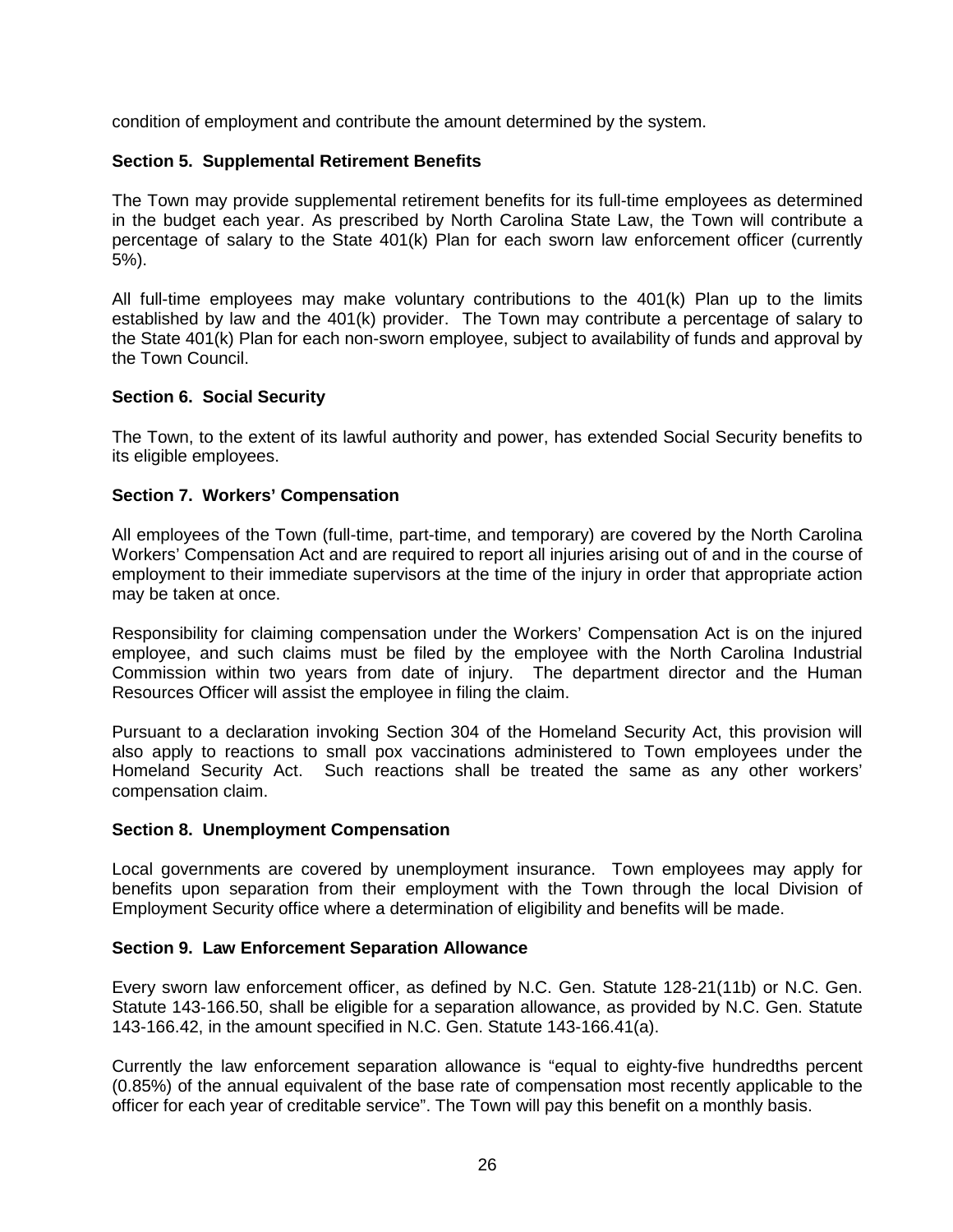Eligibility and continuation of these benefits are subject to the following conditions:

- a) the officer shall have completed 30 or more years of creditable service, or have attained 55 years of age at the time of retirement from the Town and completed five or more years of creditable service as a sworn law enforcement officer (as defined in General Statute 143- 166.42); and
- b) the officer shall not have attained 62 years of age;
- c) the officer shall have completed at least five years of continuous service as a law enforcement officer immediately preceding a service retirement, as defined by N.C. Gen. Statute 143-166.41(a)(3) and 143-166.41(b);
- d) the law enforcement officer, after separation from Town employment, notifies the Town of any new employment involving local law enforcement duties. Such notification shall include the nature and extent of the employment, and any change of employment status.

Payment of separation allowance benefits to a retired officer shall cease at the first of:

- a) the death of the officer;
- b) the last day of the month in which the officer attains 62 years of age; or
- c) the first day of re-employment in any position in any local government in North Carolina requiring retirement system participation.

The Town may employ retired officers in a public safety position in a capacity not requiring participation in the Local Governmental Employees' Retirement System and doing so shall not cause payment to cease to those officers under these benefits. Participation in the retirement system is required by anyone scheduled to work 1000 hours per year or more.

Should the separation allowance for law enforcement officers, now required by law, be rescinded, this separation allowance shall be rescinded at the same time.

#### **Section 10. Credit Union Membership**

Employees of the Town of Atlantic Beach are eligible for membership in the North Carolina Local Employees' Federal Credit Union.

#### **Section 11. Tuition Assistance Program**

Full-time employees who have completed initial probation may apply for tuition reimbursement for courses taken on their own time which will improve their skills for their current job or prepare them for promotional opportunities with the Town. Tuition, registration, fees, laboratory fees, and student fees are eligible expenses. Each year, as part of the budget, a maximum amount of tuition assistance per emplovee will be established. Satisfactory completion of the courses will be required for reimbursement. Requests for tuition assistance shall be submitted to the Human Resources Office prior to course registration and are subject to the review and approval of Department Director and Town Manager, subject to availability of funds.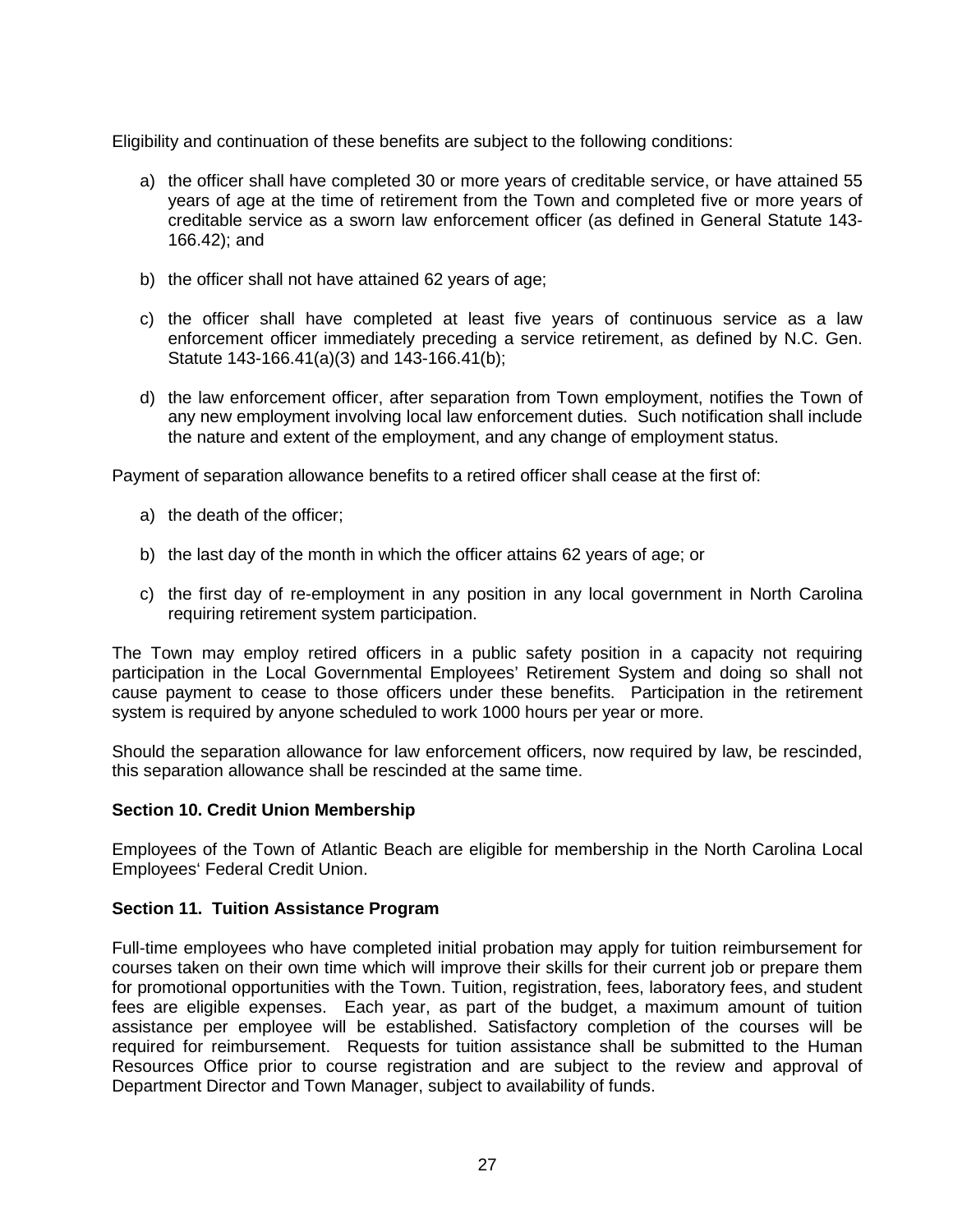#### **ARTICLE VII. HOLIDAYS AND LEAVES OF ABSENCE**

#### **Section 1. Policy**

The policy of the Town is to provide vacation leave, sick leave, and holiday leave to all full-time employees and to provide proportionately equivalent amounts to employees having average work weeks of different lengths. In all cases, an employee with a compensatory leave balance shall use compensatory leave prior to use of sick or vacation leave.

#### **Section 2. Holidays**

The Town will follow the holiday schedule as published by the State of North Carolina for state employees.

Employees wishing to schedule time off for religious observances, other than those observed by the Town, may request vacation leave from their respective department director. The department director will attempt to arrange the work schedule so that an employee may be granted vacation leave for the religious observance. Vacation leave for religious observances may be denied only when granting leave would create an undue hardship for the Town.

#### **Section 3. Holidays: Effect on Other Types of Leave**

Regular holidays which occur during a vacation, sick or other leave period of any employee shall not be considered as vacation, sick, or other leave.

#### **Section 4. Holidays: Compensation When Work is Required or Regularly Scheduled Off for Shift Personnel**

Employees required to perform work on regularly scheduled holidays shall be paid at the regular rate for hours actually worked and receive pay at the regular rate for the holiday hours they did not take off. Holiday time will be pro-rated based on the average work week according to the formula in Section 16 of this article.

#### **Section 5. Vacation Leave**

Vacation is a privilege granted to employees by the Town. Vacation leave is intended to be used for rest and relaxation, school appointments, and other personal needs. Vacation should be requested in advance in methods determined by the department and approved by the supervisor.

Employees whose duties require them to collect money from customers are required to take five (5) consecutive days of vacation each calendar year.

Vacation leave may also be used by employees who wish to observe religious holidays other than those granted by the Town. Employees who wish to use leave for religious observances must request leave from their respective department directors. The department director will attempt to arrange the work schedule so that an employee may be granted vacation leave for the religious observance. Vacation leave or accrued compensatory time for religious observance may be denied only when granting the leave would create an undue hardship for the Town.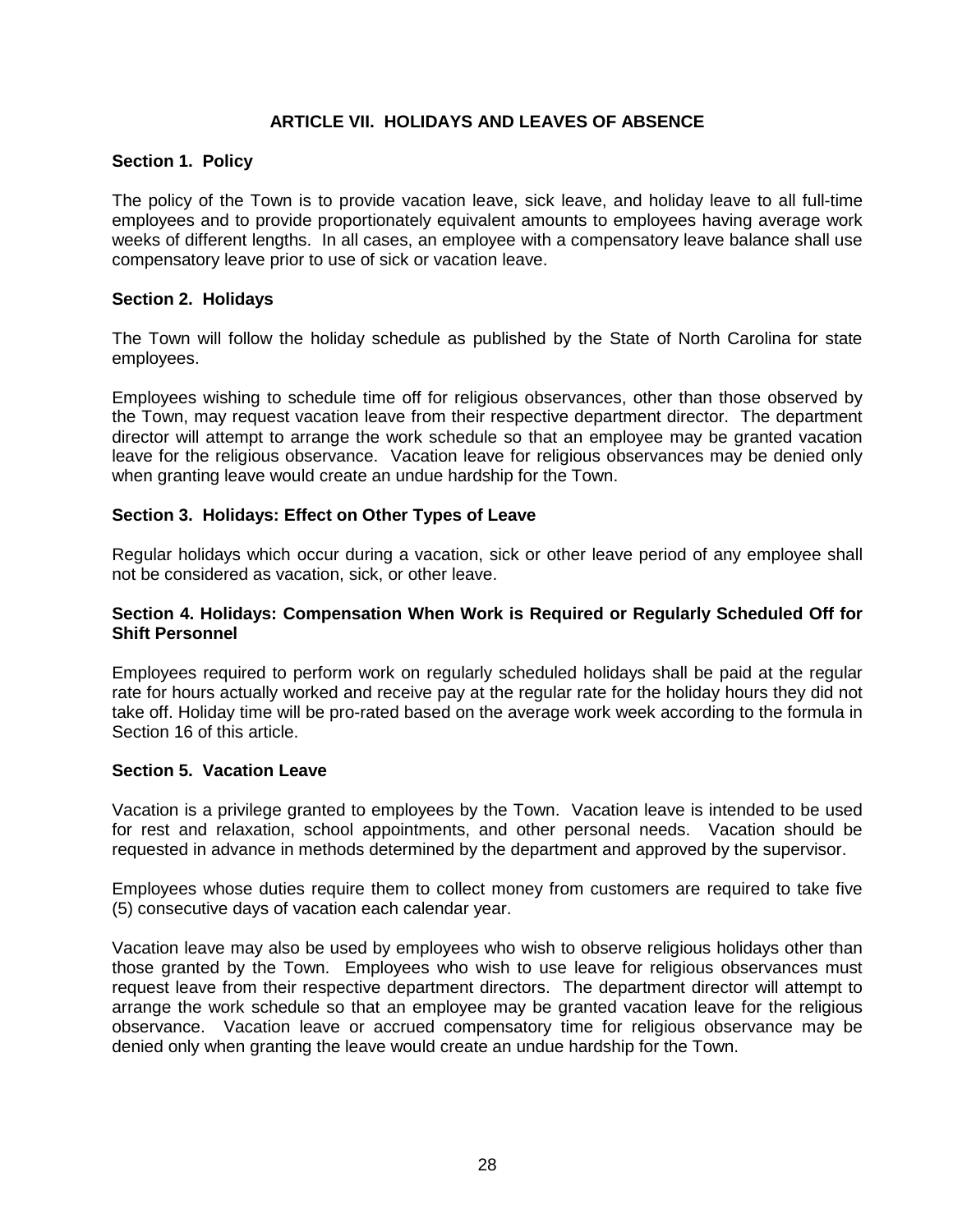#### **Section 6. Vacation Leave: Accrual Rate**

Each full-time general employee of the Town will accrue vacation on the following schedule. Sworn law enforcement officers will earn a prorated amount based on the average number of hours in the work week. (See Section 16 of this Article for more information.)

| <b>Years of Service</b> | Days Accrued per Year |
|-------------------------|-----------------------|
| $0 - 5$                 | 12                    |
| $5 - 10$                | 15                    |
| $10 - 15$               | 18                    |
| 15 plus                 | 20                    |

A "day" is defined by the formula ratio determined in Section 16 of this article.

#### **Section 7. Vacation Leave: Use by Probationary Employees**

Employees serving a probationary period following initial employment may accumulate vacation leave but shall not be permitted to take vacation leave during the first six months of the probationary period. Employees shall be allowed to take accumulated vacation leave after six months of service.

#### **Section 8. Vacation Leave: Maximum Accumulation**

Vacation leave may be accumulated without any applicable maximum until the pay period containing December 31 of each fiscal year. During the pay period containing December 31, any employee with a balance exceeding 30 days shall have the excess accumulation transferred to sick leave so that only a balance of 30 days is carried forward to January 1.

Employees are cautioned not to retain excess accumulated vacation leave until late in the calendar year. Because of the necessity to keep all functions in operation, large numbers of employees cannot be granted vacation leave at any one time. If an employee has excess leave accumulation during the latter part of the year and is unable to take such leave because of staffing demands, the employee shall receive no special consideration either in having vacation leave scheduled or in receiving any exception to the maximum accumulation.

#### **Section 9. Vacation Leave: Manner of Taking**

Employees shall be granted the use of accrued vacation leave upon request in advance at those times designated by the department director which will least obstruct normal operations of the Town. Department directors are responsible for ensuring that approved vacation leave does not hinder the effectiveness of service delivery. Vacation may be taken in quarter hour increments. Failure to request or take vacation leave without prior approval may result in disciplinary action. *Notwithstanding the procedures described in this Article, employees will use accrued compensatory time before using accrued vacation leave.*

#### **Section 10. Vacation Leave: Payment upon Separation**

An employee who has successfully completed the established probationary period for his/her position will normally be paid for accumulated vacation leave upon separation not to exceed 30 days provided notice is given to the supervisor at least two weeks in advance of the effective date of resignation, thirty days for department directors.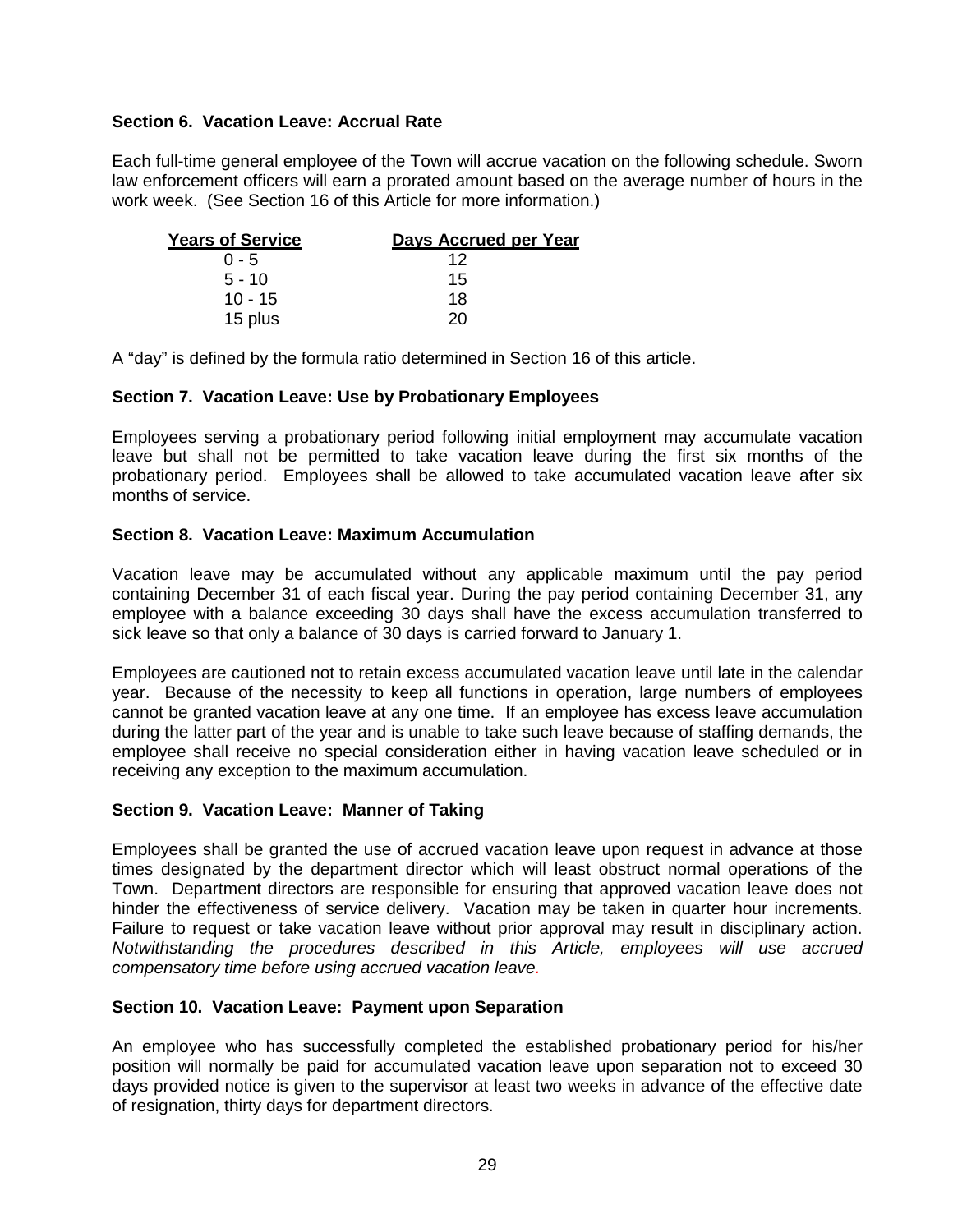Any employee failing to give the notice required by this section shall forfeit payment for accumulated leave. The notice requirement may be waived by the Town Manager when deemed to be in the best interest of the Town.

#### **Section 11. Vacation Leave: Payment upon Death**

The estate of an employee who dies while employed by the Town shall be entitled to payment of all the accumulated vacation leave credited to the employee's account not to exceed the maximums established in Section 8 of this Article.

#### **Section 12. Sick Leave**

Sick Leave with pay is a privilege granted to employees by the Town, not a right, and may be used only for the purposes described in this Policy. Abuse of sick leave privileges will subject the employee to disciplinary action.

Sick Leave may be used for the following reasons: sickness, non-job related bodily injury, required physical or dental examinations or treatment, or exposure to a contagious disease, when continuing work might jeopardize the health of others.

Sick leave also may be used when an employee must care for a member of his or her immediate family who is ill. For the purposes of this benefit, immediate family is defined as spouse, child, parent, sibling, grandparent, and grandchild, to include in-law, step and half relationships. The definition for this Article also includes individuals living in the same household who share a relationship comparable to immediate family members. Sick leave may not be used to care for a healthy infant or child.

Notification of the desire to take sick leave should be submitted to the employee's supervisor according to departmental procedures.

#### **Section 13. Sick Leave: Accrual Rate and Accumulation**

Sick leave shall accrue at a rate of one day per month of service or twelve days per year. Sick leave for full-time employees working other than the basic forty-hour work schedule (for example police and fire shift staff) shall be prorated as described in Section 16 of this Article. Sick leave will be cumulative for an indefinite period of time and may be converted upon retirement for service credit consistent with the provisions of the North Carolina Local Governmental Employees' Retirement System.

All sick leave accumulated by an employee shall end and terminate without compensation when the employee resigns or is separated from the Town, except as stated above for retirement or upon reinstatement within one year of separation.

#### **Section 14. Transfer of Sick Leave from Previous Employer**

The Town will accept sick leave balances when documented by a previous employer when the employee worked for a previous employer covered by the North Carolina State or Local Government Retirement Systems and the employee did not withdraw accumulated retirement contributions from that employer when leaving employment.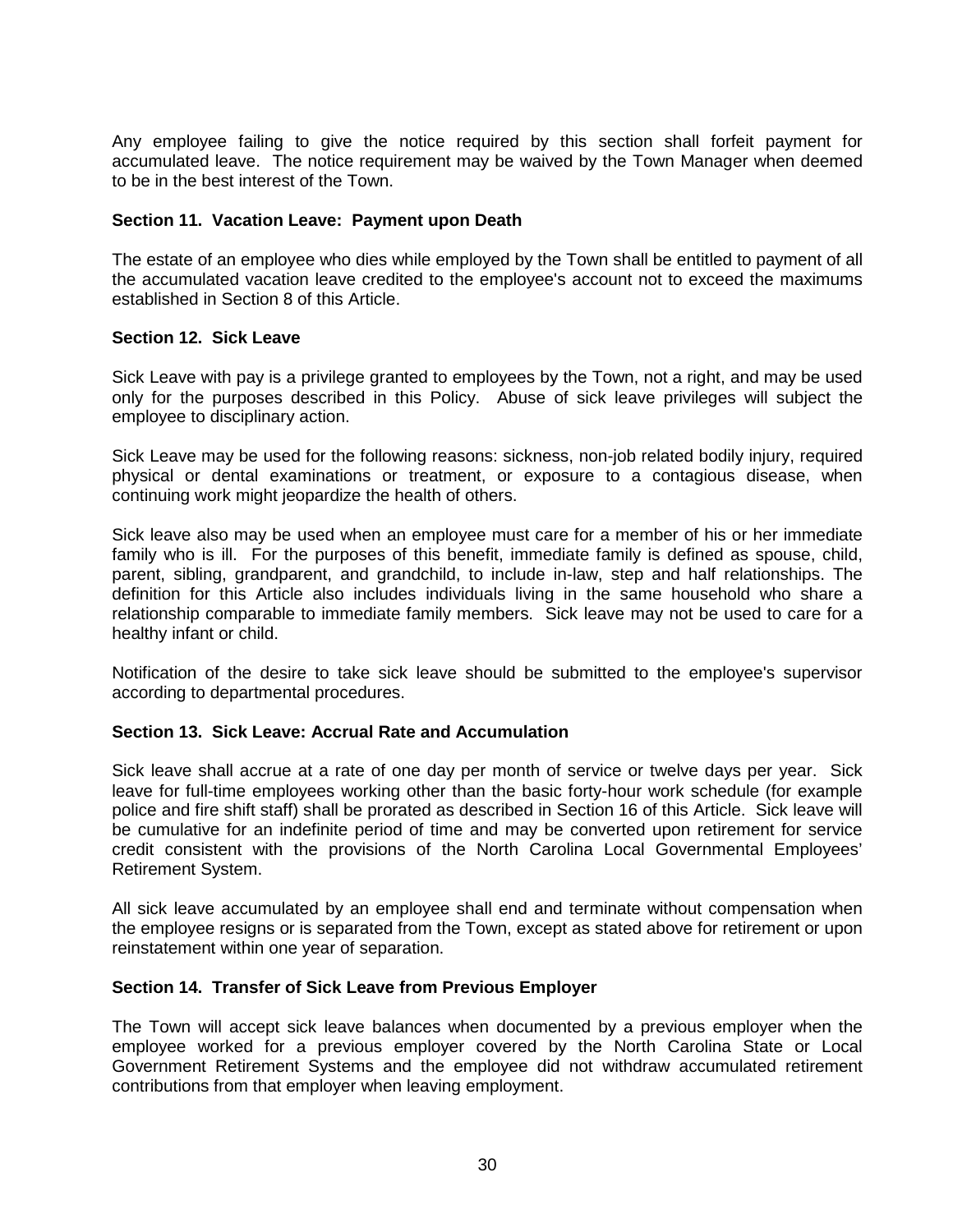The sick leave will be treated as though it were earned with the Town of Atlantic Beach and may be used as any other accrued sick leave by the employee. The sick leave amount must be certified by the previous employer and it is the employee's responsibility to provide documentation from his or her previous employer. The employee shall request credit for his/her eligible sick leave balance within 90 days of hire with the Town or run the risk of forfeiting the balance transfer. Transferred sick leave will be credited to the employee upon successful completion of the six months of employment.

#### **Section 15. Sick Leave: Medical Certification**

The employee's supervisor or department director may require a physician's certificate certifying the employee's or employee's family member's illness and the employee's capacity to resume duties, for each occasion on which an employee uses sick leave or whenever the supervisor observes a "pattern of absenteeism." The employee may be required to submit to such medical examination or inquiry as the department director deems desirable. The department director shall be responsible for the application of this provision to the end that:

- a) employees shall not be on duty when they might endanger their health or the health of other employees; and
- b) there will be no abuse of leave privileges.

Claiming sick leave under false pretense to obtain a day off with pay shall subject the employee to disciplinary action up to and including dismissal.

#### **Section 16. Leave Pro-rated**

Holiday, annual, and sick leave earned by full-time employees with more or fewer hours than the basic work week (40 hours) shall be determined by the following formula:

- a) the average number of hours scheduled for work per week by such employees shall be divided by the number of hours in the basic work week (usually 40 hours);
- b) the proportion obtained in step 1 shall be multiplied by the number of hours of leave earned annually by employees working the basic work week (40 hours);
- c) the number of hours in step 2 divided by 12 shall be the number of hours of leave earned monthly by the employees concerned, or divided by 26 shall be the number of hours of leave earned biweekly, and divided by 52 would be the amount of leave earned weekly.

For example, a police officer working 12 hour shifts is scheduled to work 2184 hours per year, or 42 hours per week. Forty two divided by 40 equals 1.05. The 1.05 becomes the ratio by which all leave for a 40 hours per week person is multiplied. So if a 40 hours per week person earns 8 hours per month sick leave, a 42 hours per week person earns 8.4 hours (8 X 1.05).

#### **Section 17. Bereavement Leave**

An employee may have up to five days per year, at full pay, granted in case of death in the immediate family. For the purposes of this benefit, immediate family is defined as spouse, child, parent, sibling, grandparent, and grandchild, to include in-law, step and half relationships. The definition for this Article also includes individuals living in the same household who share a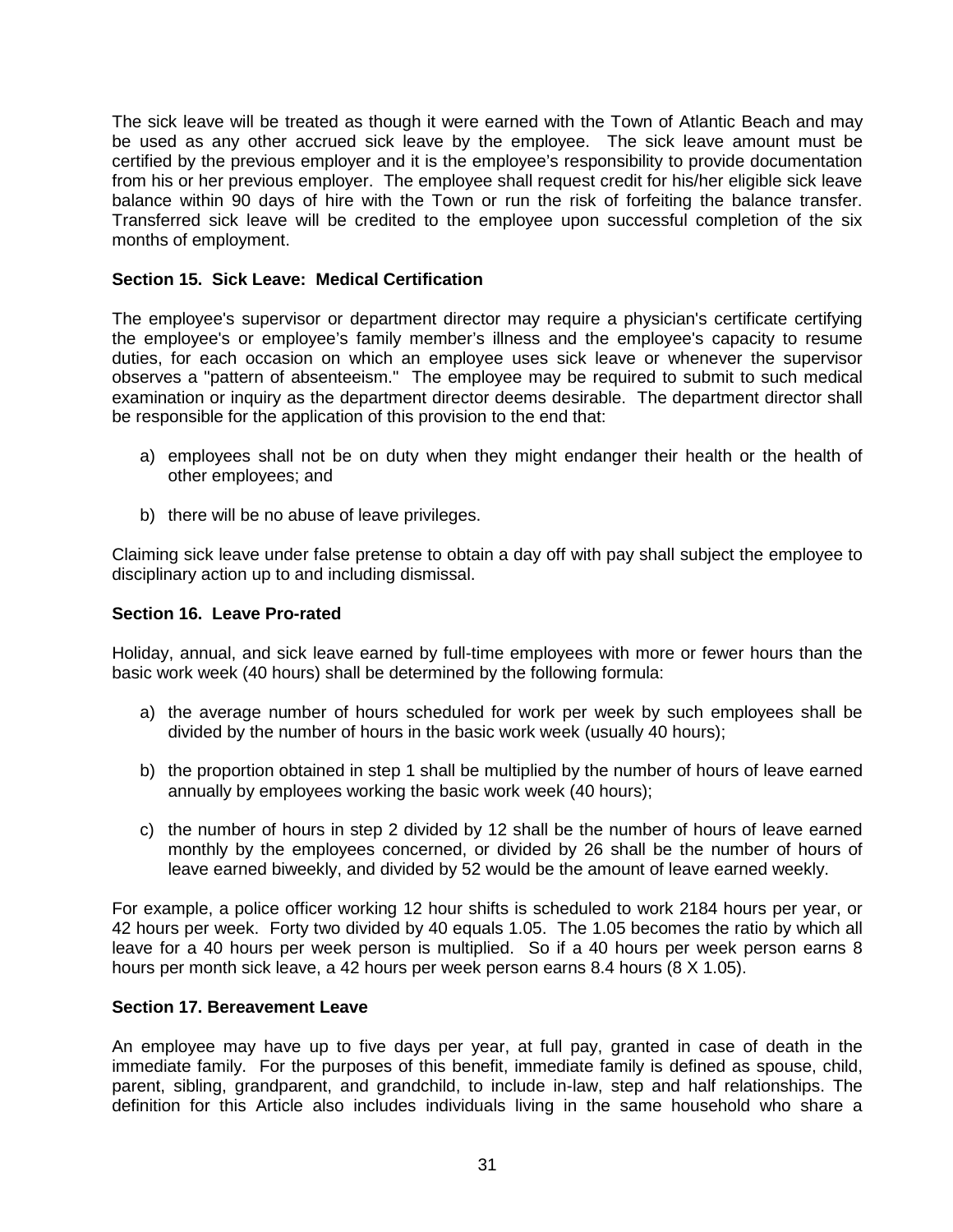relationship comparable to immediate family members. Additional time or time to attend funerals of other family members may be charged to vacation leave, compensatory time or Leave Without Pay. Bereavement Leave does not accrue from year to year.

#### **Section 18. Family and Medical Leave**

The Town will grant up to 12 weeks of family and medical leave per twelve months to eligible employees in accordance with the Family and Medical Leave Act of 1993 (FMLA). The leave may be paid (coordinated with the Town's Vacation and Sick Leave policies), unpaid, or a combination of paid and unpaid. Earned compensatory time must be used first, followed by any holiday, sick or vacation time, once compensatory has been exhausted. Unpaid leave will be granted only when the employee has exhausted all appropriate types of paid leave. Additional time away from the job beyond the 12-week period may be approved in accordance with the Town's Leave Without Pay policy.

To qualify for FMLA coverage, the employee must have worked for the employer 12 months or 52 weeks; these do not have to be consecutive. However, the employee must have worked 1,250 hours during the twelve-month period immediately before the date when the FMLA time begins.

Family and medical leave can be used for the following reasons:

- a) the birth of a child and in order to care for that child;
- b) the placement of a child for adoption or foster care;
- c) to care for a spouse, child, or parent with a serious health condition;
- d) the serious health condition of the employee; or
- e) military exigency.

A serious health condition is defined as a condition which requires inpatient care at a hospital, hospice, or residential medical care facility, or a condition which requires continuing care by a licensed health care provider. This policy covers illness of a serious and long-term nature resulting in recurring intermittent or lengthy absences. Generally, a chronic or long-term health condition which results in a period of incapacity for more than three days would be considered a serious health condition.

If a husband and wife both work for the Town and each wish to take leave for the birth of a child, adoption or placement of a child in foster care, or to care for a parent (not parent in-law) with a serious health condition, the husband and wife together may only take a total of 12 weeks leave under FMLA.

An employee taking leave for the birth of a child may use paid sick leave for the period of actual disability, based on medical certification. The employee shall then use all paid vacation, accrued compensatory time and Leave Without Pay for the remainder of the 12-week period.

"Military Exigency" is a qualifying exigency arising out of the fact that the employee's spouse, son, daughter, or parent is a military service member (reserve or national guard) under a call or order to federal active duty in support of a contingency operation. Qualifying events are: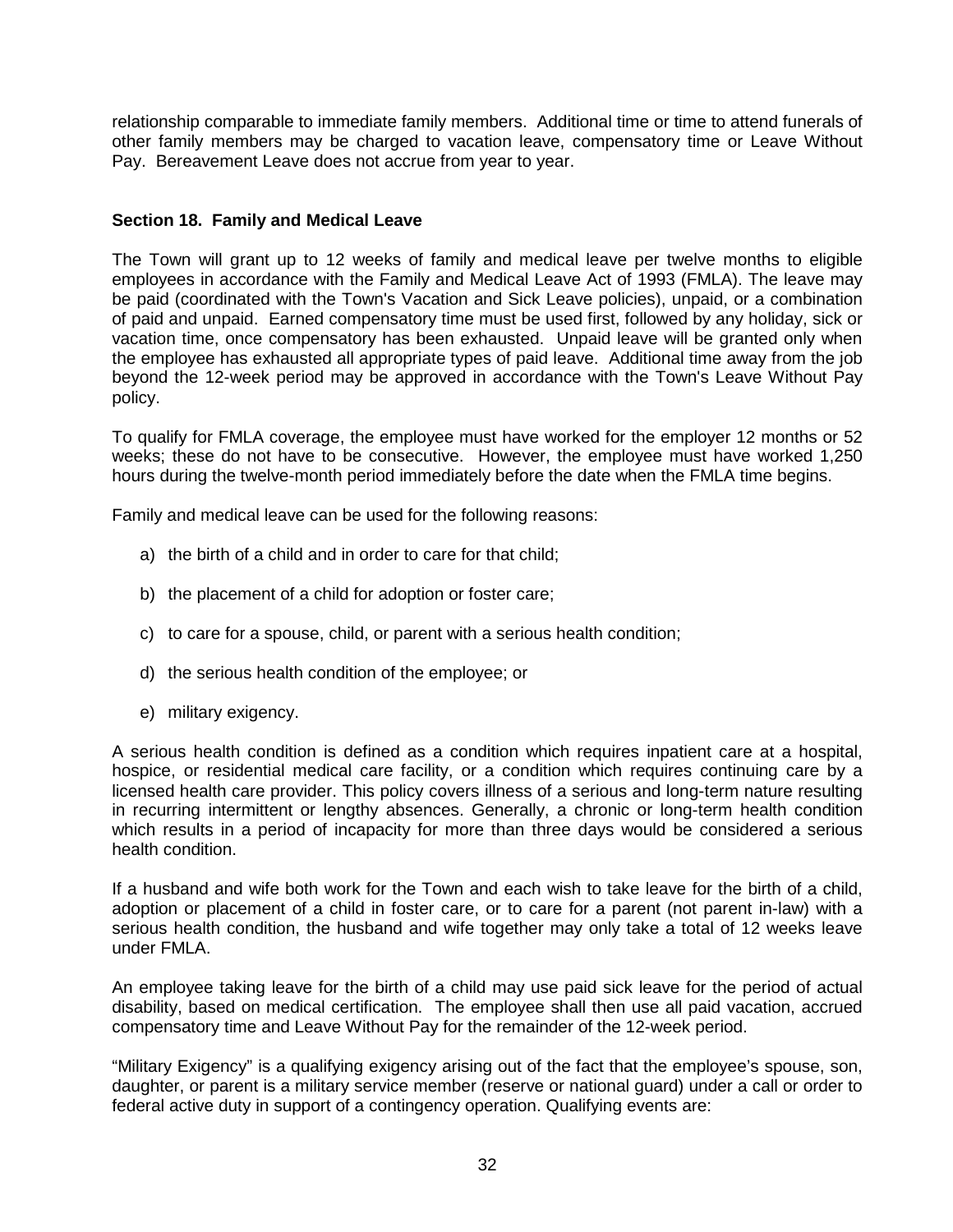- a) deployment of service member with seven or fewer days' notice;
- b) military ceremonies and events such as family-assistance or informational programs related to the family member's active duty or call to active duty;
- c) urgent, immediate childcare or arranging for alternative childcare for the children of service members;
- d) attending school or daycare meetings relating to the child of service member;
- e) making financial or legal arrangements related to a family member's active duty status or call to active duty;
- f) taking up to five days leave to spend with a covered military member who is on short-term temporary rest and recuperation leave during deployment;
- g) attending counseling provided by someone other than a health provider for oneself, the covered military member, or the child of the military member, the need for which arises from the active duty service or call to active duty status or the covered military member; or
- h) post-deployment activities for a period of ninety days after the termination of the service member's active duty status.

Military Caregiver Leave: An employee whose spouse, son, daughter, parent or next of kin is a current service member who is undergoing treatment, therapy, recuperation or outpatient treatment or has temporary disability retirement for injury or illness sustained in the line of duty, is eligible for 26 weeks of FMLA leave in a single 12 month period. During a single 12 month period, the employee is eligible for a total of 26 weeks of all types of FMLA Leave combined.

The request for the use of leave must be made in writing by the employee and approved by the department director or Town Manager.

An employee who takes leave under this policy will return to the same job or a job with equivalent status, pay, benefits, and other employment terms. The position will be the same or one which entails substantially equivalent skill, effort, responsibility, and authority.

#### **Section 19. Family Medical Leave – Certification**

In order to qualify for leave under this law, the Town requires medical certification. This statement from the employee's or the family member's physician should include the date when the condition began, its expected duration, diagnosis, and brief statement of treatment. For the employee's own health condition, it should state that the employee is unable to perform the essential functions of his/her position. For a seriously ill family member, the certification must include a statement that the patient requires assistance and the employee's presence would be beneficial or desirable.

This certification should be furnished at least 30 days prior to the needed leave unless the employee's or family member's condition is a sudden one. The certification should be furnished as soon as possible (no longer than 15 days from the date of the employee's request). The certification and request must be made to the department director and filed with the Human Resources Officer.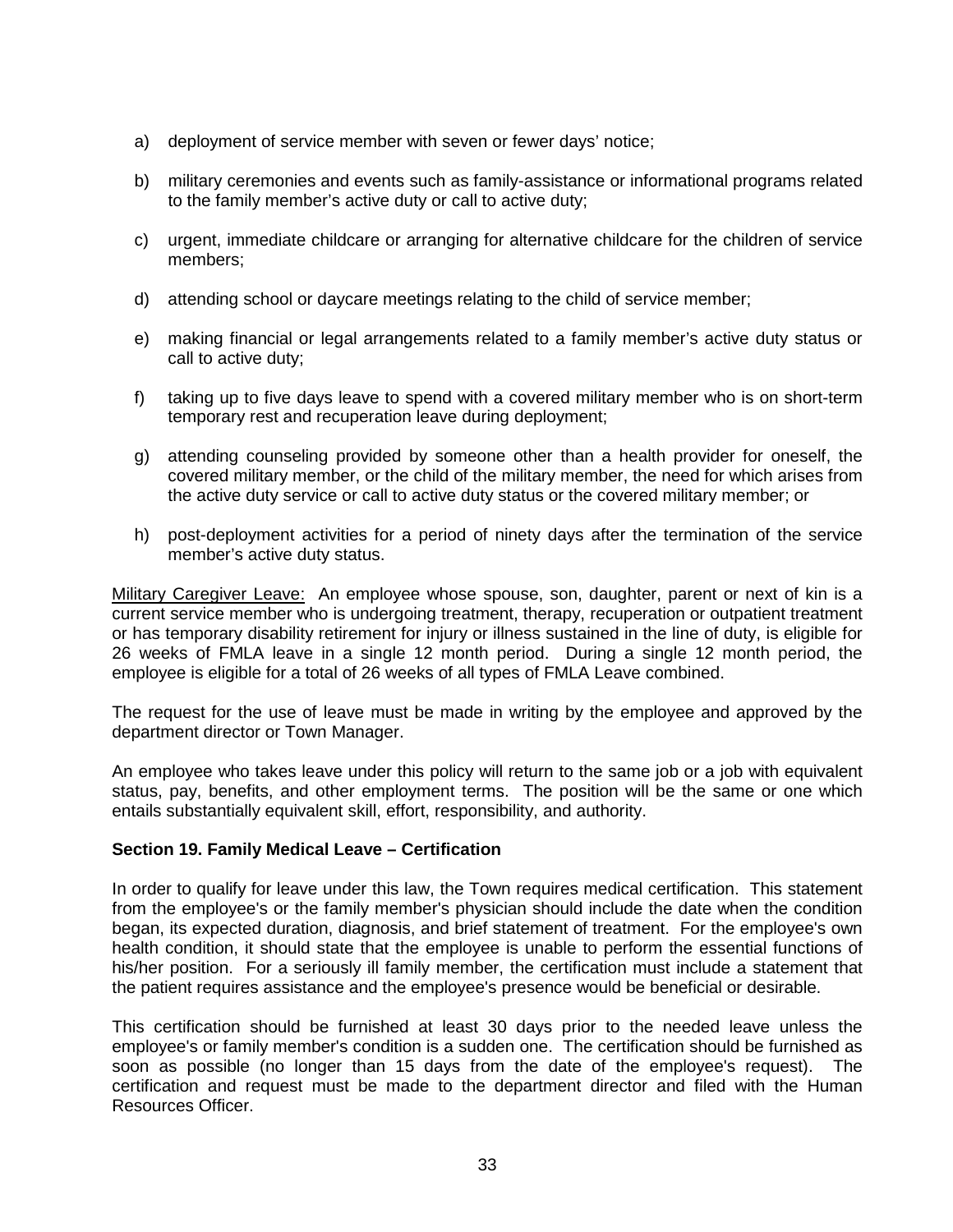The employee is expected to return to work at the end of the time frame stated in the medical certification, unless he/she has requested additional time in writing under the Town's Leave Without Pay policy.

#### **Section 20. Family Medical Leave: Retention and Continuation of Benefits**

When an employee is on leave under FMLA, the Town will continue the employee's health benefits during the leave period at the same level and under the same conditions as if the employee had continued to work. If an employee chooses not to return to work for reasons other than a continued serious health condition, the Town will require the reimbursement of the amount paid for the employee's health insurance premium during the FMLA leave period.

Other insurance and payroll deductions are the responsibility of the employee and the employee must make those payments for continued coverage of that benefit by the first of each month.

After using all paid leave for which the employee qualifies, the employee on FMLA may use Leave Without Pay for the remainder of the FMLA 12/26 week entitlement. An employee ceases to earn holiday or leave credits on the date Leave Without Pay begins.

#### **Section 21. Leave Without Pay**

A full-time or part-time employee may be granted a leave of absence without pay for a period of up to twelve months by the Town Manager. Leave Without Pay may be granted by the Town Manager upon the recommendation of the Department Director and Human Resources Officer. The leave may be used for reasons of personal disability, sickness or disability of immediate family members, continuation of education, specific work that will permit the Town to benefit by the experience gained or the work performed or for other reasons deemed justified by the Town Manager. An employee must exhaust all compensatory time before being placed on Leave Without Pay status.

The employee is obligated to return to duty within or at the end of the time determined appropriate by the Town Manager. Upon returning to duty after being on Leave Without Pay, the employee shall be entitled to return to the same position held at the time leave was granted or to one of like classification, seniority, and pay.

If the employee decides not to return to work, the department director shall be notified immediately. Failure to report at the expiration of a leave of absence, unless an extension has been requested and granted, shall be considered a resignation.

An employee shall retain all unused vacation and sick leave while on Leave Without Pay. An employee ceases to earn holiday or leave credits on the date Leave Without Pay begins. The employee may continue to be eligible for benefits under the Town's group insurance plans at his or her own expense, subject to any regulation adopted by the Town and the regulations of the insurance carrier. If the Leave Without Pay is for a circumstance that coincides with FMLA or USERRA then the provisions of those policies will apply.

#### **Section 22. Workers' Compensation Leave**

An employee absent from duty because of sickness or disability covered by the North Carolina Workers' Compensation Act may receive a weekly salary. Limited Service employees will be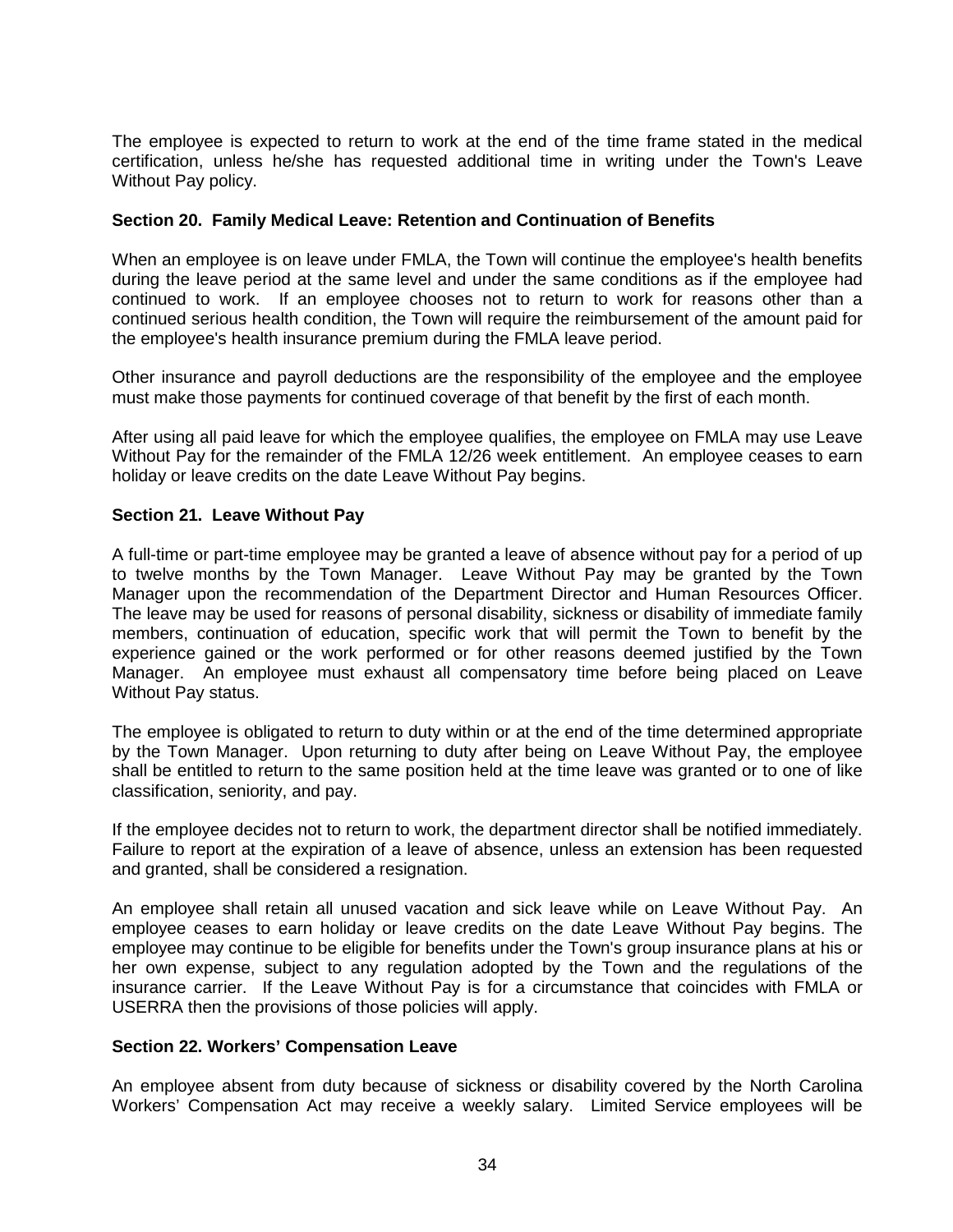placed on Leave Without Pay effective with the date of injury. Once the waiting period is over, workers' compensation covers two thirds of regular pay.

Any workers' compensation disability that qualifies under the requirements of FMLA shall run concurrently with FMLA. An employee on workers' compensation Leave Without Pay will be permitted to continue to be eligible for benefits under the Town's group insurance plans during the period of workers' compensation leave that is concurrent with FMLA.

Other insurance and payroll deductions are the responsibility of the employee and the employee must make those payments for continued coverage of that benefit. Any amounts owed are due and payable by the first of the month.

An employee shall retain all unused vacation and sick leave while on Workers' Compensation Leave Without Pay. An employee ceases to earn holiday or leave credits on the date Workers' Compensation Leave Without Pay begins. After the period of FMLA eligibility ends, the employee may continue to be eligible for benefits under the Town's group insurance plans at his or her own expense subject to the regulations of the insurance carrier.

Upon reinstatement, an employee's salary will be computed on the basis of the last salary earned plus any increment or other salary increase to which the employee would have been entitled during the disability covered by workers' compensation.

An employee on workers' compensation leave may return to work on light or restricted duty after obtaining a physician's statement stating the employee's ability to do so. The decision to allow an employee back on light duty and to determine the location of the light duty rests with the Town.

#### **Section 23. Military and other USERRA Leave**

The Town will fully comply with the requirements of the 1994 Uniformed Services Employment and Re-Employment Rights Act (USERRA) and related federal regulations. For the purposes of USERRA covered employees are the following:

- a) Armed Forces Active and Reserve (Army, Navy, Marine Corps, Air Force, Coast Guard)
- b) Army National Guard and Air National Guard
- c) FEMA's Disaster Assistance Teams
- d) Commissioned Corps of the Public Health Service
- e) Military Service Academies
- f) Reserve Officer's Training Corps (ROTC)

Employee taking leave under USERRA shall be eligible to take accumulated vacation leave, accrued compensatory time or be placed in a Leave Without Pay status, and the provisions of that leave shall apply. While taking USERRA leave, the employee's unused leave balances will be retained and any seniority-based benefits such as leave accrual rates will continue to accrue.

Employees performing USERRA duty of more than 30 days may elect to continue the Town's health care for up to 24 months but will be responsible for paying the insurance premiums up to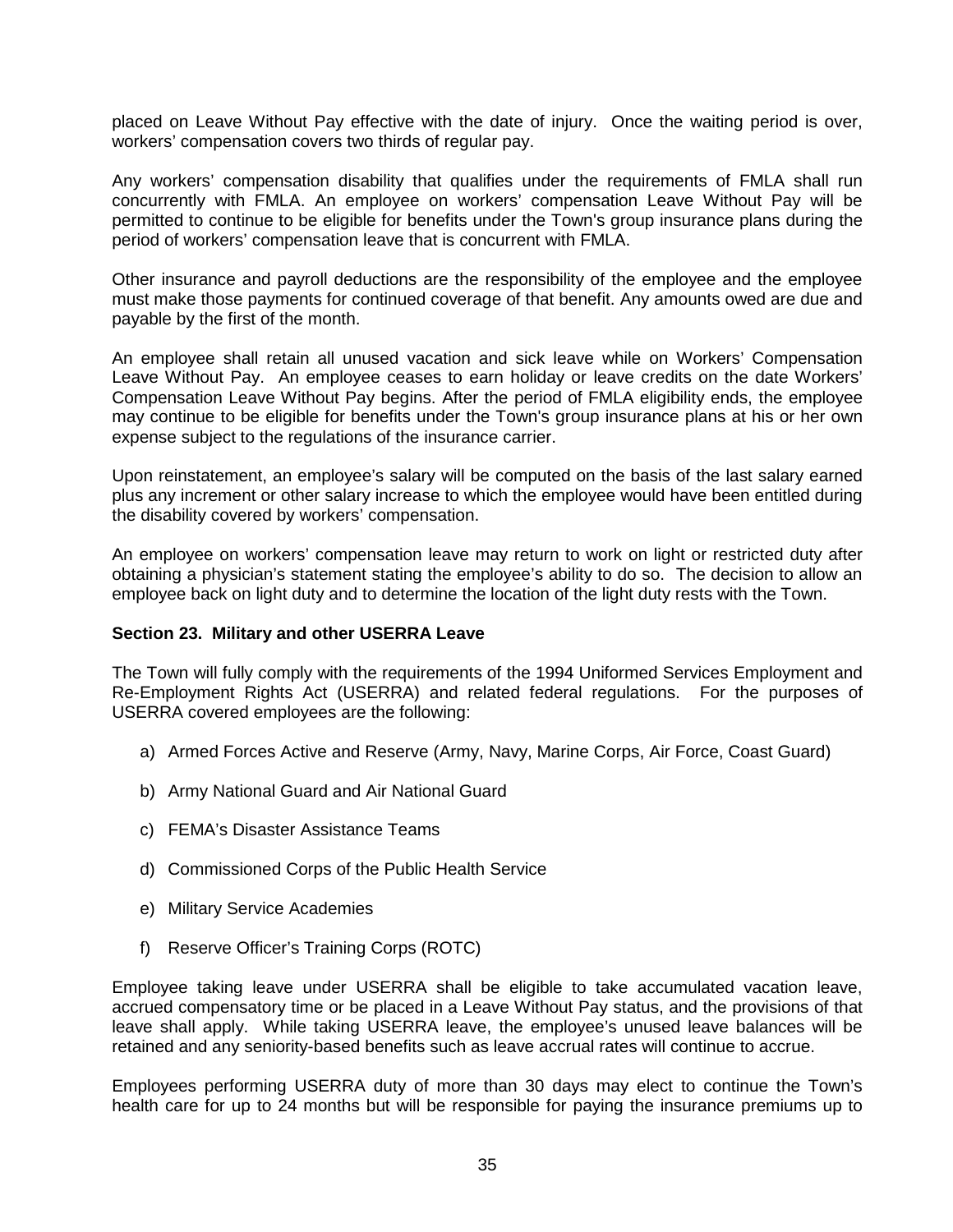102% of the premium costs. Employees whose USERRA duty is less than 31 days will have their health insurance coverage paid as if they were at work with the Town.

### **Military Training**

In addition to complying with the requirements of USERRA, the Town provides additional benefits for military training. Full and part-time employees who are members of an Armed Forces Reserve organization or National Guard shall be granted fifteen (15) calendar days per year for military leave with pay. Regular employees choosing to use military leave may claim up to ten (10) days of differential pay per calendar year provided the days are recorded as military leave and the military basic pay is less than the employee's regular Town pay. To claim differential pay, the employee must submit a copy of his/her military orders, pay vouchers, leave and earnings statement and/or other appropriate documentation evidencing performance and compensation pertinent to the military duty.

If such duty is required beyond the fifteen calendar days, the employee shall be eligible to take accumulated vacation leave or be placed in a Leave Without Pay status, and the provisions of that leave shall apply. While on military leave, seniority-based benefits such as leave accrual rates shall continue to accrue as if the employee was actively at work. Employees on extended military leave will remain eligible for health benefits on a voluntary basis, at the employee's expense for a period of 24 months.

Limited Service employees will be granted time off without pay to meet their military reserve or National Guard training obligations.

#### **Section 24. Reinstatement Following Military and other USERRA Service**

An employee who volunteers or is called to active duty with the United States military forces, and who returns to work in less than five years will be returned to the same or like position he or she occupied prior to the active duty enlistment with full seniority, status, leave accrual rates and pay as if there had been no break in employment. A military discharge form "DD214" with an honorable discharge must be submitted with the notification of intent to return to work.

Time limits for employees to reapply for return to work after release from military service are:

- a) less than 31 days absence employee must report to employer by the next business day.
- b) 31 days-180 days absence notification to the supervisor must be submitted within 14 days.
- c) more than 180 days absence notification to the supervisor must be submitted within 90 days.

All reporting deadlines are extended for two years if the employee is injured during USERRA service.

#### **Section 25. Civil Leave**

A full-time Town employee called for jury duty or as a court witness for the federal or state governments, or a subdivision thereof, shall receive leave with pay for such duty during the required absence without charge to accumulated leave. The employee may keep fees and travel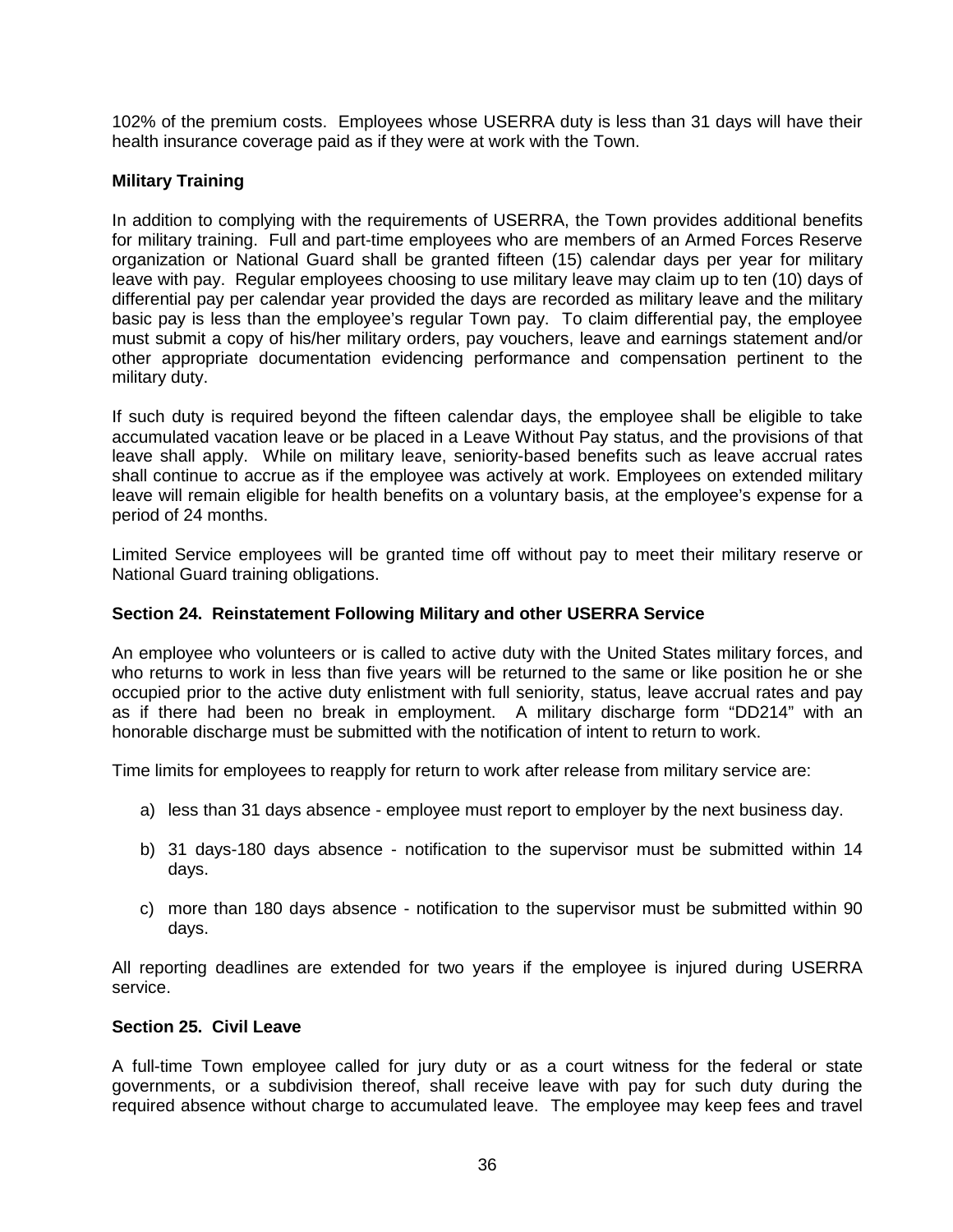allowances received for jury or witness duty in addition to regular compensation; except, that employees must turn over to the Town any witness fees or travel allowance awarded by that court for court appearances in connection with official duties. While on civil leave, benefits and leave shall accrue as though on regular duty.

#### **Section 26. Parental School/Volunteer Leave**

A Town employee who is a parent, guardian, or person standing in loco parentis (in place of the parent) or member of a civic, religious or community service group is granted up to 4 hours of paid leave annually to involve him or herself in school activities of his or her child(ren) or volunteer and community service activities. This leave is subject to the three following conditions:

- a) the leave must be taken at a time mutually agreed upon by the employee and the Town;
- b) the Town requires the employee to request the leave in writing prior to the time of the desired leave; and
- c) the Town may require written verification from the school or organization that the employee was involved with during the leave time.

#### **Section 27. Voluntary Shared Leave**

The Town Manager has the authority to create administrative procedures whereby employees may donate vacation and/or sick leave to other employees who have major illnesses or need leave to care for family members with major illnesses.

#### **Section 28. Adverse Weather/Hazardous Conditions**

The Town has responsibility for several emergency services including law enforcement. Adequate staff are required to operate these critical services seven days per week and 24 hours per day in all weather. Department heads should designate which staff are in critical positions required to report to work regardless of weather or other hazardous conditions.

The adverse weather/hazardous conditions policy is established to be as fair as possible to all employees applying the following principles:

- 1. Maintain adequate staffing at all times of emergency services;
- 2. Provide for as much safety as possible for all employees in traveling to and from work in hazardous conditions; and
- 3. Not pay regular salaries to some people for *not working* when others are required to be at work.

Town offices and departments shall remain open for the full scheduled working day unless authorization for closing or other deviation is received from the Town Manager's office. The Manager will consider the hazard of driving conditions and other relevant factors in determining whether to close Town offices. All departments and offices will be given sufficient advance notice of any authorized closing of noncritical Town functions. Upon authorizing a closing, non-critical staff may use vacation, earned compensatory time, or time without pay for the un-worked hours. Employees who leave work before an official early closing time, as well as employees who report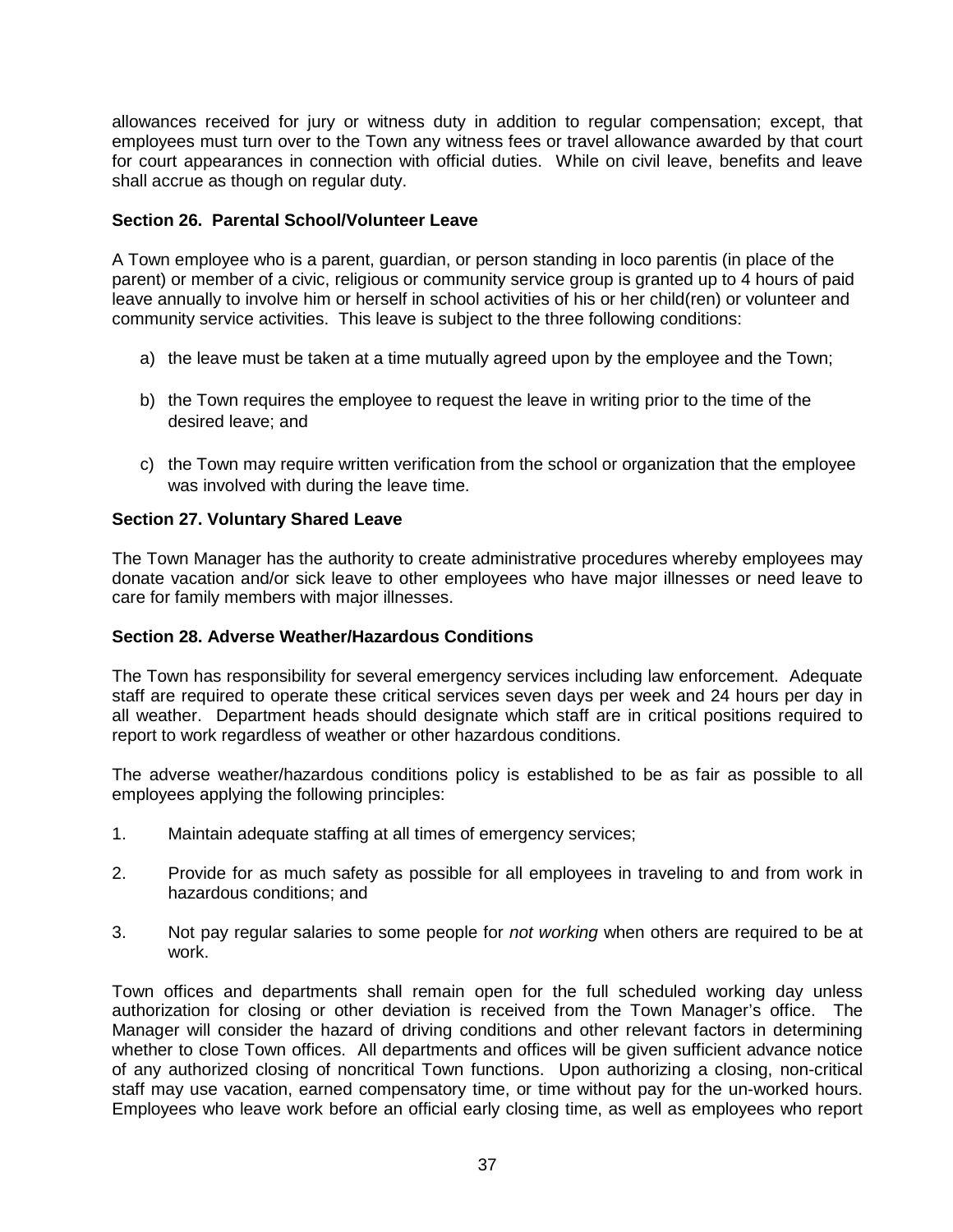for work late or do not report for work because of hazardous conditions may also use earned vacation or compensatory leave for days or hours not worked.

#### **Section 29. Break Time for Nursing Mothers**

Pursuant to the Fair Labor Standards Act, the Town will provide a break time for any employee to express fresh milk for her nursing child for one year after the child's birth each time such employee has the need to express milk. The Town will provide an employee with a place other than a bathroom that is shielded from co-workers and the public which may be used by an employee to express breast milk.

#### **Section 30. Administrative Leave**

Employees whose duties require them to collect and post money from customers are required to take five (5) consecutive days of paid administrative leave each calendar year for internal control monitoring.

Administrative leave with pay shall be granted for circumstances not covered within this policy on a case-by-case basis as deemed appropriate by the Town Manager.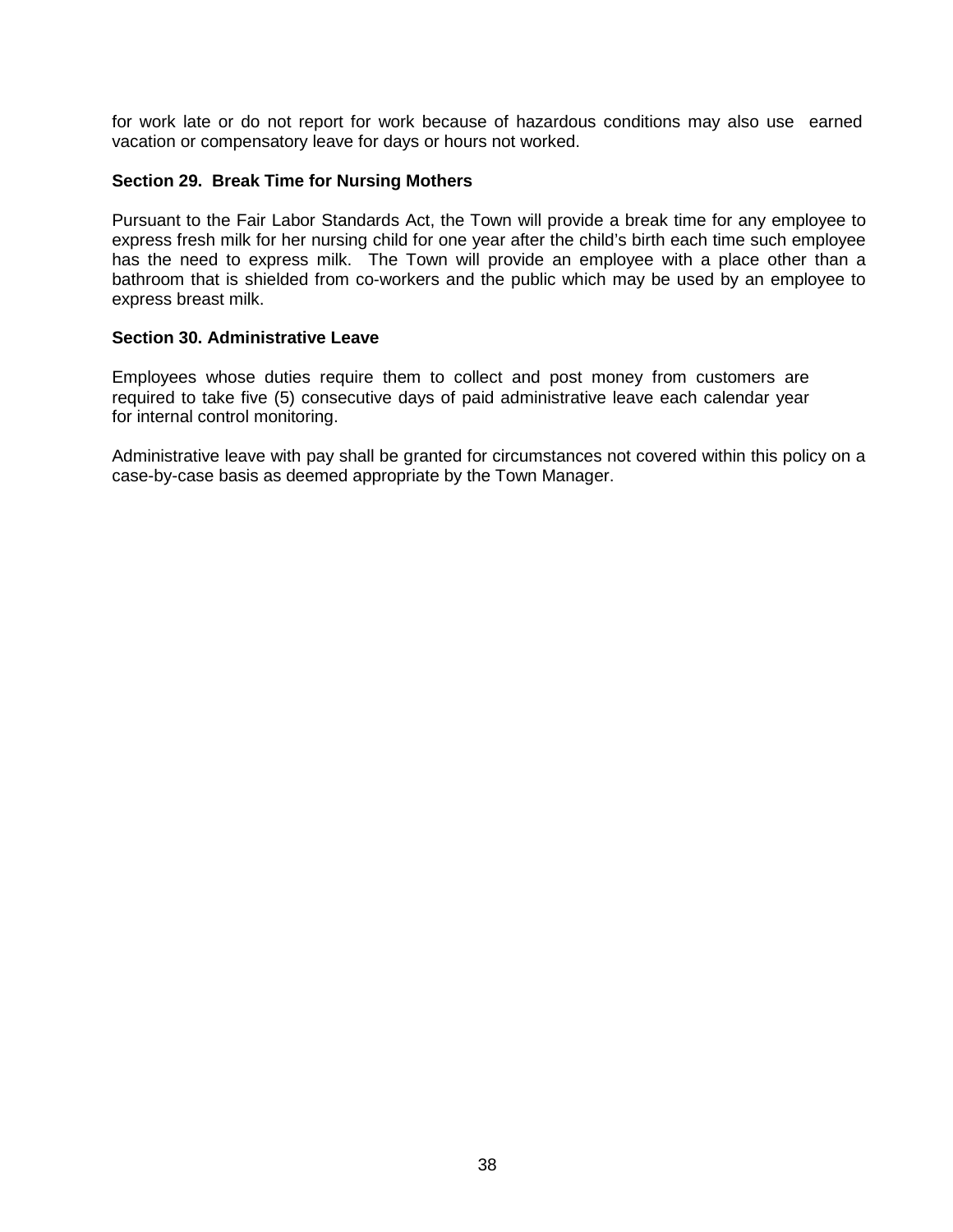#### **ARTICLE VIII. SEPARATION AND REINSTATEMENT**

#### **Section 1. Types of Separations**

All separations of employees from positions in the service of the Town shall be designated as one of the following types and shall be accomplished in the manner indicated: resignation, reduction in force, disability, voluntary retirement, dismissal, or death.

#### **Section 2. Resignation**

An employee may resign by submitting the reasons for resignation and the effective date in writing to the immediate supervisor as far in advance as possible. In all instances, the minimum notice requirement is two calendar weeks. Failure to provide minimum notice shall result in forfeit of payment for accumulated vacation unless the notification requirement is waived upon recommendation of the department director and approval by the Town Manager. Thirty days' notice is expected of department directors and the Town Manager.

Three consecutive days of absence without contacting the immediate supervisor or department director may be considered to be a voluntary resignation. Sick leave will only be approved during the final two weeks of a notice with a physician's certification or comparable documentation.

#### **Section 3. Reduction in Force**

In the event that a reduction in force becomes necessary, consideration shall be given to the quality of each employee's performance, organizational needs, and seniority in determining those employees to be retained. Employees who are separated because of a reduction in force shall be given at least two weeks' notice of the anticipated action. No regular employee shall be separated because of a reduction in force while there are Limited Service or probationary employees serving in the same class in the department, unless the regular employee is not willing to transfer to the position held by the Limited Service or probationary employee.

#### **Section 4. Disability**

The Town will comply with the Americans with Disabilities act and will make all responsible efforts to provide reasonable accommodation to employees who may be or become disabled. An employee who cannot perform the essential duties of a position because of a physical or mental impairment may be separated for disability. Action may be initiated by the employee or the Town. In cases initiated by the employee, such action must be accompanied by medical evidence acceptable to the Town Manager. The Town may require an examination, at the Town's expense, performed by a physician of the Town's choice.

Employees who meet the requirements of the North Carolina Local Governmental Employees Retirement System may qualify for a disability retirement. Information about this option is available from the Human Resources Officer or the Retirement System.

#### **Section 5. Voluntary Retirement**

An employee who meets the conditions set forth under the provisions of the North Carolina Local Governmental Employee's Retirement System may elect to retire and receive all benefits earned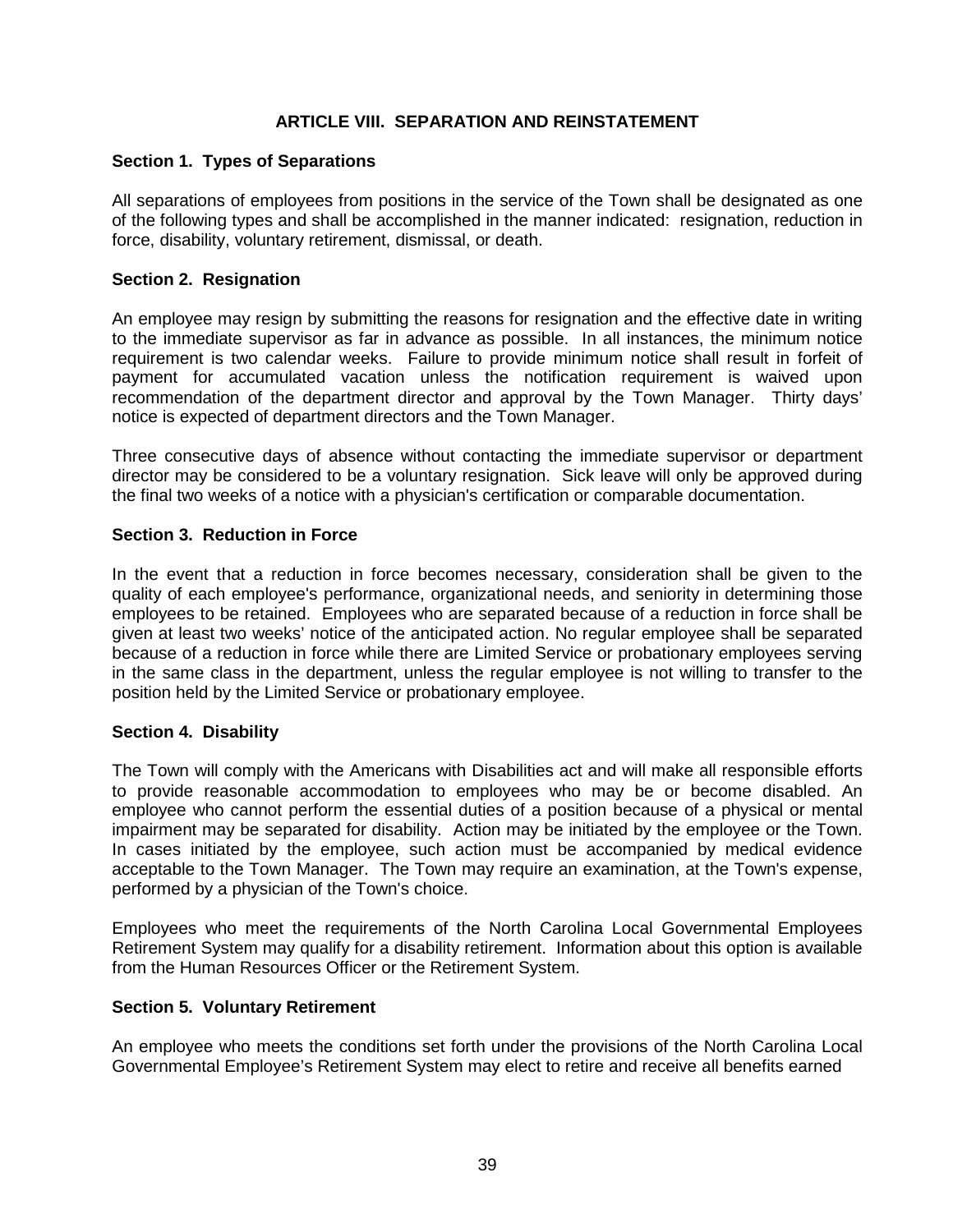#### **Section 6. Death**

Separation shall be effective as of the date of death. All compensation due shall be paid to the estate of the employee.

#### **Section 7. Dismissal**

An employee may be dismissed in accordance with the provisions and procedures of Article IX.

#### **Section 8. Reinstatement**

An employee who is separated because of a reduction in force or who resigns while in good standing may be reinstated within one year of the date of separation, upon recommendation of the department director, and upon approval of the Town Manager. An employee who is reinstated in this manner shall be re-credited with his or her previously accrued sick leave.

#### **Section 9. Rehiring**

An employee who resigns while in good standing may be rehired with the approval of the Town Manager, and may be regarded as a new employee, subject to all of the provisions of rules and regulations of this Policy. An employee in good standing who is separated due to a reduction in force shall be given the first opportunity to be rehired in the same or a similar position.

#### **Section 10. Pay and Deductions Upon Separation of Employment**

Upon termination of employment, the Town will deduct and withhold from the final paycheck of the employee any amount owed to the Town for group insurance premiums, unreturned equipment/property, uniforms, or any other indebtedness to the Town. To the fullest extent of the law, the final paycheck will not be issued until all indebtedness to the Town has been determined and resolved.

The final paycheck generally includes payment for accumulated vacation leave (not to exceed 30 days) and overtime pay or accrued compensatory time to which the employee is entitled, subject to deduction for indebtedness to the Town as outlined above.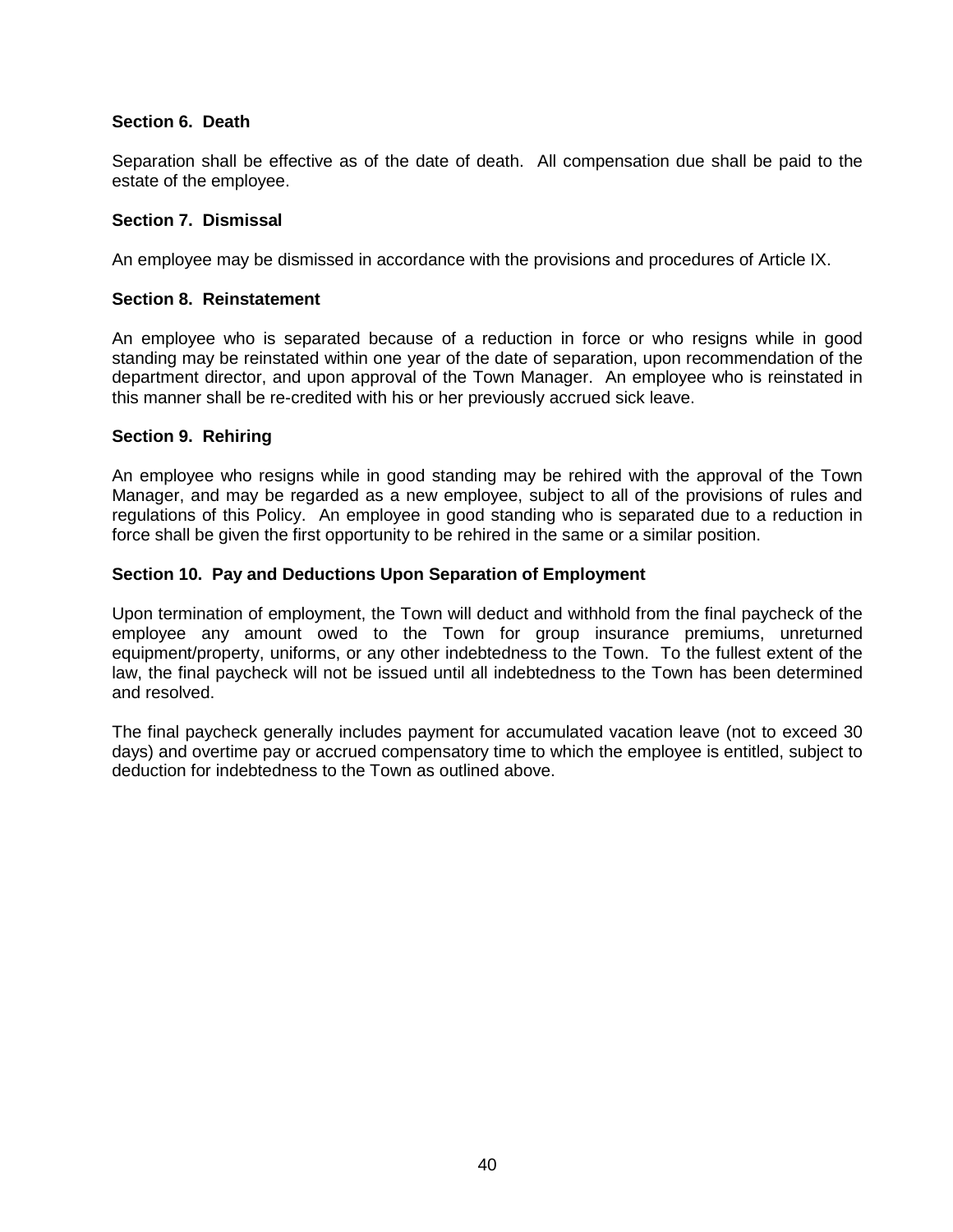#### **ARTICLE IX. UNSATISFACTORY JOB PERFORMANCE AND DETRIMENTAL PERSONAL CONDUCT**

#### **Section 1. Disciplinary Action for Unsatisfactory Job Performance**

A regular employee may be placed on disciplinary suspension, demoted, or dismissed for unsatisfactory job performance, if after following the procedure outlined below, the employee's job performance is still deemed to be unsatisfactory. The Human Resources Officer will be available to assist all parties with the procedures in taking or responding to disciplinary actions. All cases of disciplinary suspension, demotion, or dismissal must be approved by the Town Manager prior to giving final notice to the employee.

#### **Section 2. Unsatisfactory Job Performance Defined**

Unsatisfactory job performance includes any aspects of the employee's job which are not performed as required to meet the standards set by the department director or Town Manager.

*Examples of unsatisfactory job performance include, but are not limited to, the following:*

- a) demonstrated inefficiency, negligence, or incompetence in the performance of duties;
- b) careless, negligent or improper use of Town property or equipment;
- c) physical or mental incapacity to perform duties after reasonable accommodation;
- d) discourteous treatment of the public or other employees;
- e) absence without approved leave;
- f) improper use of leave privileges;
- g) failure to report for duty at the assigned time and place;
- h) failure to complete work within time frames established in work plan or work standards;
- i) failure to meet work standards over a period of time;
- j) failure to follow the chain of command to address work-related issues; or
- k) failure to maintain certifications required by the job.

#### **Section 3. Communication and Warning Procedures Preceding Disciplinary Action for Unsatisfactory Job Performance**

When an employee's job performance is unsatisfactory, or when incidents or inappropriate actions warrant, the supervisor shall meet with the employee as soon as possible in one or more counseling sessions to discuss specific performance problems. A brief summary of these counseling sessions shall be noted in the employee's file by the supervisor.

An employee whose job performance is unsatisfactory over a period of time should normally receive at least two documented warnings, one of which may be in the final written warning, from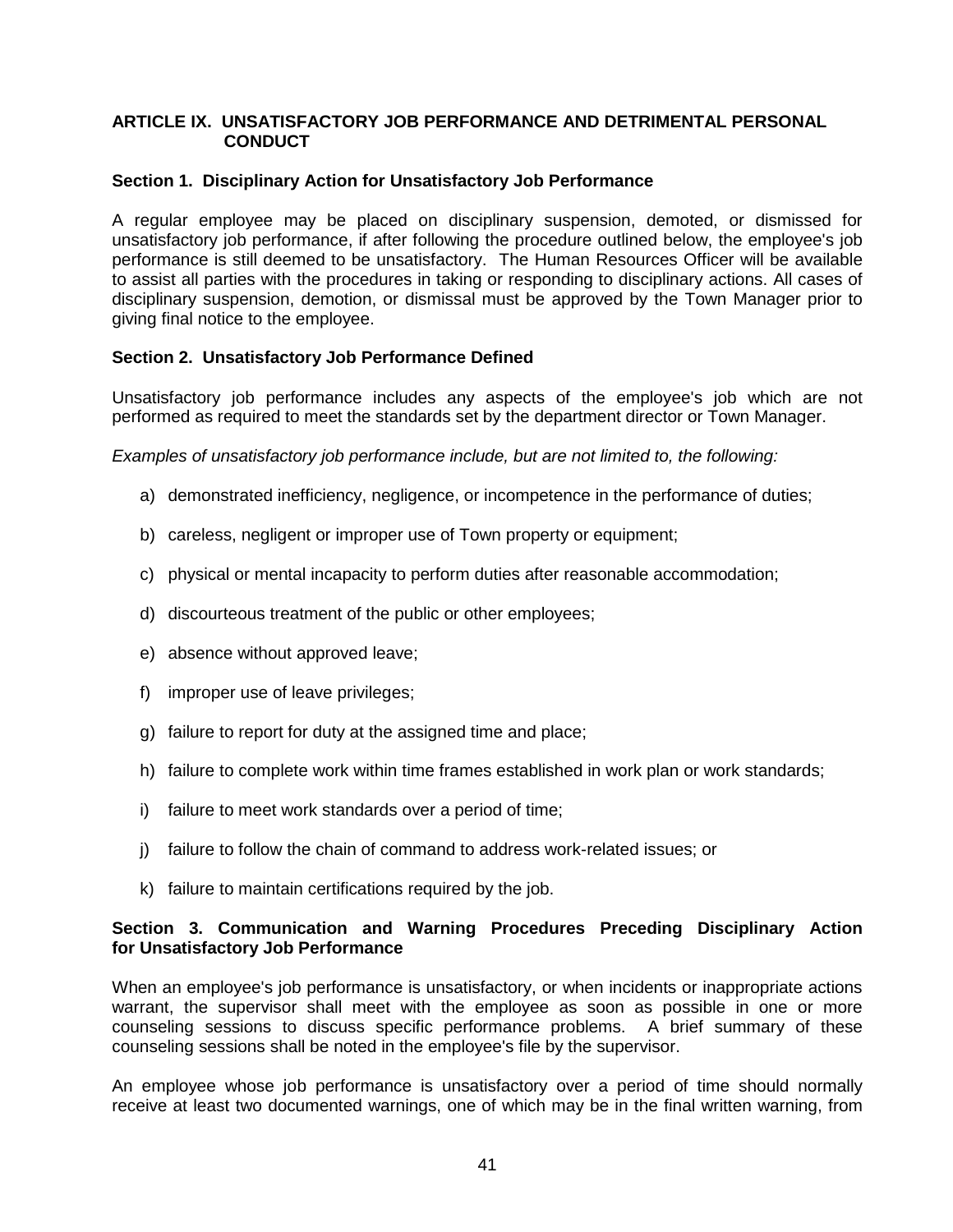the supervisor before disciplinary action resulting in dismissal is taken by the Town Manager. In each case, the supervisor should record the dates of discussions with the employee, the performance deficiencies discussed, the corrective actions recommended, and the time limits set. If the employee's performance continues to be unsatisfactory, then the supervisor should use the following steps:

- a) a final written warning from the supervisor serving notice upon the employee that corrected performance must take place immediately in order to avoid suspension, demotion, or dismissal.
- b) if performance does not improve, a written recommendation should be sent to the department director and Town Manager for disciplinary action such as suspension, demotion, or dismissal.

Disciplinary suspensions are for the purpose of communicating the seriousness of the performance deficiency, not for the purpose of punishment, and should not generally exceed three days (24 hours) for non-exempt employees. Suspensions for exempt employees shall be for one full work week in accordance with FLSA requirements to maintain exempt status. Under FLSA suspensions of less than a week are authorized for major safety violations or infractions of workplace conduct rules (detrimental personal conduct).

Demotions are appropriate when an employee has demonstrated inability to perform successfully in the current job, but shows promise and commitment to performing successfully in a lower level job. If no other options are available, dismissal is appropriate.

If after suspension and/or demotion, the employee's performance does not reach an acceptable level, the employee may be dismissed. Dismissals are appropriate when the employee has shown he/she is unwilling or unable to perform work in a manner that meets the work and conduct standards of the Town.

#### **Section 4. Disciplinary Action for Detrimental Personal Conduct**

Normally, the Department Director or Town Manager would place the employee on non-disciplinary suspension prior to making a disciplinary determination to allow time to gather facts regarding the detrimental personal conduct and make a determination regarding the severity of the conduct.

With the approval of the Town Manager, an employee may be placed on disciplinary suspension, demoted, or dismissed without prior warning for causes relating to personal conduct detrimental to Town service in order to:

- a) avoid undue disruption of work;
- b) to protect the safety of persons or property; or
- c) for other serious reasons.

Disciplinary suspensions should not normally exceed three work days for nonexempt employees. Suspensions of exempt employees shall be for one full work week in accordance with FLSA requirements to maintain exempt status.

In exigent circumstances, a department director or designated supervisor may, with or without prior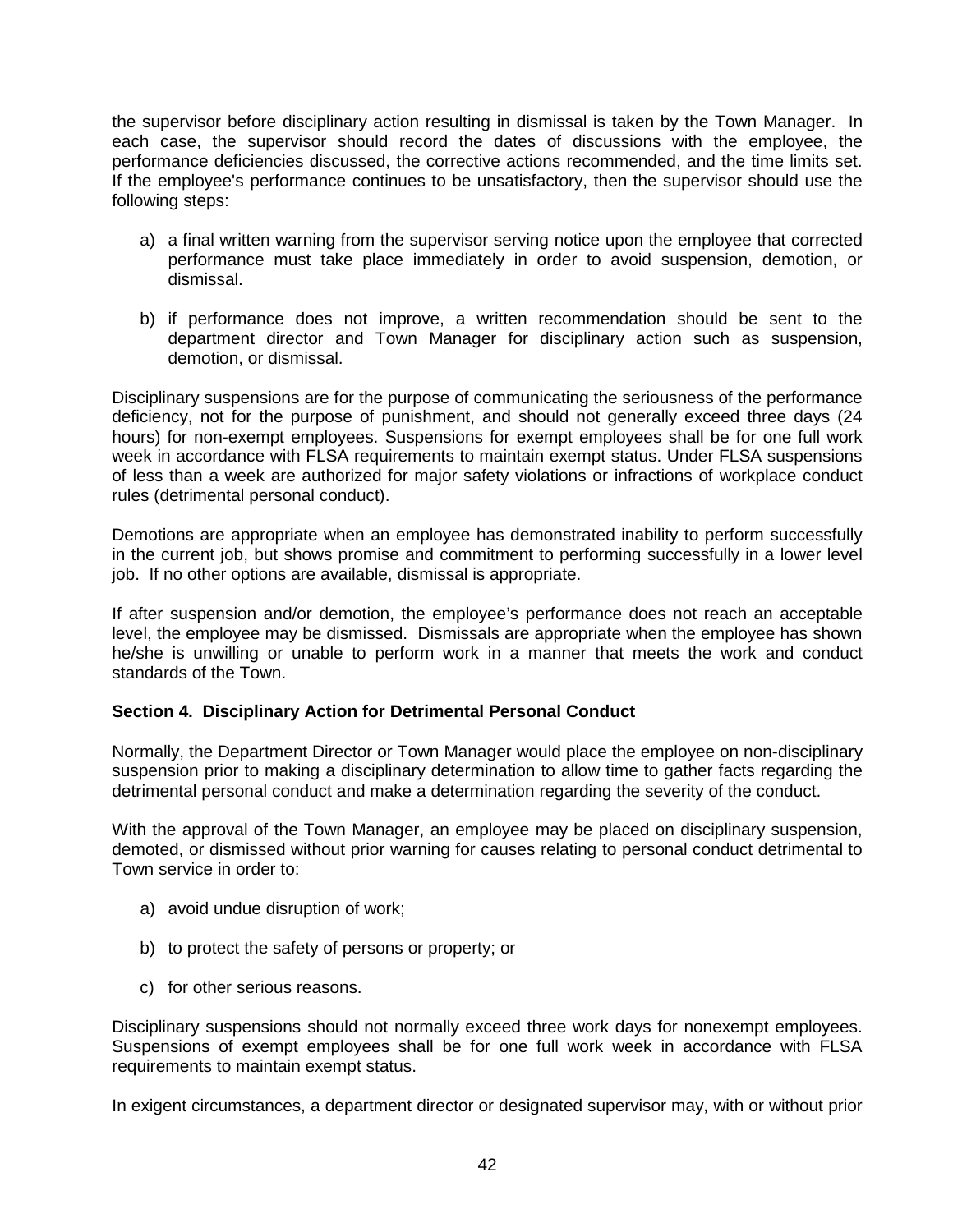approval, suspend employees for the remainder of the work day. In such cases, the department director shall immediately notify the Town Manager.

#### **Section 5. Detrimental Personal Conduct Defined**

Detrimental personal conduct includes behavior of such a serious detrimental nature that the functioning of the Town may be or has been impaired; the safety of persons or property may be or have been threatened; or the laws of any government may be or have been violated.

*Examples of detrimental personal conduct include, but are not limited to, the following:*

- a) demonstrated dishonesty, fraud or theft;
- b) conviction of a felony or the entry of a plea of nolo contendere thereto;
- c) falsification of records for personal profit, to grant special privileges, or to obtain employment;
- d) willful misuse or gross negligence in the handling of Town funds or personal use of equipment or supplies;
- e) willful or wanton damage or destruction to property;
- f) willful or wanton acts that endanger the lives and property of others;
- g) possession of unauthorized firearms or other lethal weapons on the job;
- h) brutality in the performance of duties;
- i) reporting to work under the influence of alcohol or drugs or partaking of such while on duty. Prescribed medication may be taken within the limits set by a physician as long as medically necessary;
- j) engaging in incompatible employment or serving a conflicting interest;
- k) request or acceptance of gifts in exchange for favors or influence;
- l) engaging in political activity prohibited by this Policy;
- m) harassment of an employee and/or the public on the basis of sex or any other protected class status;
- n) harassment of an employee or the public with threatening or obscene language and/or gestures or any incidence of workplace violence; or
- o) stated refusal to perform assigned duties, flagrant violation of work rules and regulations, or serious malfeasance of work.

#### **Section 6. Pre-Dismissal Conference**

Before dismissal action is taken, whether for failure in personal conduct or failure in performance of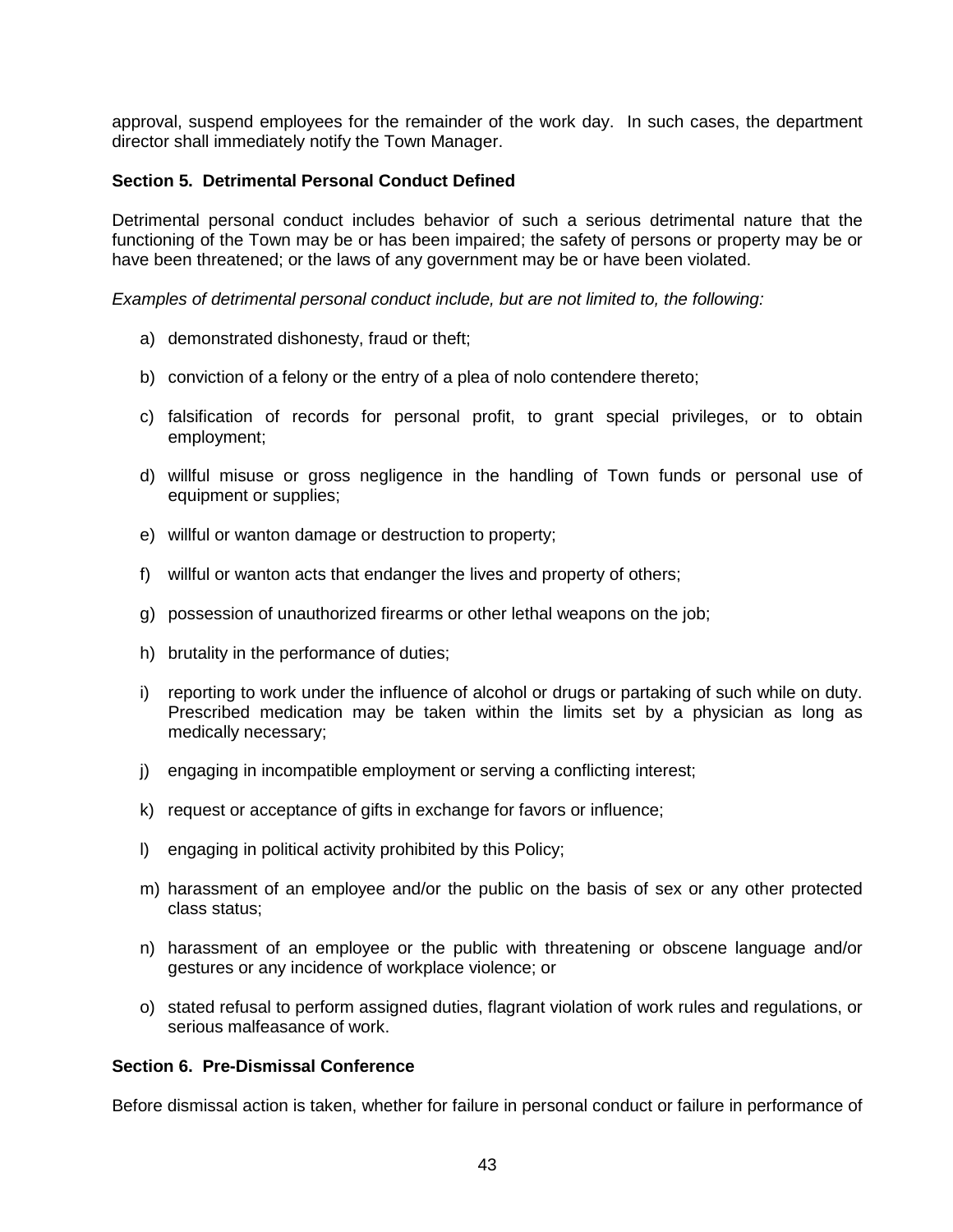duties, the department director or Town Manager (in the case of disciplinary action of a department director) will conduct a pre-dismissal conference. At this conference, the employee may present any response to the proposed dismissal to department director. The department director will consider the employee's response, if any, to the proposed dismissal, and will, within three working days following the pre-dismissal conference, notify the employee in writing of the final decision after obtaining approval of the decision from the Town Manager. If the employee is dismissed, the notice shall contain a statement of the reasons for the action and the employee's appeal rights*.*

#### **Section 7. Non-Disciplinary Suspension**

During the investigation, hearing, or trial of an employee on any criminal charge, or during an investigation related to alleged detrimental personal conduct, or during the course of any civil action involving an employee, when suspension would, in the opinion of the department director or Town Manager, be in the best interest of the Town, the department director with approval of the Town Manager may suspend the employee for part or all of the proceedings as a non-disciplinary action. In such cases, the Town Manager may:

- a) temporarily relieve the employee of all duties and responsibilities and place the employee on paid or unpaid leave for the duration of the suspension, or
- b) assign the employee new duties and responsibilities and allow the employee to receive such compensation as is in keeping with the new duties and responsibilities.

If the employee is reinstated following the suspension such employee shall not lose any compensation or benefits to which otherwise the employee would have been entitled had the suspension not occurred. If the employee is terminated following suspension, the employee shall not be eligible for any pay from the date of suspension; provided, however, all other benefits with the exception of accrued vacation and sick leave shall be maintained during the period of suspension.

#### **Section 8. Name Clearing Hearing**

Following the Town's decision to dismiss or demote an employee, including a probationary employee, the employee shall be afforded an opportunity for a name-clearing hearing. The employee must request the hearing within a time frame established by the Town. If requested by the employee, a time and date for the hearing will be established such that the hearing takes place prior to the release of any negative or stigmatizing information about the employee that could inhibit future employment. The employee may invite anyone the employee wishes to invite (including the media) to the hearing. At this name-clearing hearing, the employee may present any response to information that the employee believes to be false and/or stigmatizing to the employee's reputation with respect to his or her work performance or the reasons for the dismissal or demotion.

Any written comments submitted by the demoted or dismissed employee will be placed in the employee's personnel file, and a copy will be provided to anyone who requests the termination letter on that employee. In lieu of actually attending the hearing, the employee may submit written comments and they will be placed in the file just as if the employee had presented them at the scheduled hearing. If the employee speaks at the hearing but does not provide written comments, the person conducting the hearing shall take notes and place a copy of the notes in the employee's personnel file, and a copy will be provided to anyone who requests the termination letter on that employee. There is no requirement for the Town or the hearing officer to respond in any way to the comments of the demoted or dismissed employee at the hearing. The name clearing hearing is not a substitute for, or a second opportunity for, a pre-termination hearing at which the employee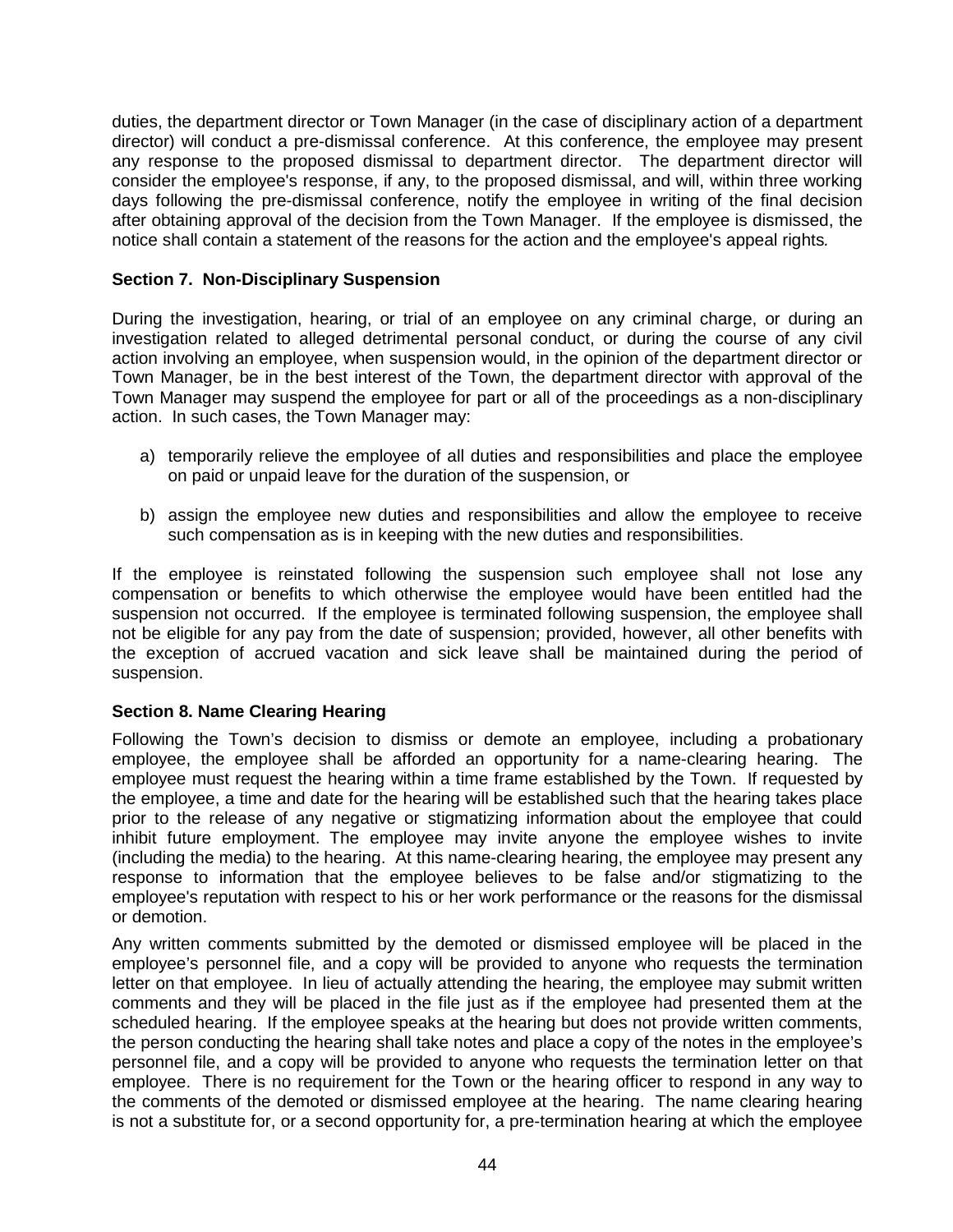may contest the proposed disciplinary action. Information presented at the name clearing hearing will not be used by the County to reconsider the disciplinary action.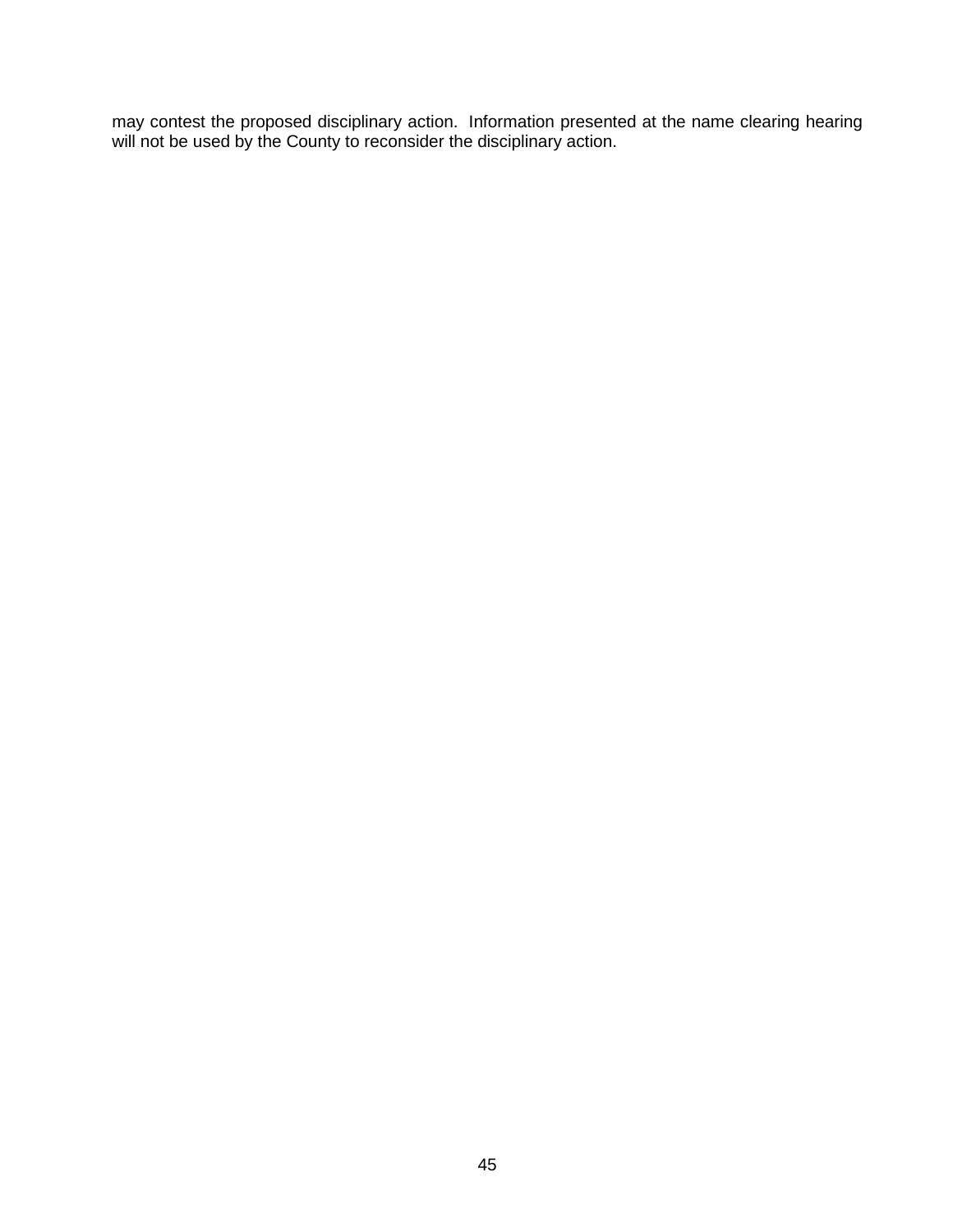### **ARTICLE X. GRIEVANCE PROCEDURE AND ADVERSE ACTION APPEAL**

#### **Section 1. Policy**

It is the policy of the Town to provide a just procedure for the presentation, consideration, and disposition of employee grievances. The purpose of this article is to outline the procedure and to assure all employees that a response to their complaints and grievances will be prompt and fair. The Human Resources Officer will be available to assist all parties with the procedures during the grievance process.

Employees utilizing the grievance procedures shall not be subjected to retaliation or any form of harassment from supervisors or employees for exercising their rights under this Policy. Supervisors or other employees who violate this policy shall be subject to disciplinary action up to and including dismissal from Town service.

#### **Section 2. Grievance Defined**

A grievance is a claim or complaint by a current or a former employee based upon an event or condition, which affects the circumstances under which an employee works, allegedly caused by misinterpretation, unfair application, or lack of established policy pertaining to employment conditions.

#### **Section 3. Purposes of the Grievance Procedure**

The purposes of the grievance procedure include, but are not limited to:

- a) providing employees with a procedure by which their complaints can be considered promptly, fairly, and without reprisal;
- b) encouraging employees to express themselves about the conditions of work which affect them as employees;
- c) promoting better understanding of policies, practices, and procedures which affect employees;
- d) increasing employees' confidence that personnel actions taken are in accordance with established, fair, and uniform policies and procedures;
- e) increasing the sense of responsibility exercised by supervisors in dealing with their employees;
- f) encouraging conflicts to be resolved between employees and supervisors who must maintain an effective future working relationship, and therefore, encouraging conflicts to be resolved at the lowest level possible of the chain of command; and
- g) creating a work environment free of continuing conflicts, disagreements, and negative feelings about the Town or its leaders, thus freeing up employee motivation, productivity, and creativity.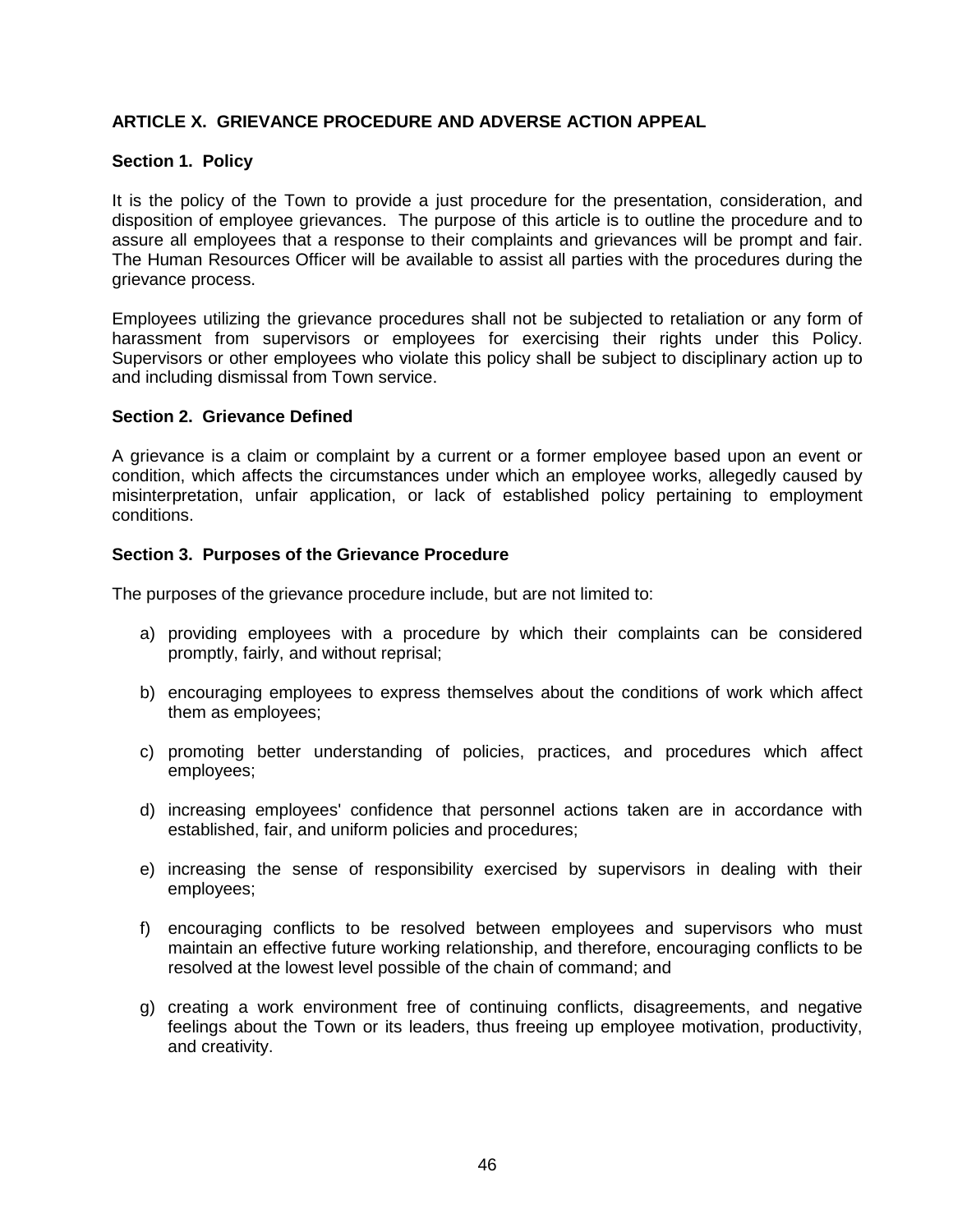#### **Section 4. Grievance Procedure**

When an employee has a grievance, the following successive steps are to be taken unless otherwise provided. The number of calendar days indicated for each step should be considered the maximum, unless otherwise provided. Every effort should be made to expedite the process. However, the time limits set forth may be extended by mutual consent. The last step initiated by an employee shall be considered to be the step at which the grievance is resolved. A decision to rescind a disciplinary suspension or demotion must be approved by the department director or Town Manager and rescinding a dismissal must be approved by the Town Manager before the decision becomes effective.

**Informal Resolution.** Prior to the submission of a formal grievance, the employee and supervisor should meet to discuss the problem and seek to resolve it informally. Either the employee or the supervisor may involve the respective department director or the Human Resources Officer as a resource to help resolve the grievance.

In some instances, if both parties agree, and with the approval of the Town Manager, the parties may request mediation. Mediation is the use of a neutral party agreed upon by all parties to the conflict to facilitate the parties in seeking win/win outcomes and identifying mutually agreeable solutions or understandings, thus preserving or enhancing the relationships between employees and supervisors. Mediation differs from arbitration in that no solution is mandated. Mediators my be any party who is perceived as neutral and who has facilitation and/or conflict resolution skills. Mediation may be used at any step in the process. The deadlines contained in this section are intended to be used as guidelines.

**Step 1.** If no resolution to the grievance is reached informally, the employee who wishes to pursue a grievance shall present the grievance to the appropriate supervisor in writing. The grievance must be presented within fifteen calendar days of the event or within fifteen calendar days of learning of the event or condition. The supervisor shall generally respond to the grievance within fifteen calendar days after receipt of the grievance. The supervisor should, and is encouraged to, consult with any employee of the Town in order to reach a correct, impartial, fair and equitable determination or decision concerning the grievance. Any employee consulted by the supervisor is required to cooperate to the fullest extent possible.

The response from the supervisor for each step in the formal grievance process shall be in writing and signed by the supervisor. In addition, the employee shall sign a copy to acknowledge receipt thereof. The responder at each step shall send copies of the grievance and response to the Human Resources Officer.

**Step 2.** If the grievance is not resolved to the satisfaction of the employee by the supervisor, the employee may appeal, in writing, to the appropriate department director within ten calendar days after receipt of the response from Step 1. The department director shall respond to the appeal, stating the determination of decision within ten calendar days after receipt of the appeal.

**Step 3.** If the grievance is not resolved to the satisfaction of the employee at the end of Step 2, the employee may appeal, in writing, to the Town Manager within ten calendar days after receipt of the response from Step 3. The Town Manager may, at his/her discretion, schedule a formal or informal grievance hearing to consider the issue(s) presented or schedule mediation. The Town Manager shall respond to the appeal, stating the determination of decision in a timely manner, generally within ten calendar days after receipt of the appeal. The Town Manager's decision shall be the final decision. The Town Manager will notify the Town Council of any impending legal action.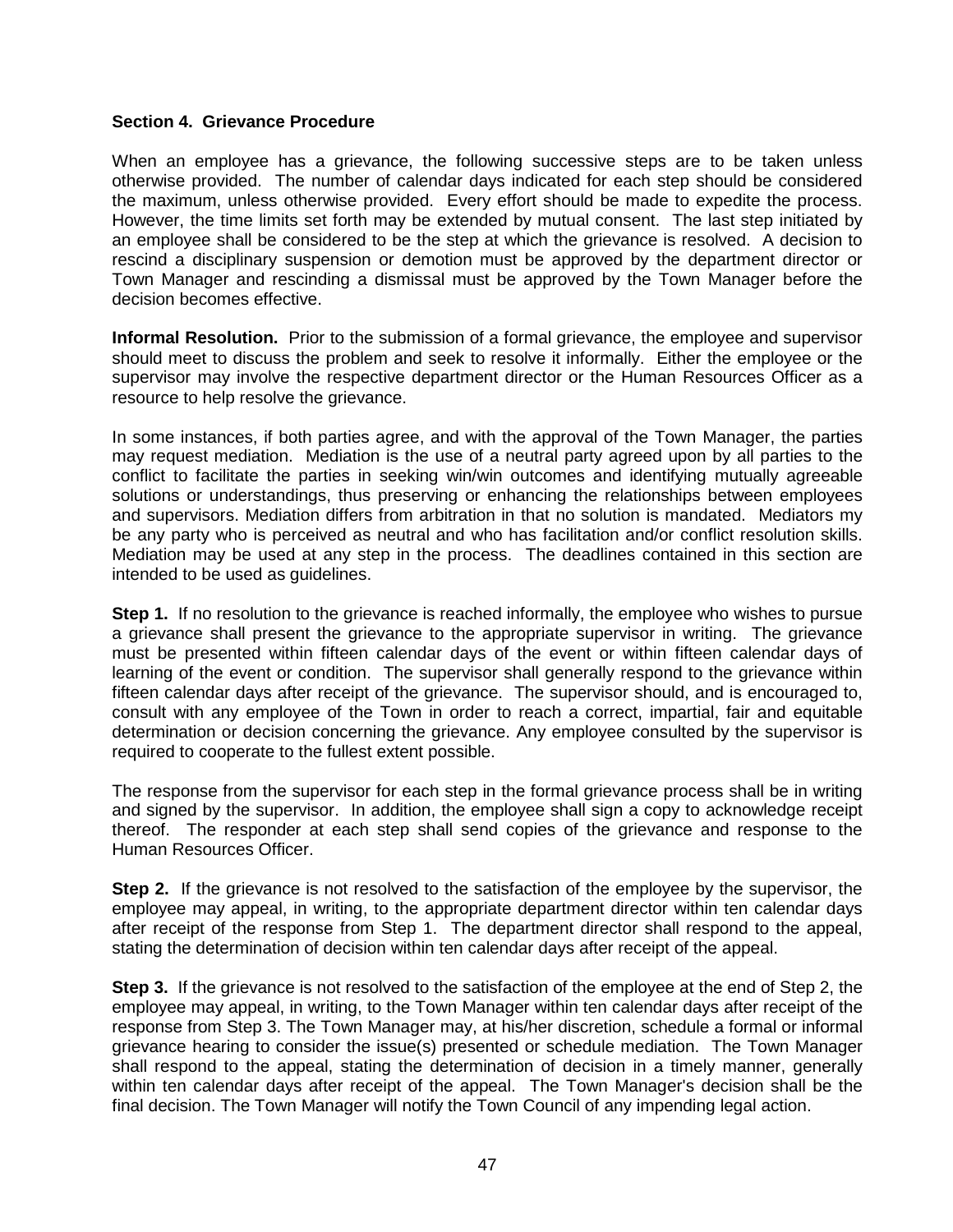**Department Directors.** In the case of department directors or other employees where the Town Manager has been significantly involved in determining disciplinary action, including dismissal, the Town may wish to obtain a neutral outside party to either:

- a) provide mediation between the grieving department director and the Town Manager (see definition of mediation in "informal resolution" above); or
- b) consider an appeal and make recommendations back to the Town Manager concerning the appeal. Such parties might consist of human resource professionals, attorneys trained in mediation, mediators, or other parties appropriate to the situation.

The Town Manager's decision shall be the final decision. The Town Manager will notify the Town Council of any impending legal action.

#### **Section 5. Role of the Human Resources Officer**

Throughout the grievance procedure, the roles of the Human Resources Officer shall be as follows:

- a) to advise parties (including employee, supervisors, and Town Manager) of their rights and responsibilities under this policy, including interpreting the grievance and other policies for consistency of application;
- b) to be a clearinghouse for information, applicable forms and decisions in the matter including maintaining files of all grievance documents;
- c) to give notices to parties concerning timetables of the process, etc.;
- d) to assist employees and supervisors in drafting statements;
- e) to facilitate the resolution of conflicts in the procedures or of the grievance at any step in the process; and
- f) to help locate mediation or other resources as needed.

The Human Resources Officer shall also determine whether or not additional time shall be allowed to either side in unusual circumstances if the parties cannot agree upon extensions when needed.

If the Human Resource Officer has direct involvement with the situation surrounding the grievance in a manner that diminishes perceived neutrality, the Town Manager or another person appointed by the Town Manager may assume the role described in this section.

#### **Section 6. Grievance and Adverse Action Appeal Procedure for Discrimination**

When an employee, former employee, or applicant, believes that any employment action discriminates illegally (i.e. is based on an individual's race, religion, color, sex, national origin, sexual orientation, age, veteran status, marital status, political affiliation, non-disqualifying disability, genetic information, or on the basis of actual or perceived gender as expressed through dress, appearance or behavior), he or she has the right to appeal such action using the grievance procedure outlined in this Article. While such persons are encouraged to use the grievance procedure, they shall also have the right to go directly to the Human Resources Officer or to appeal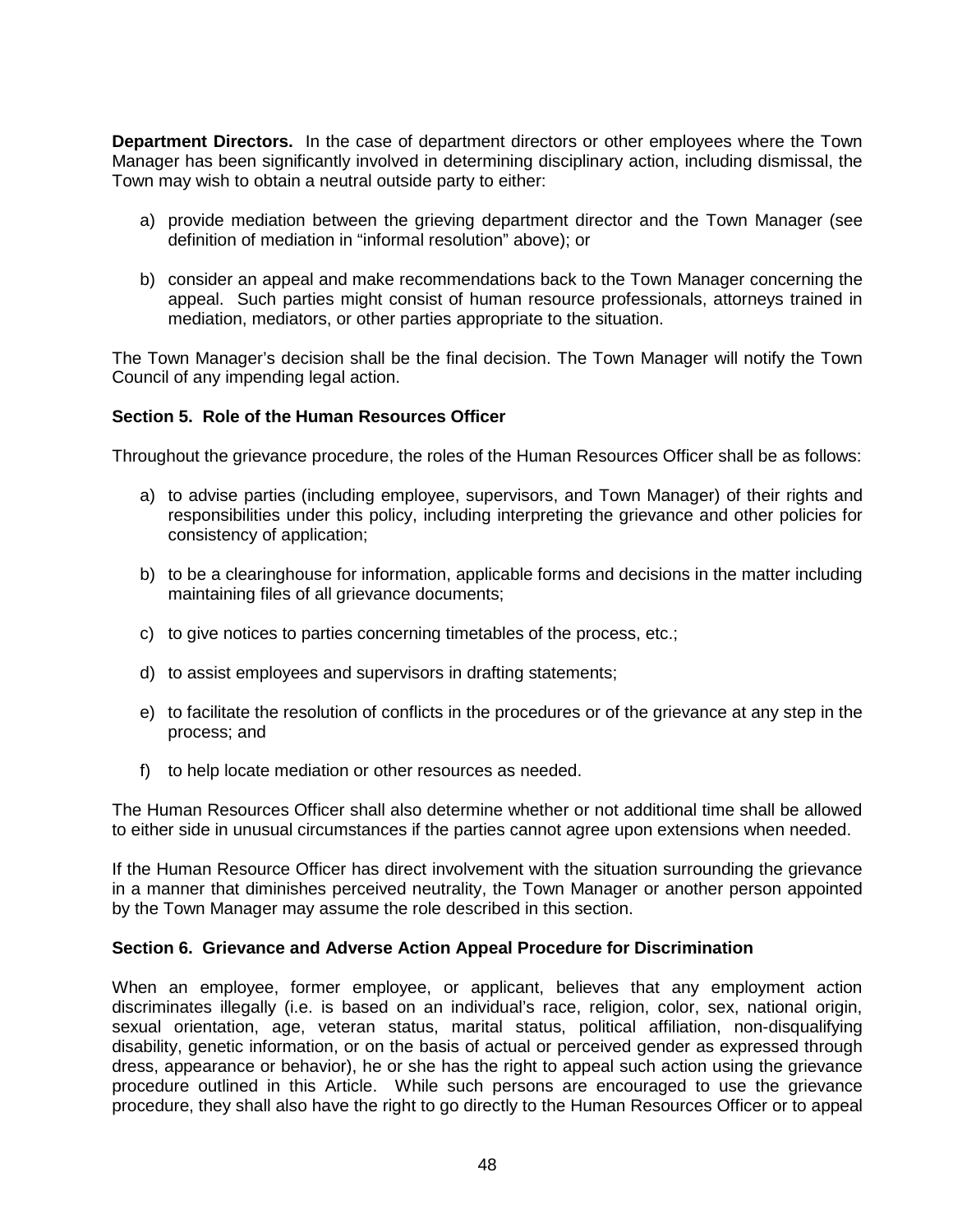directly to the Town Manager.

Employment actions subject to appeal because of discrimination include promotion, training, classification, pay, disciplinary action, transfer, layoff, failure to hire, or termination of employment. An employee or applicant should appeal an alleged act of discrimination within thirty calendar days of the alleged discriminatory action.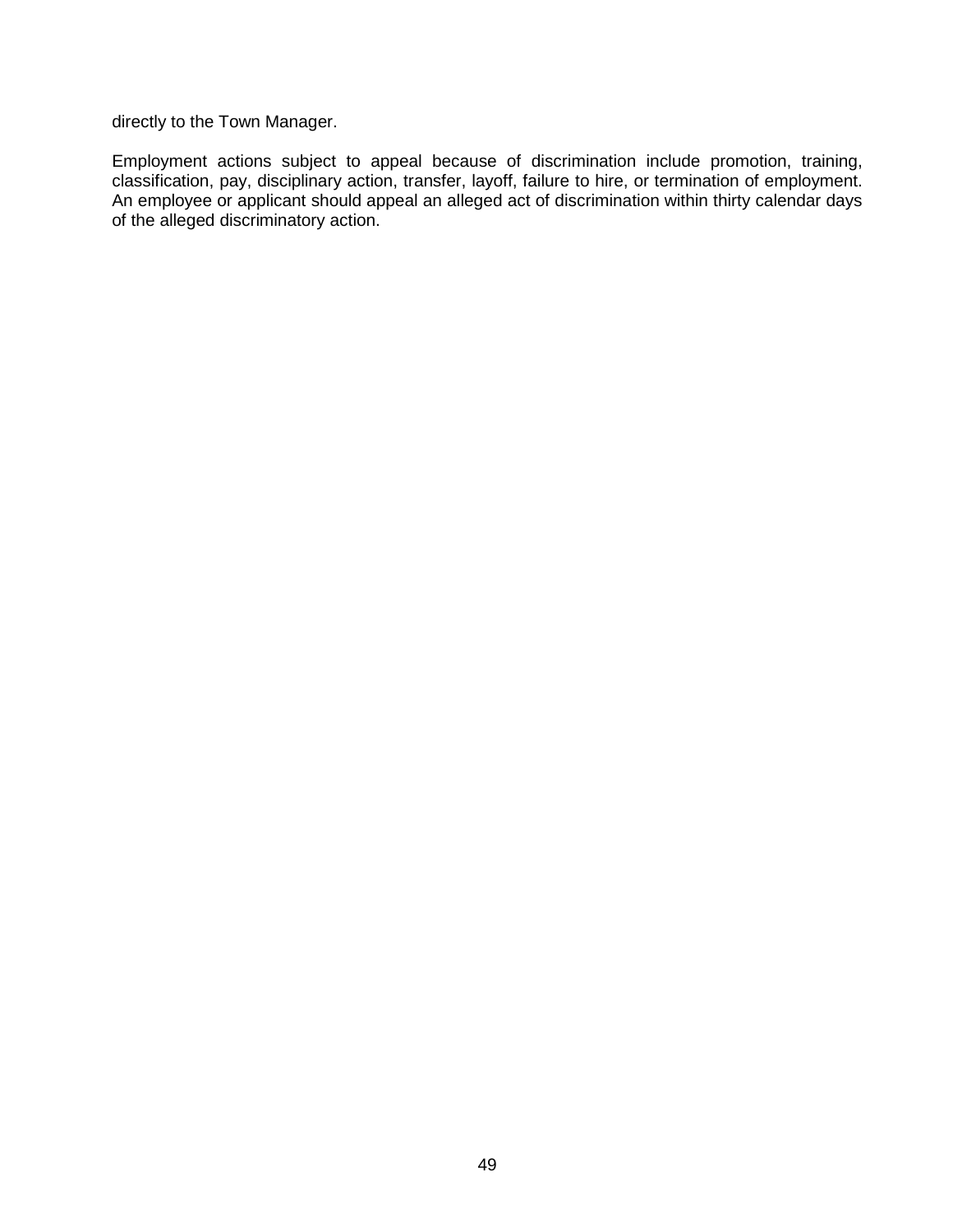#### **ARTICLE XI. RECORDS AND REPORTS**

#### **Section 1. Public Information**

In compliance with North Carolina GS 160A-168, the following information with respect to each Town employee is a matter of public record:

- a) name;
- b) age;
- c) date of original employment or appointment to the service;
- d) the terms of any contract by which the employee is employed whether written or oral, past and current, to the extent that the Town has the written contract or a record of the oral contract in its possession;
- e) current position title;
- f) current salary;
- g) date and amount of each increase or decrease in salary with the Town;
- h) date and type of each promotion, demotion, transfer, suspension, separation, or other change in position classification with the Town;
- i) date and general description of the reasons for each promotion with the Town;
- j) date and type of each dismissal, suspension, or demotion for disciplinary reasons taken by the Town. If the disciplinary action was a dismissal, a copy of the written notice of the final decision of the Town setting forth the specific acts or omissions that are the basis of the dismissal; and
- k) the office to which the employee is currently assigned.

Any person may have access to this information for the purpose of inspection, examination, and copying, during regular business hours, subject only to such rules and regulations for the safekeeping of public records as the Town may adopt. An individual examining a personnel record may copy the information. The cost of photocopying may be assessed to the individual who requests the copies.

For the purposes of this subsection, the term "salary" includes pay, benefits, incentives, bonuses, deferred and all other forms of compensation paid by the Town.

A record will be maintained of all disclosures of personnel records, except for authorized personnel processing personnel actions or supervisors in the line of authority of the employee. Upon request the records of disclosure will be made available to the employee to whom it pertains.

#### **Section 2. Access to Confidential Records**

All information contained in a Town employee's personnel file, other than the information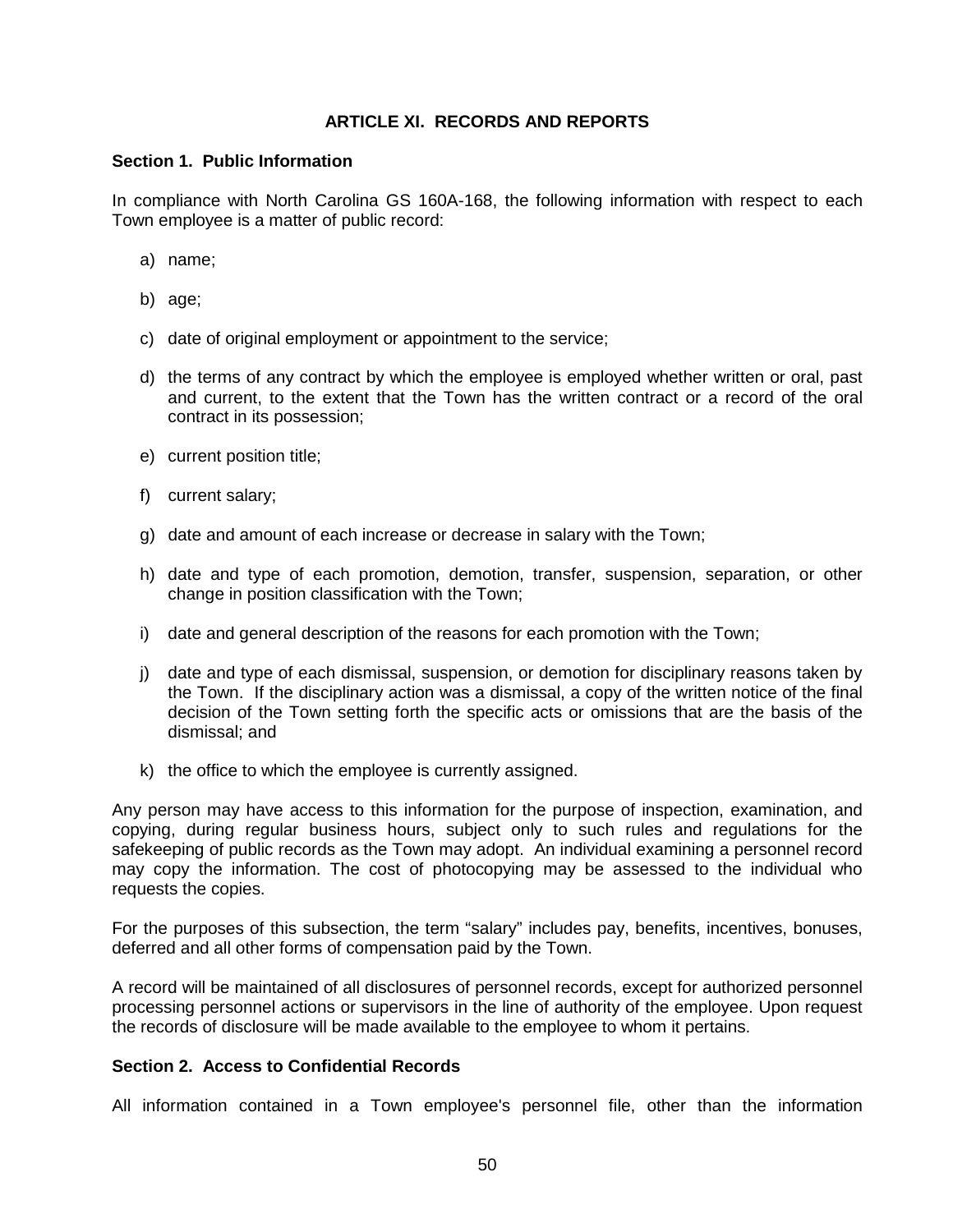mentioned above is confidential and shall be open to inspection only in the following instances:

- a) the employee or his/her duly authorized agent may examine all portions of his/her personnel file except letters of reference solicited prior to employment, and information concerning a medical disability, mental or physical, that a prudent physician would not divulge to the patient;
- b) a licensed physician designated in writing by the employee may examine the employee's medical record;
- c) a Town employee having supervisory authority over the employee may examine all material in the employee's personnel file;
- d) by order of a court of competent jurisdiction, any person may examine all material in the employee's personnel file;
- e) an official of an agency of the State or Federal Government, or any political subdivision of the State, may inspect any portion of a personnel file when such inspection is deemed by the Town Manager to be necessary and essential to the pursuit of a proper function of the inspecting agency, but no information shall be divulged for the purpose of assisting in a criminal prosecution of the employee, or for the purpose of assisting in an investigation of the employee's tax liability. However, the official having custody of the personnel records may release the name, address, and telephone number from a personnel file for the purpose of assisting in a criminal investigation;
- f) an employee may sign a written release to be placed in his/her personnel file that permits the record custodian to provide, either in person, by telephone, or by mail, information specified in the release to prospective employers, educational institutions, or other persons specified in the release;
- g) the Town Manager, with the concurrence of the Town Council, may inform any person of the employment, non-employment, promotion, demotion, suspension or other disciplinary action, reinstatement, transfer, or termination of a Town employee, and the reasons for that action. Before releasing that information, the Town Manager shall determine in writing that the release is essential to maintaining the level and quality of Town services. The written determination shall be retained in the Town Manager's office, is a record for public inspection, and shall become a part of the employee's personnel file.

Each individual requesting access to confidential information will be required to submit satisfactory proof of identity.

The Town Council shall establish procedures for all personnel files containing information other than the public information mentioned above whereby an employee who objects to material may place in the file a statement relating to the material.

#### **Section 3. Personnel Actions**

The Human Resources Officer, with the approval of the Town Manager, will prescribe necessary forms and reports for all personnel actions and will retain records necessary for the proper administration of the personnel system. There shall be one set of official personnel files, centrally located as designated by the Town Manager, normally in the Human Resources Office. Any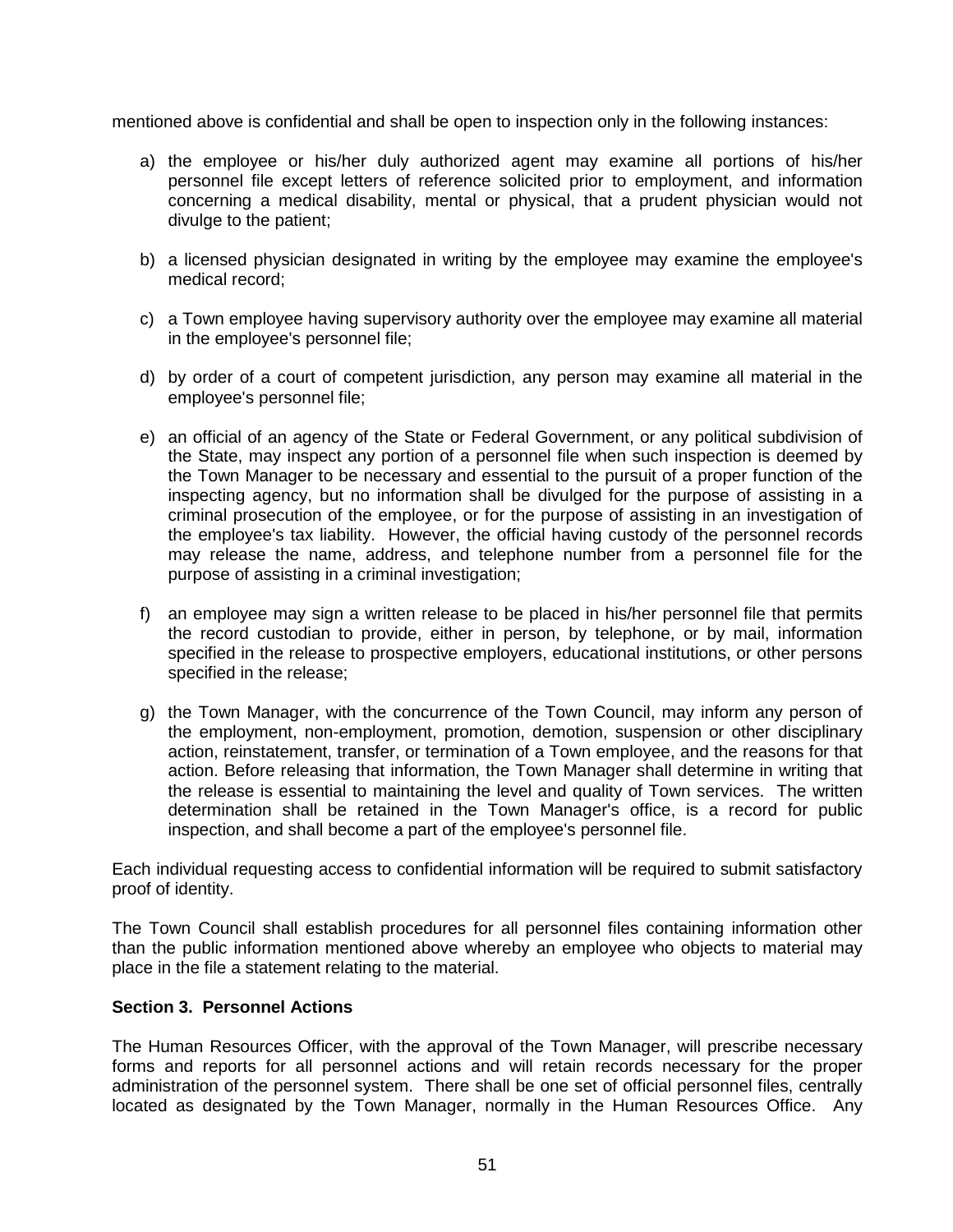document not located there is not an official part of that employee's personnel record. These files shall contain documents such as employment applications and related materials, records of personnel actions, documentation of employee warnings, disciplinary actions, performance evaluations, retirement, letters of recommendation, and other personnel-related documents.

#### **Section 4. Records of Former Employees**

The provisions for access to records apply to former employees as they apply to present employees.

#### **Section 5. Remedies of Employees Objecting to Material in File**

An employee who objects to material in his/her file may place a statement in the file relating to the material considered to be inaccurate or misleading. In accordance with established grievance procedures, the employee may seek to have a record of upheld grievances relating to personnel records placed in the file and/or may seek removal of material in the file contingent upon approval of the North Carolina Department of Cultural Resources.

#### **Section 6. Penalties for Permitting Access to Confidential Records**

Section 160A-168 of the General Statues provides that any public official or employee who knowingly and willfully permits any person to have access to any confidential information contained in an employee personnel file, except as expressly authorized by the designated custodian, is guilty of a misdemeanor and upon conviction shall be fined in an amount consistent with the General Statutes.

#### **Section 7. Examining and/or Copying Confidential Material without Authorization**

Section 160A-168 of the General Statutes of North Carolina provides that any person, not specifically authorized to have access to a personnel file designated as confidential, who shall knowingly and willfully examine in its official filing place, remove or copy any portion of a confidential personnel file shall be guilty of a misdemeanor and upon conviction shall be fined consistent with the General Statutes.

#### **Section 8. Destruction of Records Regulated**

No public official may destroy, sell, loan, or otherwise dispose of any public record, except in accordance with NC General Statute 121.5, without the consent of the North Carolina Department of Cultural Resources. Whoever unlawfully removes a public record from the office where it is usually kept, or whoever, alters, defaces, mutilates or destroys it will be guilty of a misdemeanor and upon conviction will be fined in an amount provided in NC General Statute 132.3.